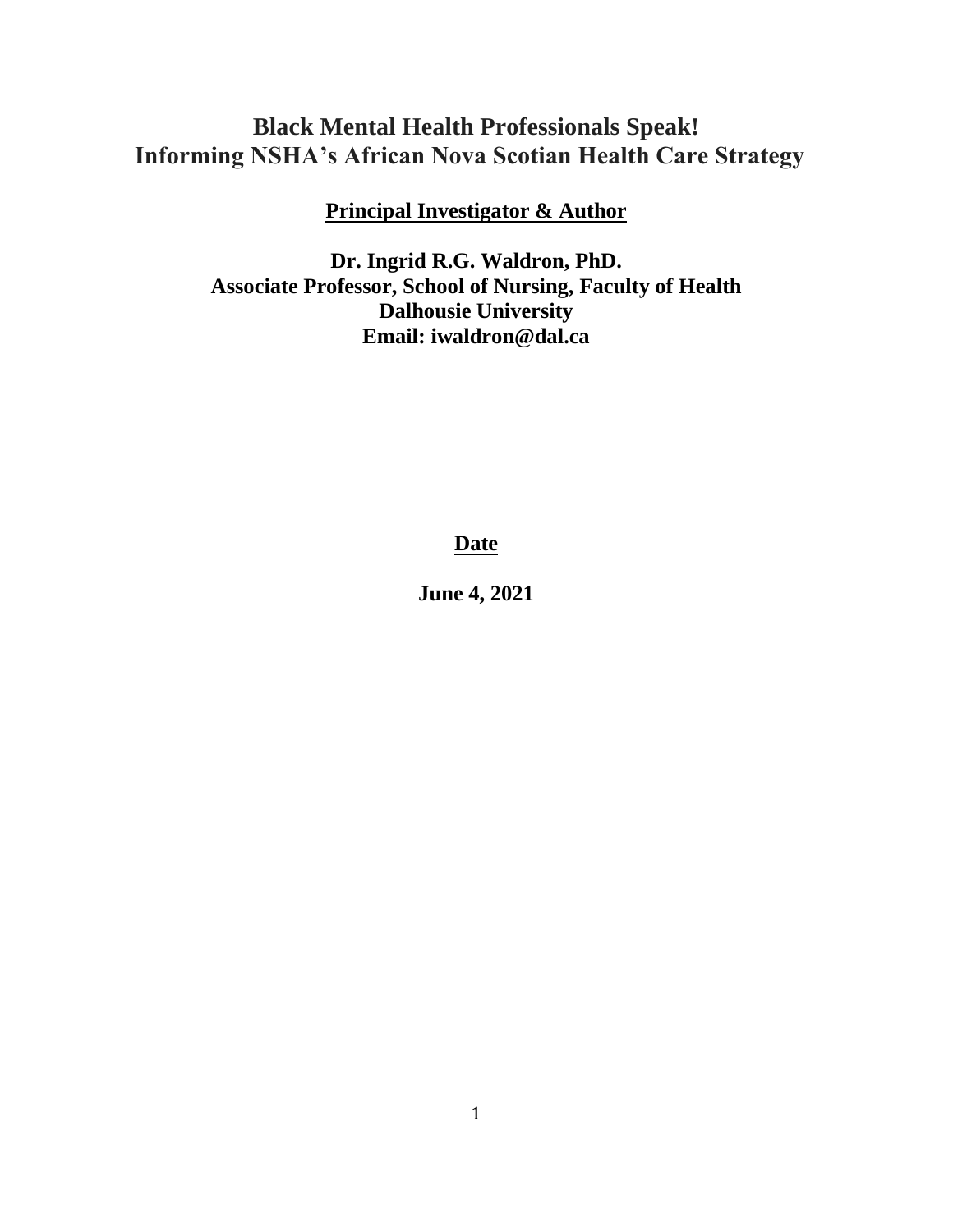| $\bullet$<br>$\bullet$<br>$\bullet$                                                                                                                                                                                                                        |  |
|------------------------------------------------------------------------------------------------------------------------------------------------------------------------------------------------------------------------------------------------------------|--|
| How Beliefs About Mental Illness Influence Clinical Practice, Administration, Health<br>$\bullet$<br>Policy, Health Promotion & University Teaching & Research19<br>$\bullet$<br>Grappling with Cultural Competence & Structural Competence33<br>$\bullet$ |  |
|                                                                                                                                                                                                                                                            |  |
|                                                                                                                                                                                                                                                            |  |
|                                                                                                                                                                                                                                                            |  |

# **Table of Contents**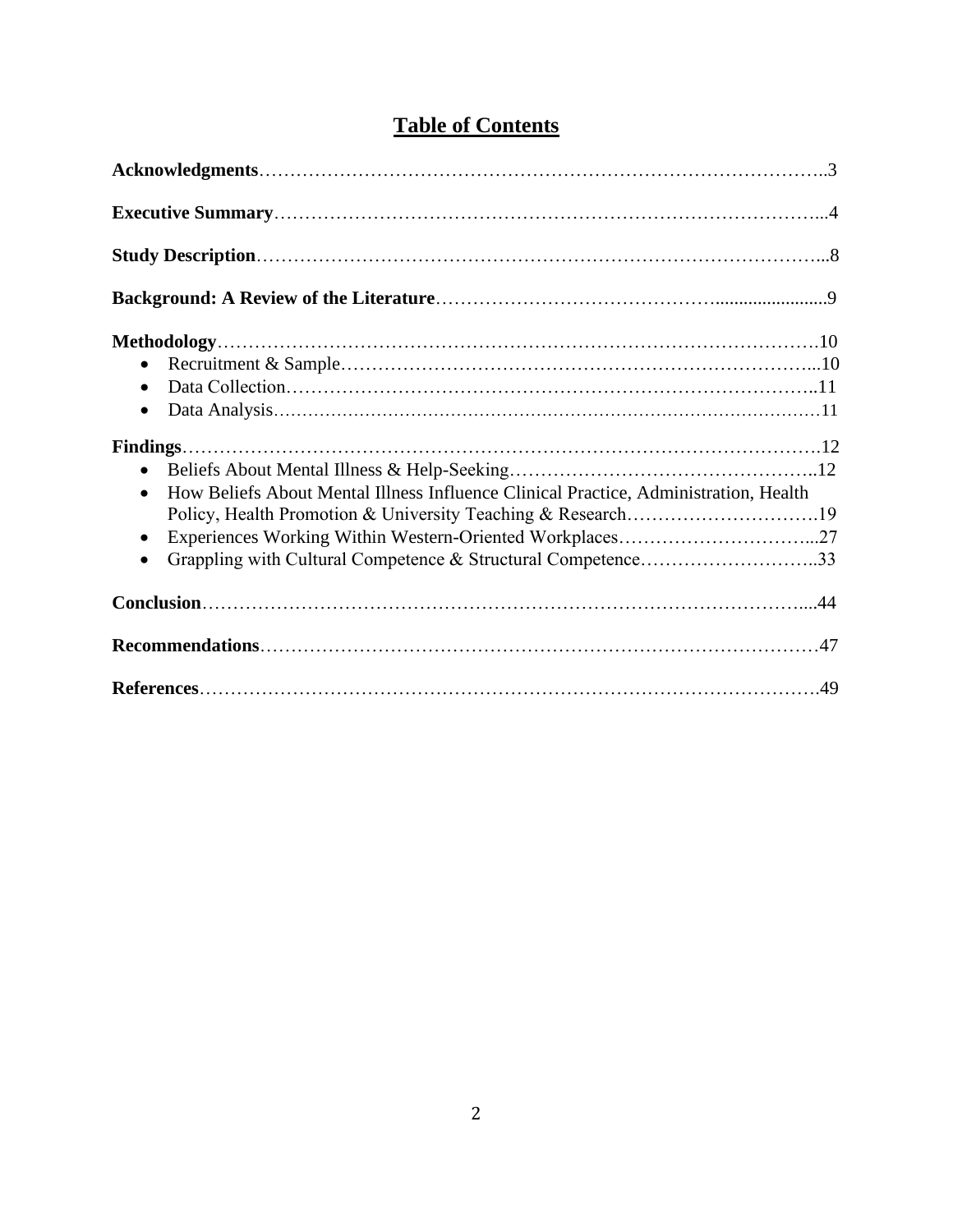## **Acknowledgments**

I would like to acknowledge the support I received to conduct this research. First, I would like to thank Dalhousie's Department of Psychiatry for awarding me the Dalhousie Department of Psychiatry Research Fund. Thanks also go to Dr. Jacob Cookey (Staff Psychiatrist at NSHA and Assistant Professor at Dalhousie University) for supporting the submission of my grant application. I am also grateful to research assistants Tolu Oladogba and Joshua Yusuf for assisting with interviews and NVivo analysis, respectively. Finally, and most importantly, I would like to thank the participants for giving their time to share their experiences in this research. It goes without saying that the research could not have been done without you.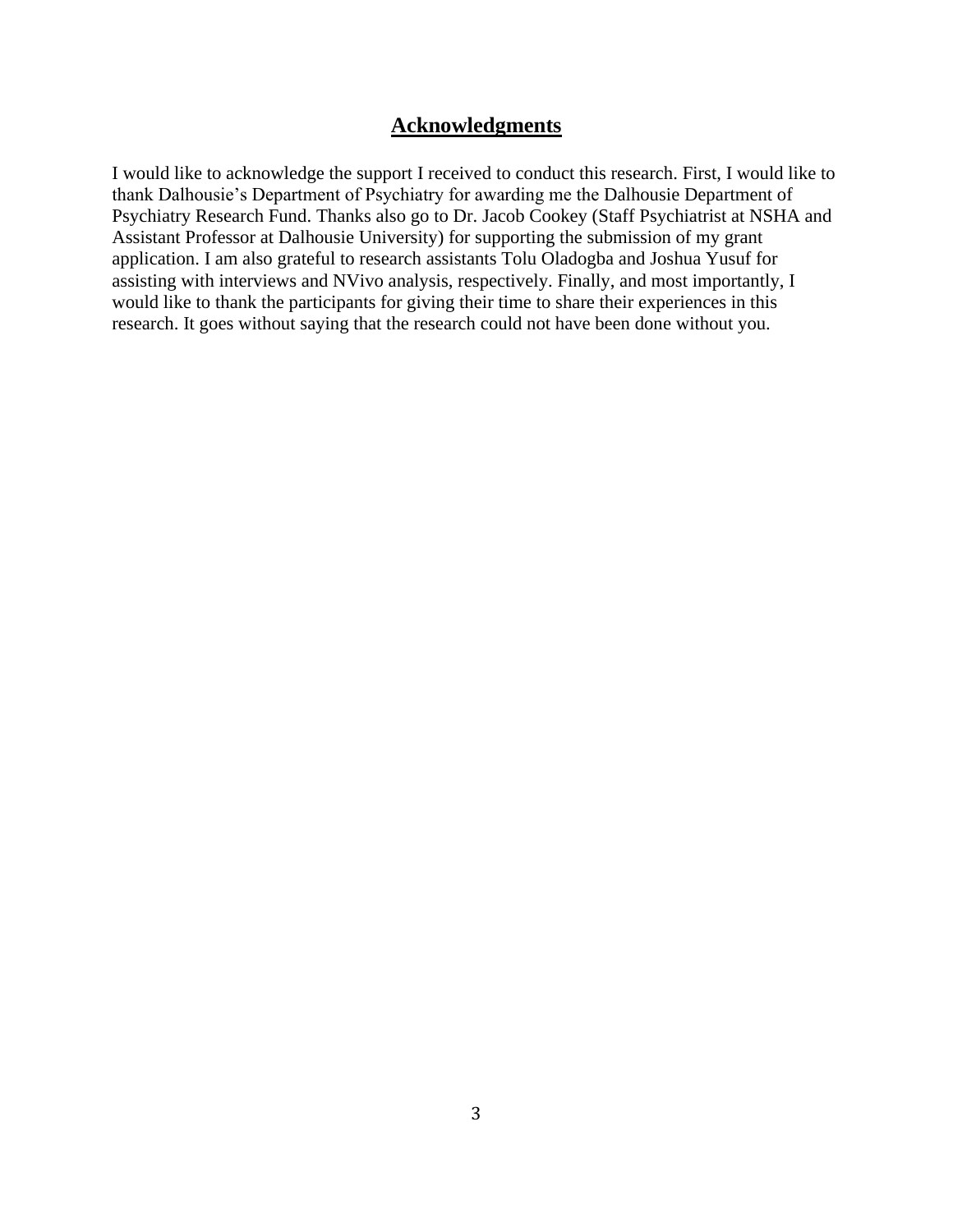# **Executive Summary**

# **Study Purpose**

The main purpose of this two-year study was:

• To contribute to NSHA's African Nova Scotian Health Care Strategy by gaining insights from Black mental health clinicians, administrators, health promoters, policymakers, and professors about how their cultural beliefs, beliefs about mental illness and help-seeking, and education and training influence how they understand and address mental illness experienced by Black people of diverse cultures, gender identities, sexual orientations, income levels, education levels, and other identities.

# **Study Question**

The main study question was:

• How can cultural competency and structural competency approaches that acknowledge the intersections of race, culture, gender identity, sexual orientation, income, citizenship status, and other social identities be more effectively embedded in research, student and faculty education, university curricula, and clinical training within psychiatric and community-based mental health services, as well as mental health policies at NSHA?

# **Study Objectives**

The main study objective was:

• To examine the perspectives and beliefs Black clinicians, health promoters, administrators, policymakers, and university professors hold about the applicability and relevance of Western mental health knowledge, epistemologies, and diagnostic and treatment approaches to Black mental health patients of diverse cultures, gender identities, sexual orientations, income levels and other social identities in Nova Scotia.

The other study objectives were:

- To identify strategies for embedding insights about the intersections of race, culture, gender identity, sexual orientation, income, and other social factors into services and policies at NSHA.
- To identify strategies for incorporating these insights into university research, student and faculty education, curricula, and clinical training within psychiatric and community-based mental health services in Nova Scotia.

# **Methodology**

The study used an interpretive, narrative approach (Polkinghorne, 1988, 1995) to collect and analyze the data. This qualitative approach involves data collection methods that enable participants to articulate, define and give meaning to their experiences.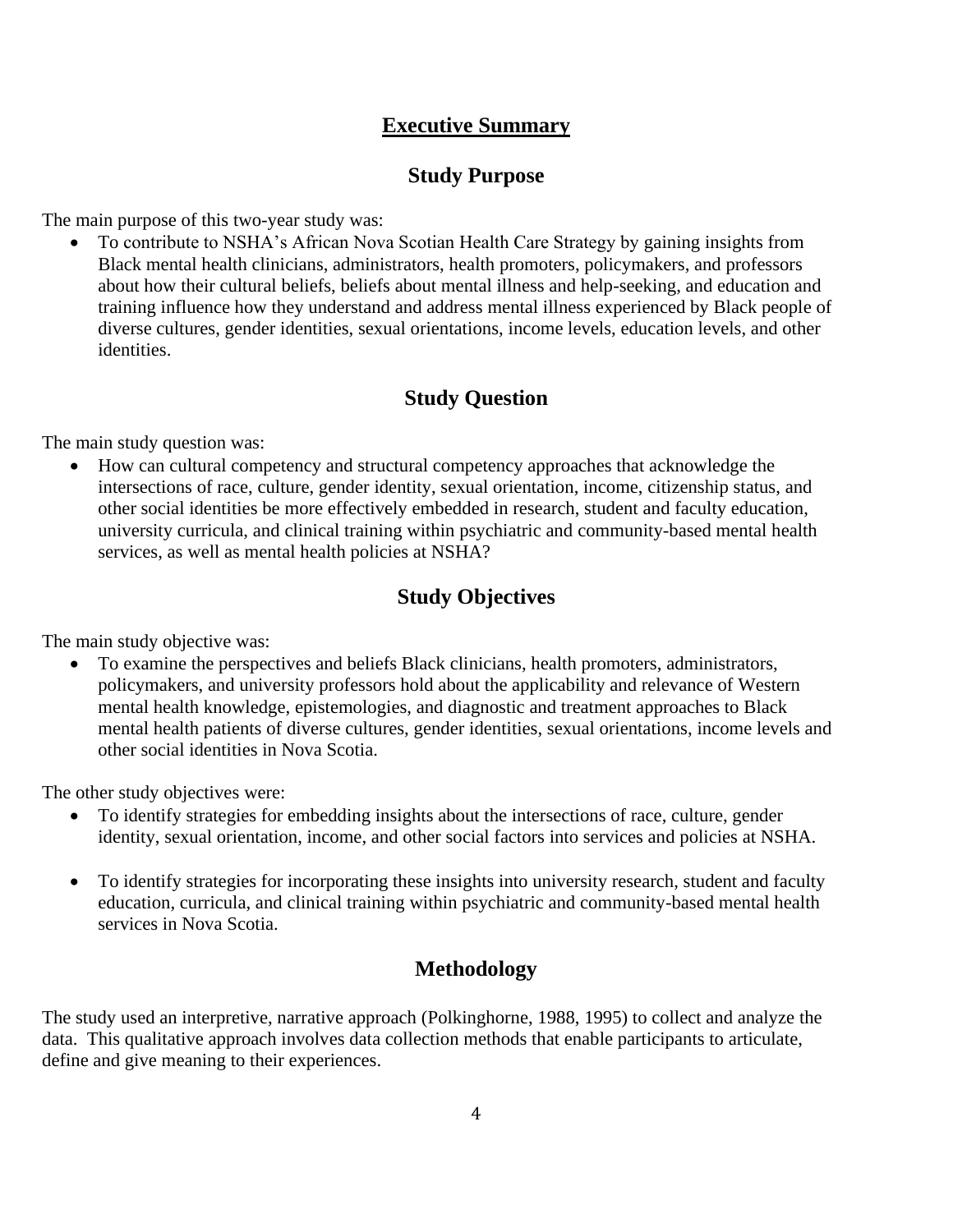### Sample

A total of 33 participants from the following three participant categories were recruited for this study:

- Nineteen Black mental health clinicians.
- Eight Black administrators/policymakers/health promoters engaged in work on health and mental health.
- Six Black university professors.

The participants were born in the following provinces and countries:

- Nova Scotia
- Ontario
- Trinidad
- The Bahamas
- Jamaica
- United States
- Nigeria
- Kenya
- Cameroon

### Data Collection

One-hour audio-recorded individual in-person and phone interviews (due to COVID) were conducted with each participant using interview questionnaires.

# **Summary of Findings**

### *Beliefs About Mental Illness & Help-Seeking:*

- Participants discussed beliefs around mental illness and help-seeking in their culture, including the following: 1) people who have mental illness are cursed and have been victims of demonic possession, a spiritual attack by a witch or wizard, or "voodoo" or "obeah"; 2) mental illness is caused by intergenerational trauma in the form of abuse and other forms of trauma in families, the trauma of being a Black or a racialized person in Nova Scotia and Canada, and the trauma experienced through lateral violence from other Black people; and 3) genetic/hereditary factors are at the root of mental illness.
- Black people who are members of the LGBTQIA community must often navigate the different avenues available for finding faith and faith communities within and outside religions institutions that have been harmful to them.
- The lack of cultural literacy around mental health historically, as well as not knowing how to name it has been a deterrent to help-seeking in Black communities.

## *How Beliefs About Mental Illness Influence Clinical Care, Administrative Work, Policy, Health Promotion & University Teaching & Research:*

• Participants beliefs about mental illness and help-seeking shape their practice, whether it be clinical care, policy, administrative work, health promotion or university teaching and research.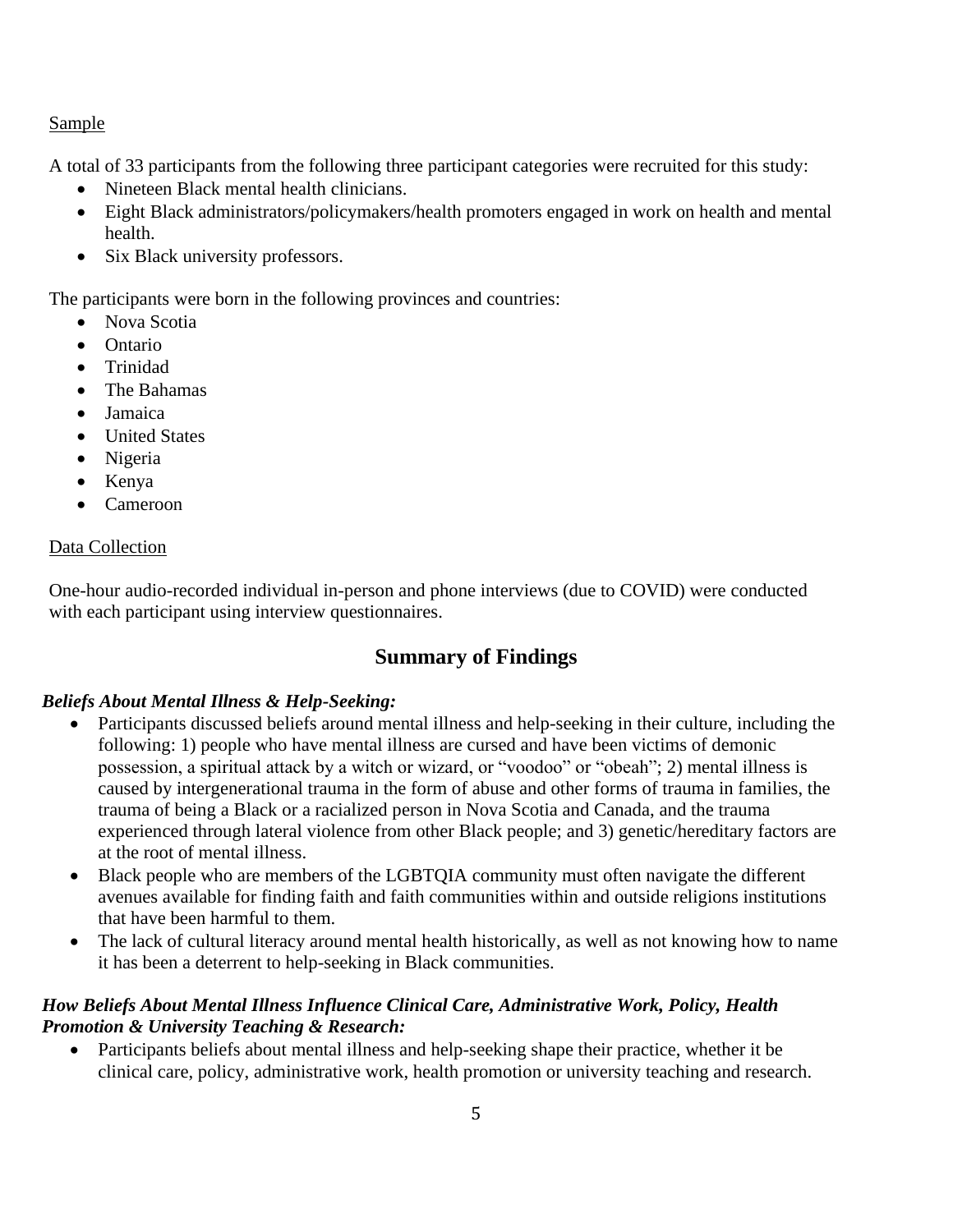- The social determinants of health, as well as patients' life circumstances are the factors that some clinicians give credence to in their practice.
- Clinicians who were trained within the Western medical model indicated a preference for that approach.

### *Experiences Working within Western-Oriented Workplaces:*

- Navigating Western-oriented workplaces is often fraught with challenges, tensions and complications for those providing clinical services, developing policy and teaching and conducting research focused on mental illness in Black communities.
- The beliefs, worldviews and experiences of mentally ill Black people are often dismissed, negated, or ignored in the mental health system and in university teaching and research, often because clinicians and professors are ill-equipped to address the concerns and priorities of Black people in their work and because they don't fit into Western understandings of mental illness.
- Exploring opportunities to strengthen best practices approaches by combining Western and alternative modalities may be an important step in addressing mental illness in Black communities.

## *Grappling with Cultural Competence and Structural Competence:*

- Offering cultural competency training is meaningless if it is not offered with the proper foundation and acknowledgment of how the health system and decision making can facilitate its application to clinical practice.
- Although many of the participants struggled to define structural competence, the experiences they shared about how they advocated for patients' needs around housing, food, jobs and education, as well as their understanding of how decision-making processes within our various social structures impact people's mental well-being indicated that they were endeavouring to be structurally competent in their work.
- Structural competence must be taken up by the health system and universities to better address the social, economic, environmental, and political inequalities that impact mental health, especially for racialized and other marginalized communities that are more likely to be struggling with these inequalities.

# **Summary of Recommendations**

## *Workforce Diversity:*

- Create pathways for Black people who are interested in becoming health professionals by helping them develop relationships with healthcare professionals for mentorship and guidance.
- Increase the representation of people of diverse backgrounds at all levels of the health care workforce (clinical, policy, decision-making) by reaching out to and engaging people who are diverse based on race, ethnicity, gender identity, sexual orientation, disability, socio-economic status, and education level.
- Develop retention policies and incentives to retain diverse people in the health care workforce.

## *Training & Education at NSHA & Other Organizations that Provide Mental Health Services:*

- Expose psychiatrists and other mental health professionals to more literature and evidence based research on diverse populations through academic days, seminars, and other educational events.
- Provide training on the mental health of diverse populations to staff at emergency units.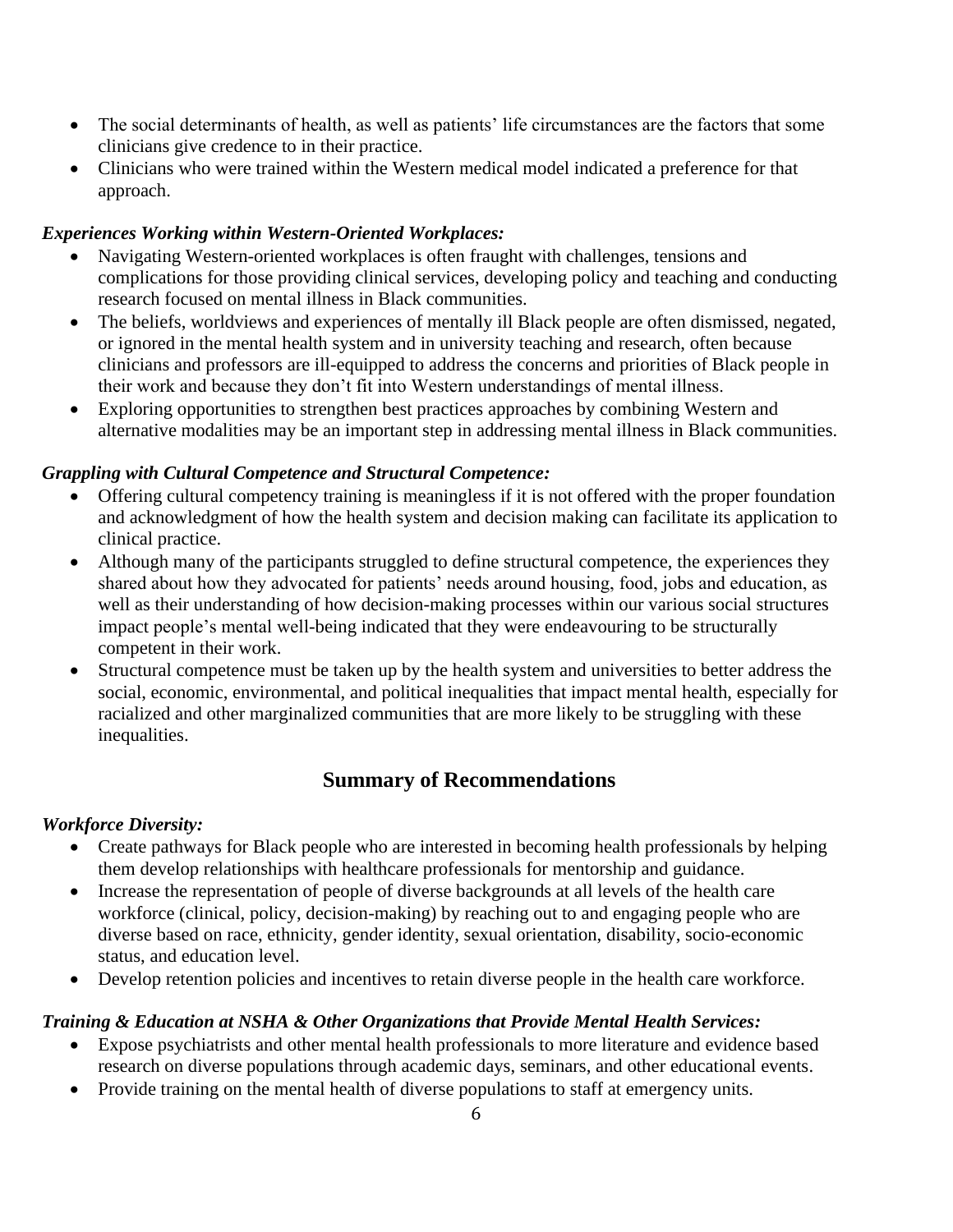• Implement cross-cultural training and education on mental health at colleges and universities.

## *Clinical Practice:*

- Hold NSHA accountable for ensuring that equity remains a commitment.
- Facilitate partnerships between psychiatrists, psychologists, social workers, and other health professionals at NSHA to help NSHA diversify its lens around notions of "best leading practices".
- Move beyond the biomedical model to acknowledge and validate the structural determinants that shape experiences, impact mental health, and that influence help-seeking.

## *Mental Health Policy:*

- Incorporate patients' diverse belief systems around mental illness into mental health policy.
- Incorporate the concerns and priorities of diverse communities into mental health policy.
- Ensure that mental health policy captures people's diverse identities, such as race, gender identity, sexual orientation, culture, age, and disability, etc.

## *University Research & Teaching:*

- Hold universities accountable for providing dedicated funds and spaces for research on mental health and other issues in Black communities.
- Create a dedicated research pot at Dalhousie University and/or through national funding agencies for Black researchers who are conducting studies on health and mental health in Black communities.
- Provide dedicated research funding to develop a Black health research institute that supports Black researchers in conducting research on health and mental health and in getting published and that provides Black graduate students with mentorship and training to conduct research on health and mental health in Black communities.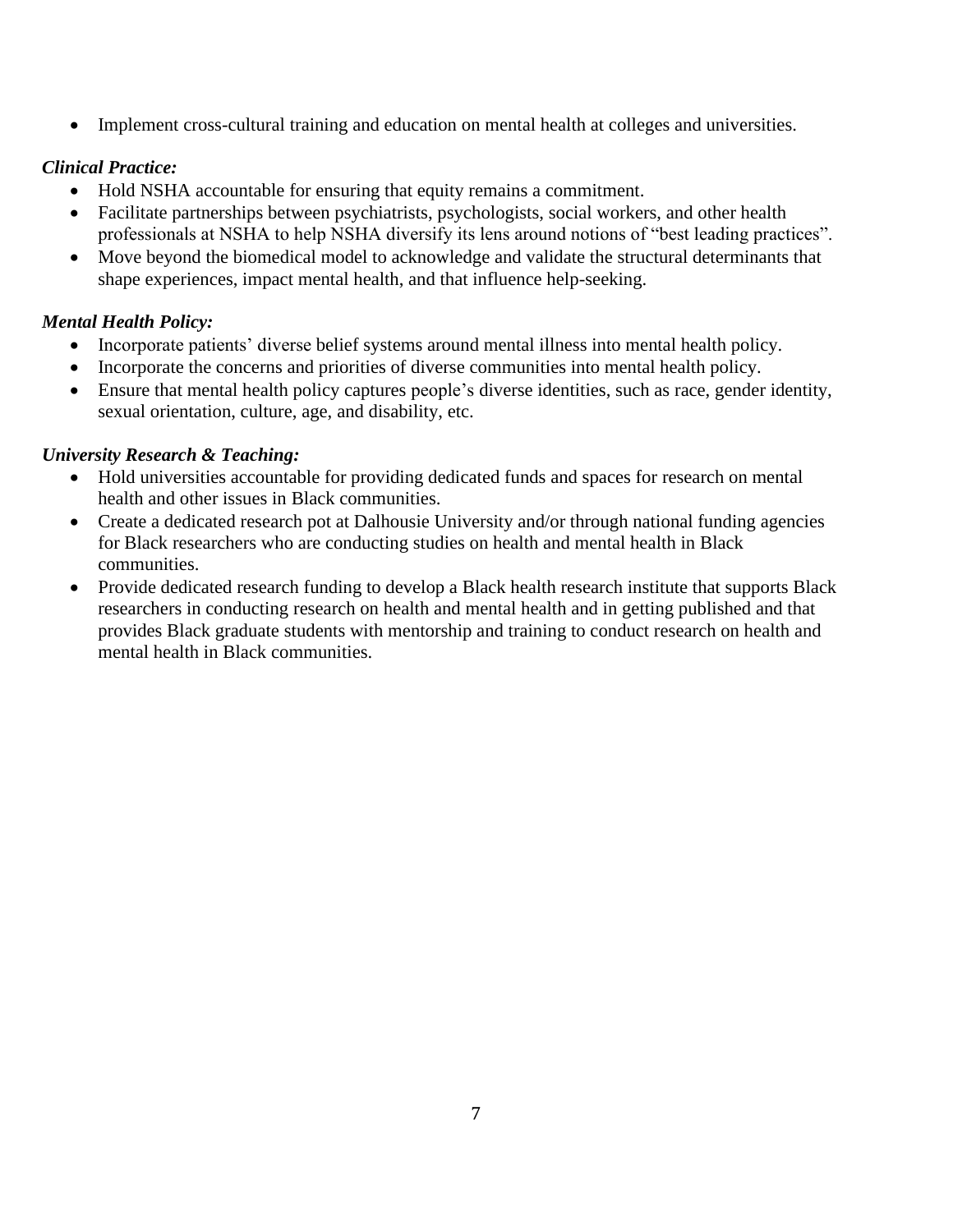# **Study Description**

# **Study Purpose**

The main purpose of this two-year study was:

• To contribute to NSHA's African Nova Scotian Health Care Strategy by gaining insights from Black mental health clinicians, administrators, health promoters, policymakers, and professors about how their cultural beliefs, beliefs about mental illness and help-seeking, and education and training influence how they understand and address mental illness experienced by Black people of diverse cultures, gender identities, sexual orientations, income levels, education levels, and other identities.

# **Study Question**

The main study question was:

• How can cultural competency and structural competency approaches that acknowledge the intersections of race, culture, gender identity, sexual orientation, income, citizenship status, and other social identities be more effectively embedded in research, student and faculty education, university curricula, and clinical training within psychiatric and community-based mental health services, as well as mental health policies at NSHA?

# **Study Objectives**

The main study objective was:

• To examine the perspectives and beliefs Black clinicians, administrators, health promoters, policymakers, and university professors hold about the applicability and relevance of Western mental health knowledge, epistemologies, and diagnostic and treatment approaches to Black mental health patients of diverse cultures, gender identities, sexual orientations, income levels and other social identities in Nova Scotia.

The other study objectives were:

- To identify strategies for embedding insights about the intersections of race, culture, gender identity, sexual orientation, income, and other social factors into services and policies at NSHA.
- To identify strategies for incorporating these insights into university research, student and faculty education, curricula, and clinical training within psychiatric and community-based mental health services in Nova Scotia.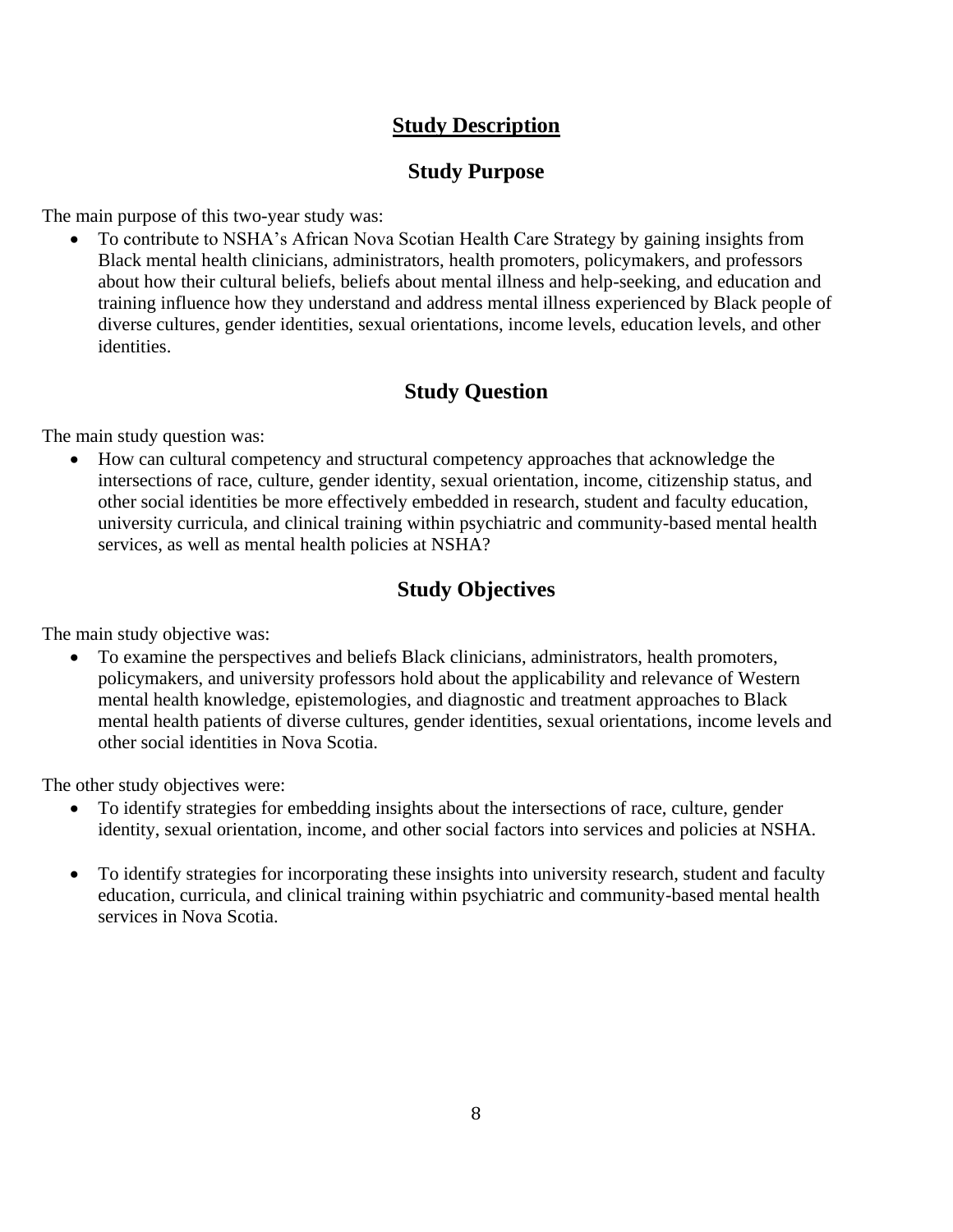## **Background: A Review of the Literature**

Psychiatric knowledge has greatly influenced the "language of disease" within all mental health professions (nursing, social work, occupational therapy, etc.) by shaping diagnostic decisions, treatment approaches, and therapeutic relationships with clients. Several scholars (Baker, 1995; Breggin & Breggin, 1993; Caldwell, 1996; Coleman & Baker, 1994; Fanon, 1963; Fernando, 1991; Littlewood, 1993; Metzl, 2010; Szasz, 1970; Waldron, 2002 a; 2002 b; 2010) observe, however, that while transcultural and cross-cultural psychiatry are branches of psychiatry that have emerged over the past few decades to challenge the absence of discussions on culture within psychiatry, they have yet to fully engage with how issues of race impact mental illness, given that the concept of race is distinct from the concept of culture. While culture is defined as the traditions, customs, worldviews and patterns of living of culturally diverse peoples which are learned through tradition and transmitted inter-generationally, race refers to the visible markers of difference (skin colour, hair texture, facial features) between different racial groups. Unequal treatment and discrimination meted out to non-dominant racial groups (i.e. racialized groups) may significantly impact their mental well-being, along with discrimination due to culture, gender, income and other social identities, making a case for the need for psychiatry to examine how the intersections of these identities impact mental well-being. However, while issues such as culture, gender, and income have been taken up within psychiatry, discussions and actions to incorporate "cultural" competency approaches within psychiatry and other mental health professions have tended to obscure the issue of race/skin colour (in favour of discussions on cultural difference). Pioneering British psychiatrist and scholar Dr. Suman Fernando (1988, 1991) argues that colour-blind approaches in psychiatry are problematic for two main reasons. First, psychiatrists may deny or ignore their own racial bias and the racial bias in the wider society. Second, psychiatrists who treat individuals as if they were colour-less tend to mask and obscure the significant impact that race has on identity, life experiences, and mental well-being.

The study documented in this report supports existing studies (Bombay, Matheson  $\&$ Anisman, 2017; McInnis, McQuiad, Bombay, Matheson & Anisman, 2015; Waldron, 2002a, 2002b, 2003, 2005, 2008, 2010) that found that race, culture, spirituality/religion, gender identity, class, and education inform beliefs that Black and other racially and culturally diverse mental health professionals hold about mental illness, their application of diagnoses, their treatment approaches, and their therapeutic relationships with clients. For example, Dura-Vila, Hagger, Dein and Leavey (2011) explore psychiatrists' attitudes to religion and spirituality within their practice and found a strong degree of dissonance amongst migrant psychiatrists between their practice in their home countries (incorporating patients' religious beliefs) and in the United Kingdom (excluding them). Reasons given for not including spiritual aspects included fear of being perceived as ''anti-modern,'' ''unscientific'' and ''unprofessional'' by colleagues, and a desire to fit in and be accepted by the British medical community and secular society. Lawrence, Rasinski, Yoon and Curlin (2015) observe that physicians' race and ethnicity contribute to different patterns of treatment for basic mental health concerns. For example, Black and Asian primary care physicians tended to recommend more treatment options than white physicians when treating depression. Black primary care physicians were also less likely to use an antidepressant when treating depressed patients, more likely to provide in-office counselling, and more likely to refer patients to a psychiatrist. Kales, Neighbors, Valenstein, Blow, McCarthy, Ignacio, and Mellow (2005) found that non-white primary care physicians were significantly less likely than white primary care physicians to diagnose depression and recommend long-term follow-up. Non-white primary care physicians were also less likely to choose newer antidepressants as initial treatment. These studies provide the context for examining the perspectives of Black clinicians, administrators, policymakers, and university professors on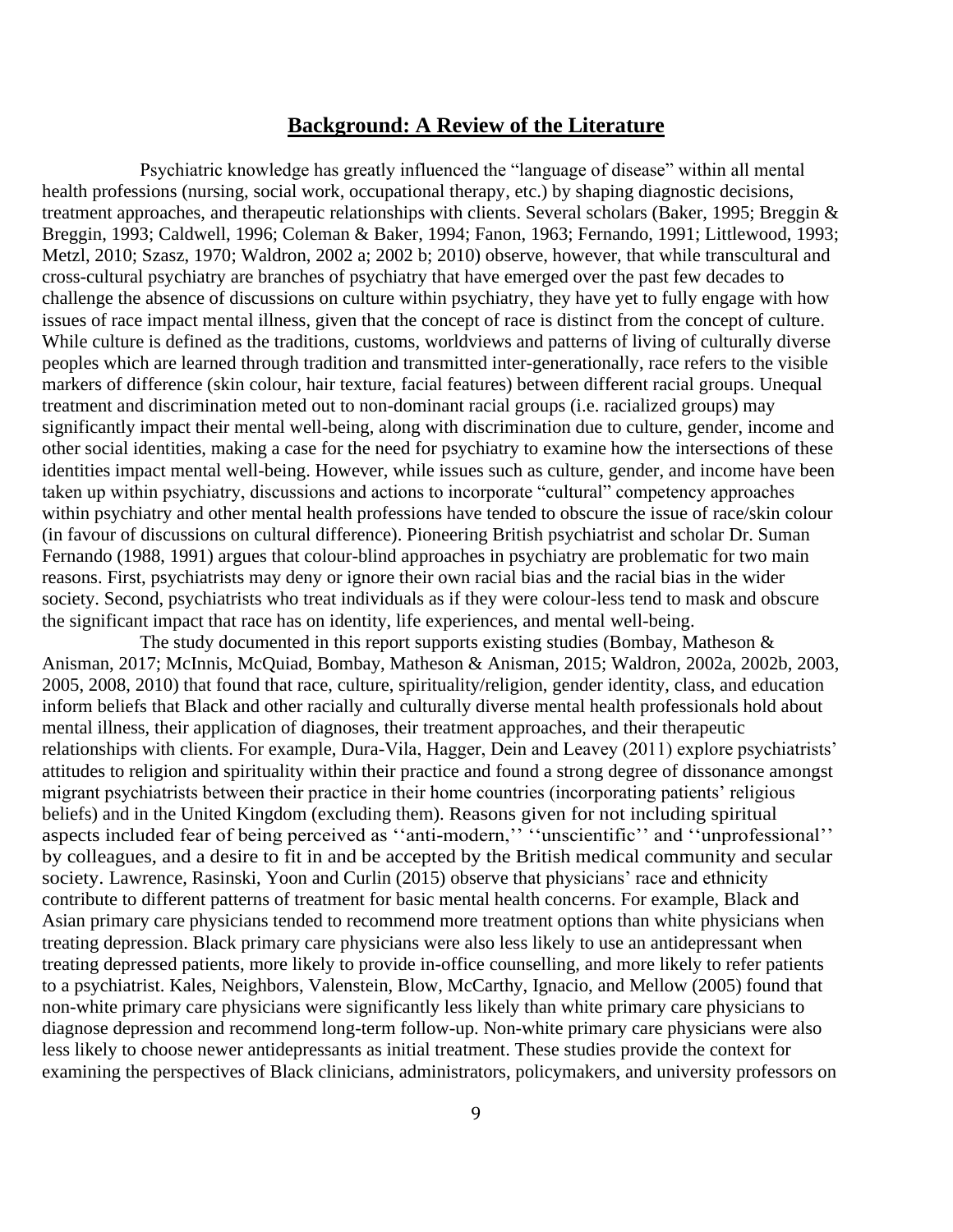how issues related to race, culture, spirituality and other identities are embedded in the work they are involved in.

## **Methodology**

This study used an interpretive, narrative approach (Polkinghorne, 1988, 1995) to collect and analyze the data. This qualitative approach involves data collection methods that enable participants to articulate, define and give meaning to their experiences. Within Polkinghorne's narrative methodology (1988, 1995), humans are recognized as self-interpreting beings and their interpretation of phenomena is embodied in social, cultural and linguistic practices. Polkinghorne observes that narratives are the "primary scheme by means of which human existence is rendered meaningful" (1988: 11). Therefore, narrative inquiry is not a mere retelling or description of an individual's story, but a dynamic process of interpretation that alters and contributes to the meaning of the story. The importance of individual experience to reality is a key characteristic of an interpretive approach to narrative inquiry. Individuals come to know themselves and others through stories and storytelling. Narrative knowing is a type of meaning that draws together events and actions and notes the contributions they make to a particular outcome (1988). Human experience is organized along a temporal dimension. Attention to the past, present and future is a key feature of narrative inquiry and temporality an essential component of narrative theory (1988).

### **Recruitment & Sample**

A total of 33participants were recruited for this study. While a total of 50 participants was sought, the considerable under-representation of Black administrators and policymakers at NSHA and Black university professors resulted in a smaller lower sample than had been anticipated. Considerable efforts were made to recruit 20 clinicians (psychiatrists, nurses, social workers, occupational therapists, psychologists, counsellors), 20 administrators/policy makers/health promoters, and 10 university professors. However, the study was only able to recruit 19 clinicians, eight administrators/policymakers/ health promoters, and six professors. I learned from several participants who are employed at NSHA that Black policymakers, administrators and heath promoters are considerably under-represented at NSHA and that I had overestimated the number of participants I would be able to recruit from these participant categories. While it was disappointing to not be able to achieve the study's goal of recruiting 50 participants, the smaller sample highlighted the need for greater workforce diversity in the health care system.

The participants that were recruited were born in the following provinces and countries: 1) Nova Scotia; 2) Ontario; 3) Trinidad; 4) The Bahamas; 5) Jamaica; 6) United States; 7) Nigeria; 8) Kenya; and 9) Cameroon. When asked how they would describe their cultural background and identity, participants identified themselves as African Nova Scotian, both African Nova Scotian and African Caribbean, both African Nova Scotian and Barbadian, Black Caribbean, African Jamaican, Jamaican Caribbean, Yoruba (an ethnic identity in Nigeria), mixed race of African Nova Scotian and European background, Cameroonian, Nigerian, Nigerian-Canadian, Kikuyu (an ethnic identity in Kenya), American, and a person of African descent.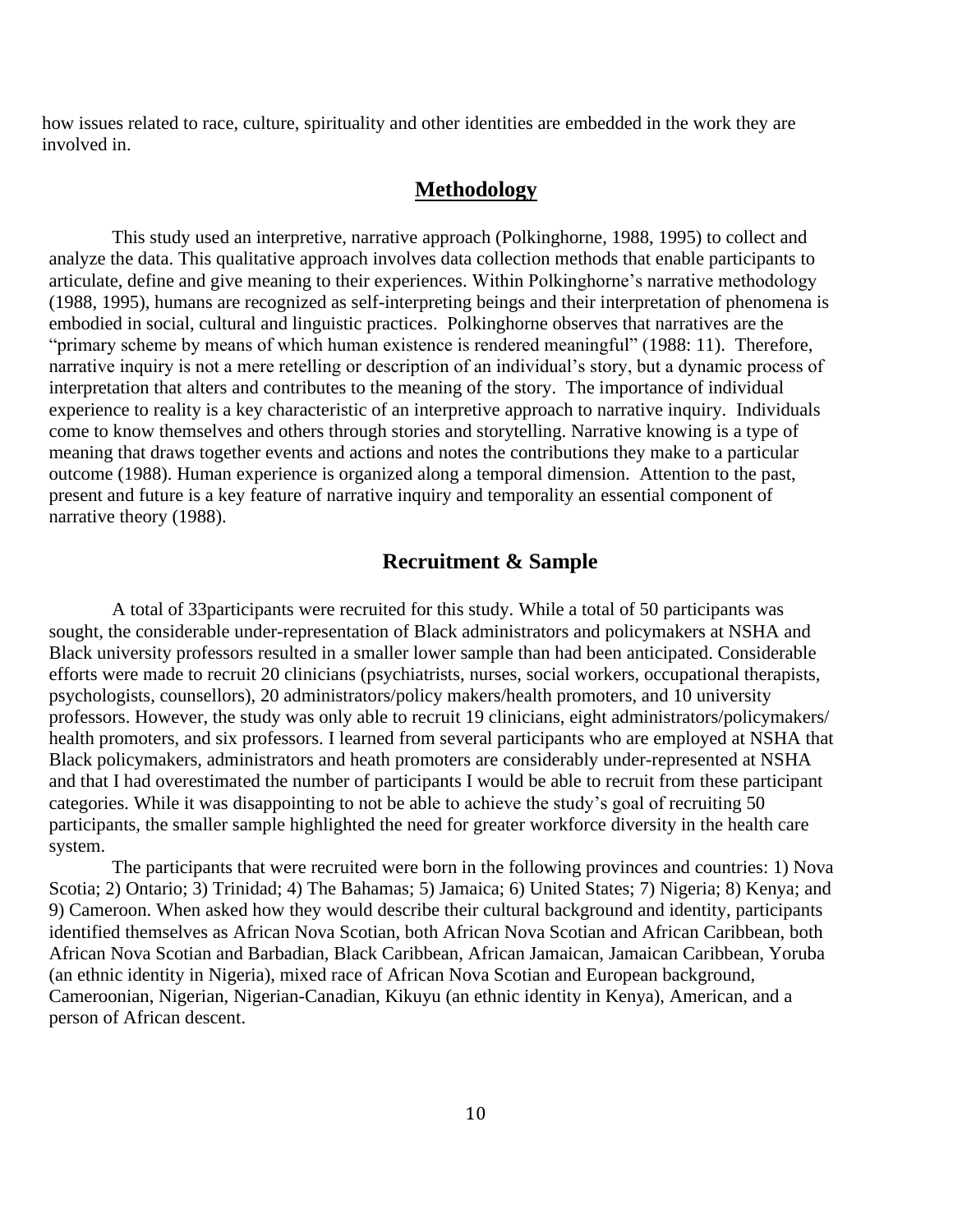#### **Data Collection**

One-hour audio-recorded individual in-person and phone interviews (due to COVID) were conducted with each participant using interview questionnaires. Three different questionnaires were used for each of the three participant categories**.** The clinician questionnaire collected data on their perspectives on the role that race, culture, gender, income, spirituality and other issues play in the mental heath services they provide; the questionnaire for NSHA administrators/policy makers obtained data on how their perspectives on those issues inform mental health policy; and the questionnaire for university professors focused on how their perspectives on diversity informs their research and teaching.

### **Data Analysis**

In keeping with the narrative methodology, the process of analysis for this study was guided by Polkinghorne's (1995) theory of narrative emplotment. The analytical process of narrative emplotment involves reading through the transcripts in their entirety to gain a sense of the whole story. The Principal Investigator developed narrative themes pertaining to participants' experiences related to the study topic and objectives. These themes, which emerged from the research objectives and interview guides are indicated in the Findings section of this report (below).

The transcripts were, therefore, analyzed based on these themes. Similarities and exceptions in relation to people's experiences of and priorities across the data were subsequently identified. Narrative methodology is inherently inductive by nature.0 In inductive analysis the patterns, themes and categories of analysis emerge out of the data rather than being imposed upon them prior to data collection and analysis. A theme can be defined as a statement of meaning that runs through all or most of the pertinent data or is one in the minority that carries heavy emotional or factual impact. Themes typically reflect the questions posed during an interview, focus group, or consultation, and reflect the project objectives used to develop the interview, focus group or consultation questions. There are several components to an inductive approach. First, data analysis is determined by the research objectives (deductive) and interpretations of the raw data (inductive). Second, categories are developed from the raw data into a framework that captures key themes and processes. Finally, the findings emerge from multiple interpretations made by participants and from the raw data. These interpretations involve the researcher/principal investigator making decisions about what is more and less important in the data.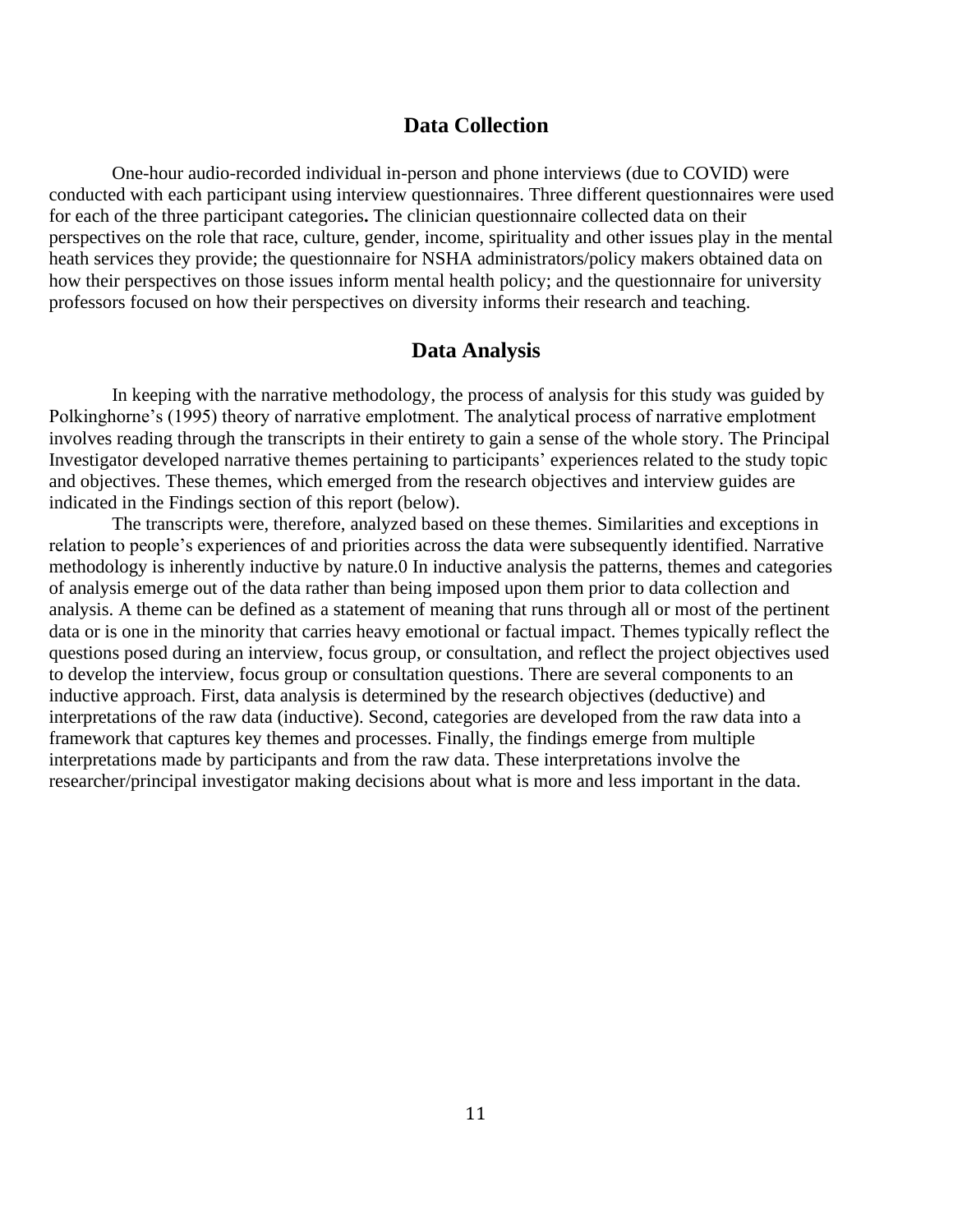## **Findings**

Study participants discussed how their cultural backgrounds, cultural beliefs, personal beliefs, education and training, and employment experiences have influenced their beliefs and understandings of mental illness and help-seeking, as well as how these factors impact their work.

#### **Beliefs About Mental Illness & Help-Seeking**

Participants discussed the beliefs around mental illness and help-seeking in their culture, including the following: 1) people who have mental illness are cursed and have been victims of demonic possession, a spiritual attack by a witch or wizard, or "voodoo" or "obeah"; 2) mental illness is caused by intergenerational trauma in the form of abuse and other forms of trauma in families, the trauma of being a Black or a racialized person in Nova Scotia and Canada, and the trauma experienced through lateral violence from other Black people; 3) genetic/hereditary factors underlie mental illness; 4) people are to blame for their own mental illness; 5) people with mental illness can infect others with mental illness; and 6) mentally ill people are weak or violent. Many of the participants also mentioned that there is considerable taboo, stigma, and silence around mental illness in their culture, and that these perceptions influence how people choose to seek help or not seek help for mental illness. For example, a participant stated the following.

So, in my culture, it is believed that mental health is caused by demons.

Similarly, another participant discussed the following belief about mental illness:

They also believe that mental health can be inflicted on somebody by witches or, you know, if you offend some people, they can make you sick mentally.

Another participant cautioned that there are other factors underlying mental illness other than spiritual attacks, including challenges finding a job or under-achieving in school:

It's real. Like based on the context, which I've seen it, it's real. But an underlying factor… Or maybe something I think we need to start changing is that not all of them are spiritual attacks. Like people… Mental health and mental illness sometimes people exhibit different signs of distress because there are underlying causes. Maybe they don't have a job, maybe they are not doing well in school, and all of that. So instead of seeking help, people are going the wrong way. But it's part of the belief, right?

Blaming people for their own mental illness is also common in some Black communities:

People who are schizophrenic in Jamaica, at the time I was there, were considered mad people. So they were never… It wasn't really like a proper psychiatric diagnosis. Although we do have a mental health institution there but the majority even right when I speak with Jamaicans who live in Canada, they'll say, "Ah, they're just mad," or just worked less or just lazy or something like that. So, it's not well understood.

This sentiment was echoed by another participant: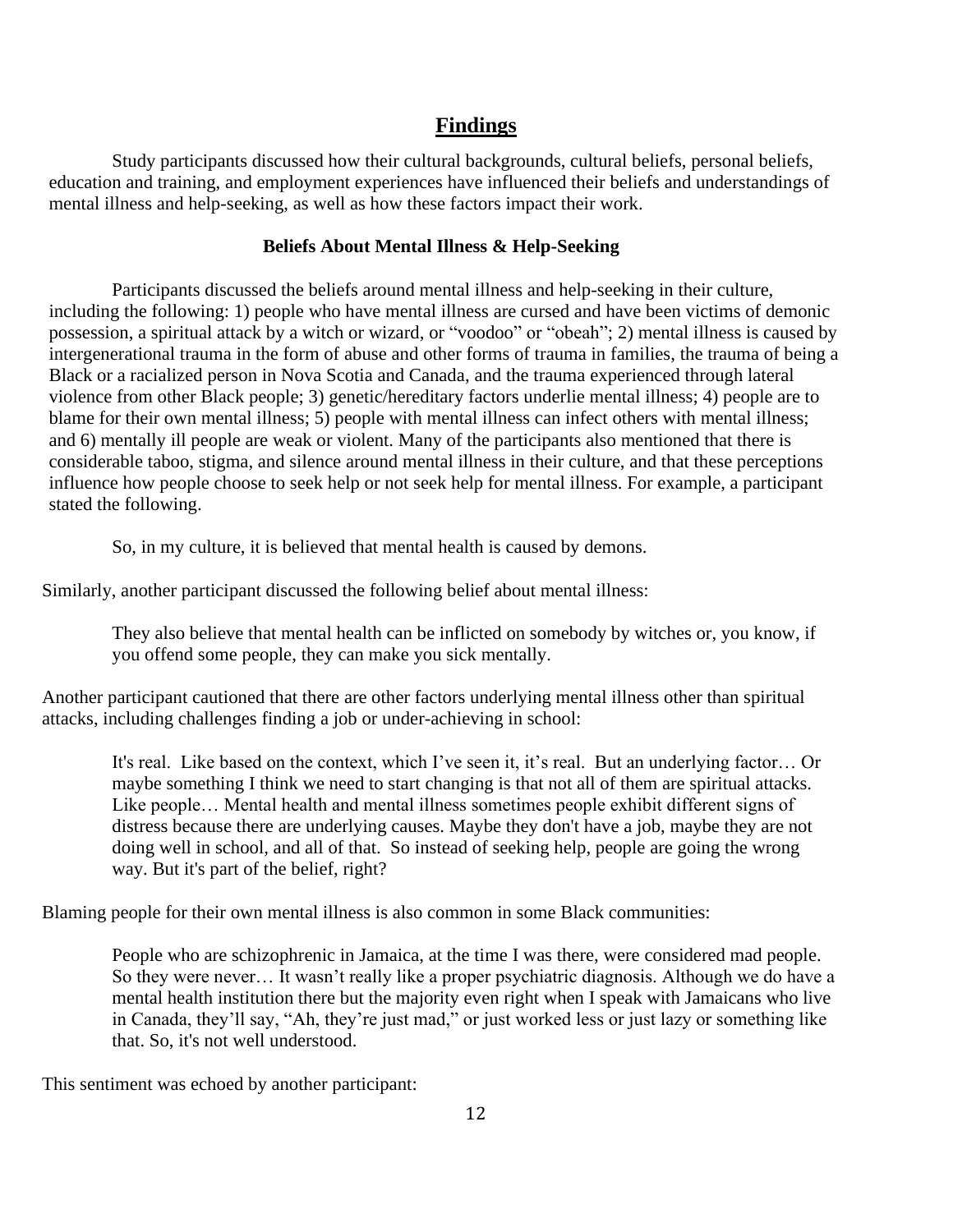Well, like I said, when somebody's having like a psychosis issue or a psychotic episode, people are like, "Oh, he has been afflicted. He has offended somebody." And instead of treating that…seeing that this person is having an episode, they will take them to either a church or be abolished for treatment. And that is that.

The taboo, stigma and shame around mental illness often result in family members shielding the mentally ill person from their community, as one participant observed:

And, also, another way that I think it was treated was locking them in the house. So, they often wouldn't want community members to know if there was someone who had mental health challenges in the family. And depending on the age, if they couldn't be hospitalized then they sort of kept them in the house. They often didn't go out to events. I would say that has changed now. But growing up, if people were to say "did you interact a lot growing up with individuals with mental health?", I would say "no". But I know they existed.

Obeah, a system of spiritual healing and justice-making practices developed by enslaved Africans in the West Indies, is often viewed as the cause of mental illness in Trinidadian culture:

Well, I wouldn't even put it within the context of evil spirit do you wrong. I think in the culture that I grew up in, you know, people often would think about obeah or voodoo. Well, not so much voodoo but in Trinidad, we talk about obeah or "putting light on you". There is a spiritual nature for it because it's like doing you wrong, doing you bad. And so, when you think about some of the rituals that people talk about with regards to doing obeah things, if you think about it, it's really…it comes from a spiritual dimension. So, within that context, yes, I think you can talk about it from a spiritual context.

Another participant observed that genetics is also perceived as the cause of mental illness:

It is also believed that it is hereditary. Because if you want to get married, they will tell you, "Oh, don't marry that person because he's…or his mother was mad." You know, which was like a postpartum psychosis. They don't know that, oh, every time they give birth in the family, the woman will be mad for 6 months and then they will get better. So, don't get married because you can inherit that sickness

Echoing these sentiments, another participant noted that there are scientific explanations for mental illness:

Yeah, I put a premium on that because I know there is a scientific explanation for mental health issues. So, there's neurotransmitters and all of that. And medication, and all of that, they help. So, like that's how you see someone who's depressed and then they do all sorts of therapies and all that. Occupational therapy and all of that, and they get better. Or give them maybe opportunities to maybe mingle with people who are getting a new job, a change in environment, and they are better.

Parenting or traumatic events are often perceived as the cause of mental illness in Black communities, as another participant noted: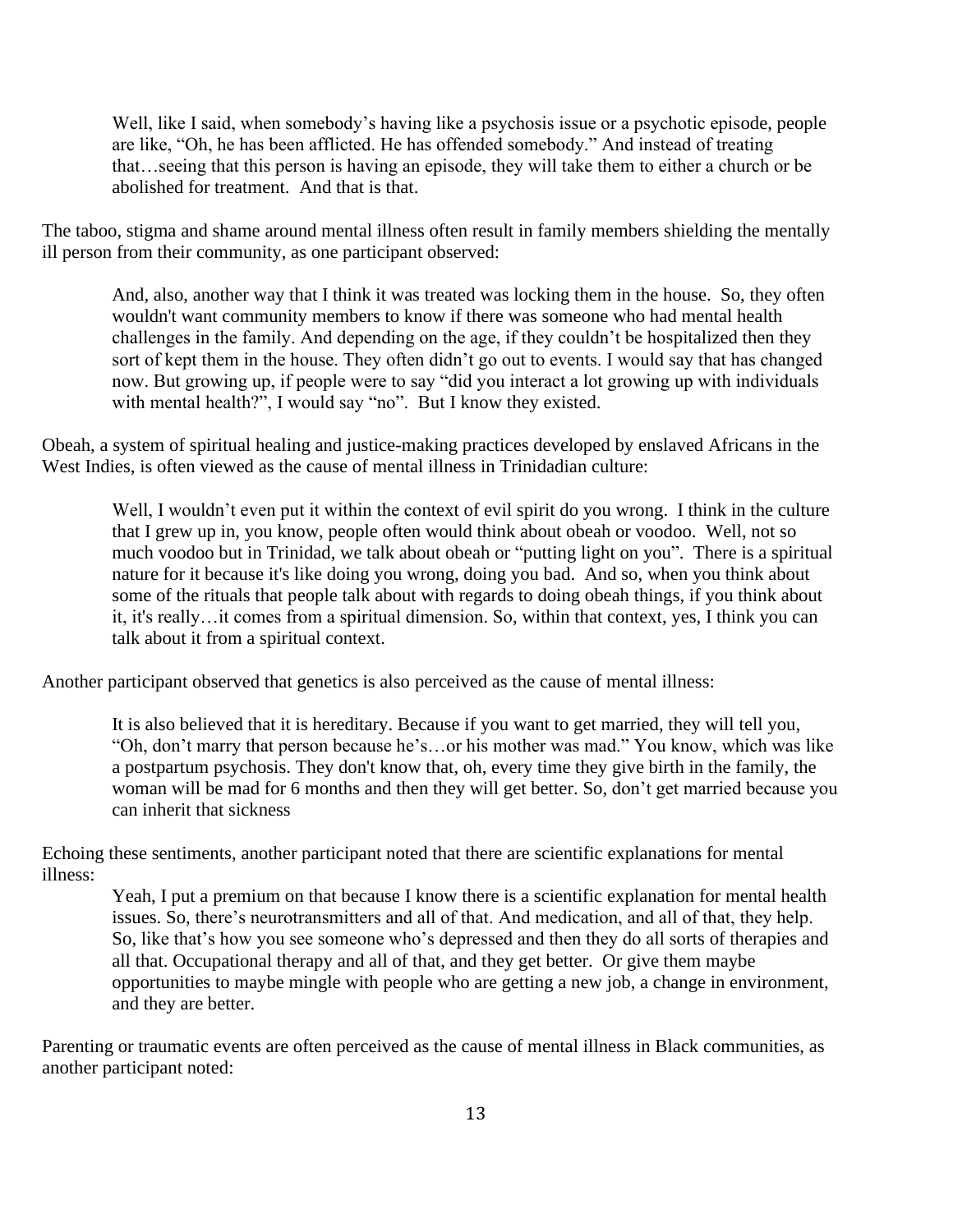I think some would blame parenting or some would blame possibly traumatic things that have happened. Sometimes if there's a direct connection, to see that. But often I think we blame the person.

For another participant, epigenetics is useful in explaining how mental illness is caused by the convergence of both life experiences and genetics/biology, specifically how mental illness manifests out of traumatic life experiences that get encoded in one's genetics:

I always see it as I can't separate the two. That you're a five-year old who sees your dad beating your mom after he drinks, leaves the home, maybe gets arrested, maybe goes to jail, and then he's gone. All these things result in a huge amount of release of a lot of painful neurotransmitters. Over and over, you're feeling painful, negative emotions. And that itself gets encoded into your genetics, epigenetics. And that epigenetics stays with you throughout your life. And we now know you can pass on epigenetics from one generation to another… So, it's very much encoded biologically - your physical experiences, your so-called environment experiences. This debate between gene-environment. It actually gets encoded genetically and passed on. So, it's hard for me to… I can't properly separate the two, but certainly recognize that both are at play.

A generational gap in beliefs about mental illness is partly due to opportunities that individuals have to be educated about it, according to another participant:

And so, I'm 51. And most people who would be my age would be the first generation to go to university. So, a lot of our parents and a lot of our aunts probably weren't…didn't receive a formal education probably beyond high school and sometimes junior high. And so, their understanding of mental health is going to be very different than my understanding of mental health. And so, they would often probably blame in those cases mental health on things like the environment or alcohol or drugs, and not see it as being medical or clinical. It would often be blamed more on societal factors.

Also discussed was the greater tendency for younger Black people to talk about mental illness and seek help for it:

But now I've noticed that the younger Black people are coming because they just need to talk or they're feeling something. Like they understand there's a spectrum. And they're coming because they need to open up, they need to have a safe space to speak

The media has contributed to a shift in people's sense of empathy around mental illness, as well as their understandings of the multiple factors that cause mental illness, such as biology and trauma, among other factors, according to a participant.

I think in recent years, as people are becoming more knowledgeable, I would say since Oprah… Since Oprah, people are more knowledgeable about such things. I mean there are more people who are beginning to see that it can have a biological cause, that can be caused by trauma. You know, those kinds of things. Having a more psychological understanding, I think, than in the past.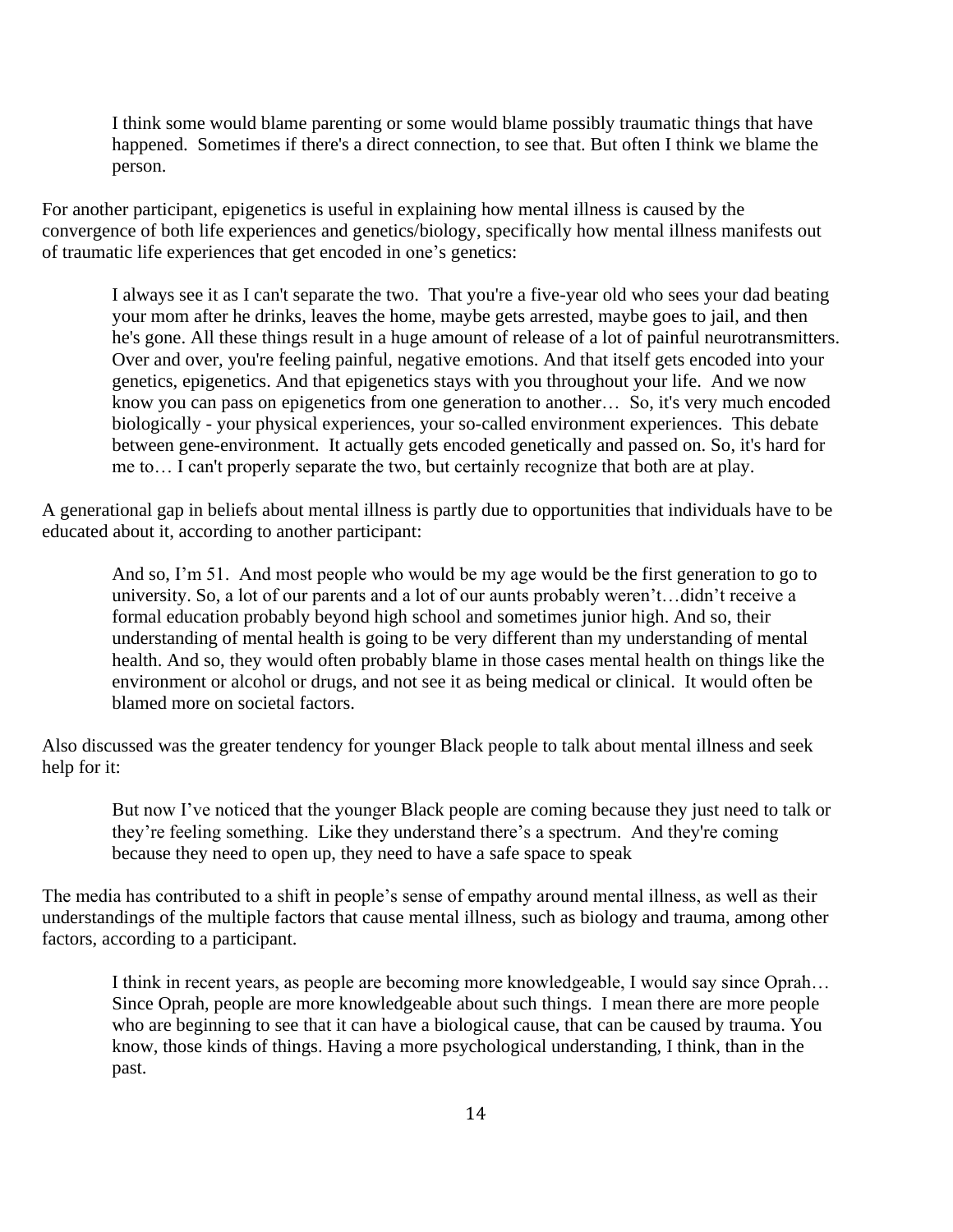Media campaigns on mental illness have also been helpful in creating awareness and decreasing stigma around mental illness, according to another participant:

I think that beliefs around the cause of mental illness have changed over these past few years, mainly with how…things like Bell Let's Talk and people more openly in our community talking about their challenges with mental health.

African American celebrities are increasingly raising awareness about mental illness and help-seeking, which is helping to address the stigma and silence around mental illness in Black communities:

That's a really good question because I think at least in the U.S. context, there's been a struggle back and forth. There's been different perspectives. Like there's even a movement now with even like celebrities who are African American who have seen the benefits of mental health now doing campaigns to encourage people to talk about their mental health, to actually acknowledge that that's a part of our full being, to not keep it all in the family, and to ask for help. So, there's this concerted push, which is really good.

Colonialism has had enduring impacts on all sectors of African society, including the education system, which remains heavily influenced by a British model. This model has greatly shaped perceptions and beliefs about mental illness among clinicians in various African countries, as one participant observed:

So, in Nigeria, most of the school system is very much British, the former British colony. I went there to Ghana for a few weeks during med school, and most of the people in my crew were Nigerian. And all the Ghanaians and Nigerians would approach mental illness similarly to here, both because all of us are getting taught in the same model of UK western scientific understanding.

Traditional/faith healers (or traditional medicine) are often used to address mental illness in Nigeria, as one participant observed:

Because when you're sick, when you have a mental health problem in Nigeria, you're most likely to be taken to a traditional healer, which are the people that would treat them. Some of them are effective in the sense that what they do is just to make people sleep or they chain them down, which is cruel. But that is the way mental health is perceived.

Another participant echoed these sentiments, stating that seeking out a faith healer to address mental health concerns is often the preferred choice for some individuals:

There are people who do believe in faith healers. For instance, sometimes if somebody isn't feeling well, with not having any sort of a physical, mental assessment or anything like that, you know, often one would say "you need to go and see mother so-and-so because she's a faith healer and to see what's going on". Or some people may say, "well, you know, you need to go down and see so-and-so to see your business to find out what's happening". So that is also another part of it. And I'm talking about when I grew up. So, there was always somebody who would be "I see a woman, right, I see a woman, or a faith healer". And people would utilize that mechanism rather than going to the physician. They do whatever they need to do. And then they diagnose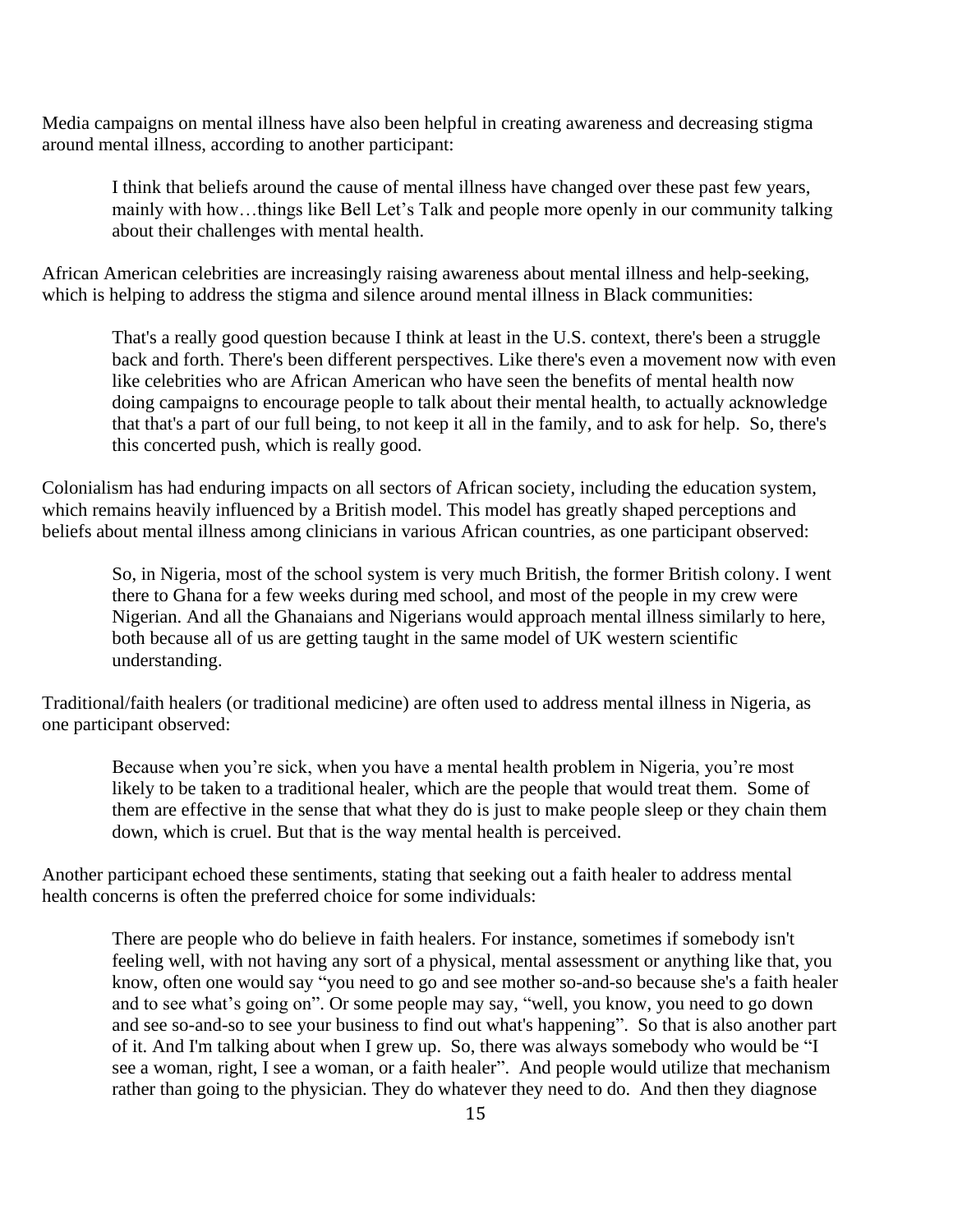and then they treat. And the treatment could be sometimes people need to, you know, do a lime bath. You know, get limes and do your lime bath. You know, light your candles, say your prayers, do certain things, put certain things in your house. You know, open your Bible and put the scissors in it. You know, those sorts of beliefs. So, that's different. And that is more or less like I am going to see my family doctor or seeing the psychologist because I'm not feeling well. And then they would do an assessment and then make some diagnoses and do some treatment. So, within the context, the faith healer does that. And not only that, it wasn't free. People paid. People had to have money to pay and go see the faith healers. And some people would believe that it worked, and some people it may not work. And then they may change and go to a different faith healer.

In Caribbean culture, reducing stress by participating in the annual carnival festival is viewed by some as one way to deal with mental health problems:

And another thing that people in my culture would say is like, you know, "I'm not crazy, I just need to have carnival. So, I have carnival for the weekend. I can jump and dance and do it, and I can get off whatever is inside of me". So those were some of the thinking and some of the beliefs I would say from a cultural perspective.

Several participants discussed a common sentiment in their community that mental illness is a personal issue rather than a medical issue, and that it can be addressed through prayer, speaking with one's pastor or spiritual counsellor, and allowing God to take over. Therefore, religious beliefs greatly influence perceptions of and help-seeking for mental illness, according to a participant:

Apart from the fact that the cultural effect, that the religious belief, because predominantly in Nigeria, you have Muslims and Christians, that also affects the way people look at mental health. That prayer can help. So, some people will go to church. Some people will go to the mosque. Or they go to traditional healers.

According to a participant whose clinical training was done in Nigeria, spiritual care was a significant part of treatment in hospitals, with many patients seeking help from a church or mosque:

So, what I noticed was that even though we had patients who were on medication, spiritual care was a big part of the model as well. So, like patients' families would come and they would pray with them, depending on their religion. Like the Muslims, they'd bring like all kind of things. And other traditional healers, they would bring things to the hospital. And even in the way that the nurses, the doctors talked to the patient, some of them still include spiritualty in their approach to care. And I would also say that that piece, the religion influences whether people are going to seek help in the hospital. So, in my country, so many people when they have mental breakdown, say depression, instead of going to maybe the hospital, they actually maybe go to church or a mosque, and all that. So that influences their help seeking behaviour and their belief about a prognosis, and the cause as well. So, when they believe that it is caused by a spiritual attack…..maybe someone was sleeping and then they woke up just… This is a real-life story. Like just woke up from sleep and then started exhibiting signs of delusion, hallucination, and all of that. And they think someone attacked the person in their dream. So, people like that, instead of coming to the hospital, they would go somewhere else to look for help.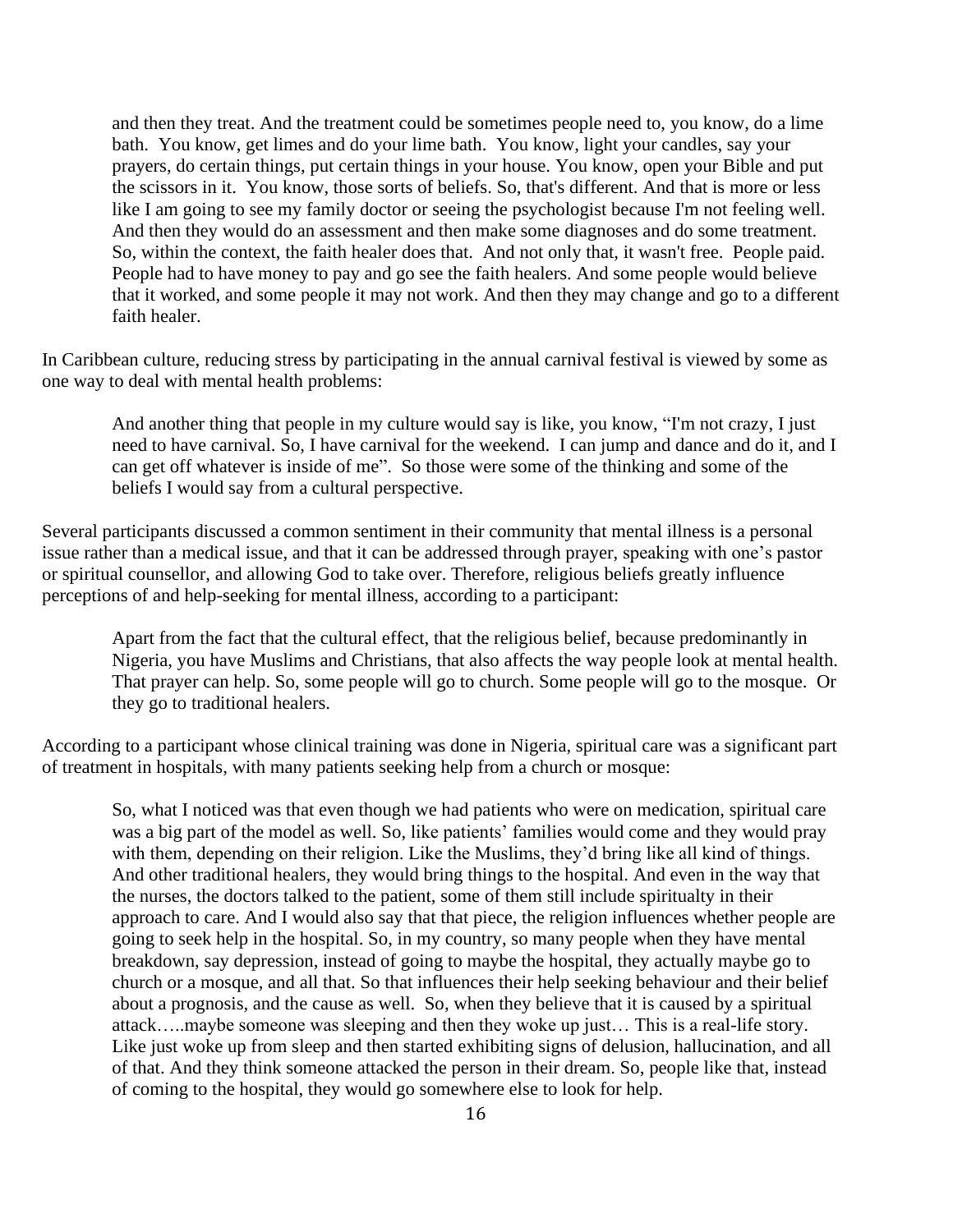Homophobia is deeply entrenched within religious institutions globally and has been damaging for Black individuals from the LGBTQIA community who wish to find solace in the church:

But internationally and globally, there are things are happening in countries like Uganda where there is a strong religiously sanctioned, religiously based homophobia that is virulent and terrifying, and informs everything from microaggressions to institutionalized, legalized forms of abuse and oppression of people that either identify as LGBTQIA or are perceived as within that realm because they are gender nonconforming in their expression. So, that's deeply disturbing because it directly affects physical health, mental health, spiritual health in multiple ways. It's deeply disturbing.

For some African Americans who are members of the LGBTQIA community, the church is an important place to address mental health problems, despite how harmful the church has been to the LGBTQIA community:

But historically, the Black church in a Black community in South Boston… In Roxbury, not in South Boston. And they promoted public health and mental health. And so, their congregants were comfortable with seeking out counselling. Like some of my friends there that are African American that are in the LGBTQIA community had no problem saying they need to go to a doctor or a counsellor or have a therapist. Like they were more rooted in that way. But then there are other streams that I saw that I'm still trying to figure out. And then I remember one time walking around and we're handing out leaflets about LGBT affirming churches and everything. And the dominant white narratives were shared by these white gay guys that were very uncomfortable with the idea of even talking about a church. And from their perspective, they would even say why are Black people who are gay and lesbian even go to church anymore? They didn't get it. They didn't get the palpable weight of the importance of the faith community to people of colour who were also an LGBTQIA community. They just didn't get it.

Black people who are members of the LGBTQIA community must often navigate the different avenues available for finding faith and faith communities within and outside religions institutions that have been harmful to them:

The research has shown that LGBTQIA people are actually surprisingly much more religious and spiritual than their counterparts that are non-LGBTQIA. They just are trying to figure out different ways of finding that faith community. So, there's this rise of LGBTQIA affirming communities from the Metropolitan Community Church to Unity Fellowship, which was particularly for people of African descent who are also LGBTQIA identified. And that was Carl Bean's work too. So, there are all these churches cropping up to meet the needs of LGBTQIA people in general. But then specifically some that are cropping up targeting specifically the needs of LGBTQIA people of colour. So, in that sense, LGBTQIA people of colour have very interesting stories. There are some that want nothing to do with church because of all the harm and the multiple levels of oppression. Then there are others that are walking this fine line of staying in the church and being open to other forms of support through counselling.

Individuals who seek help from the mental health system are often left dissatisfied because it is not culturally specific, among other reasons. Seeking help in community (including from an authority or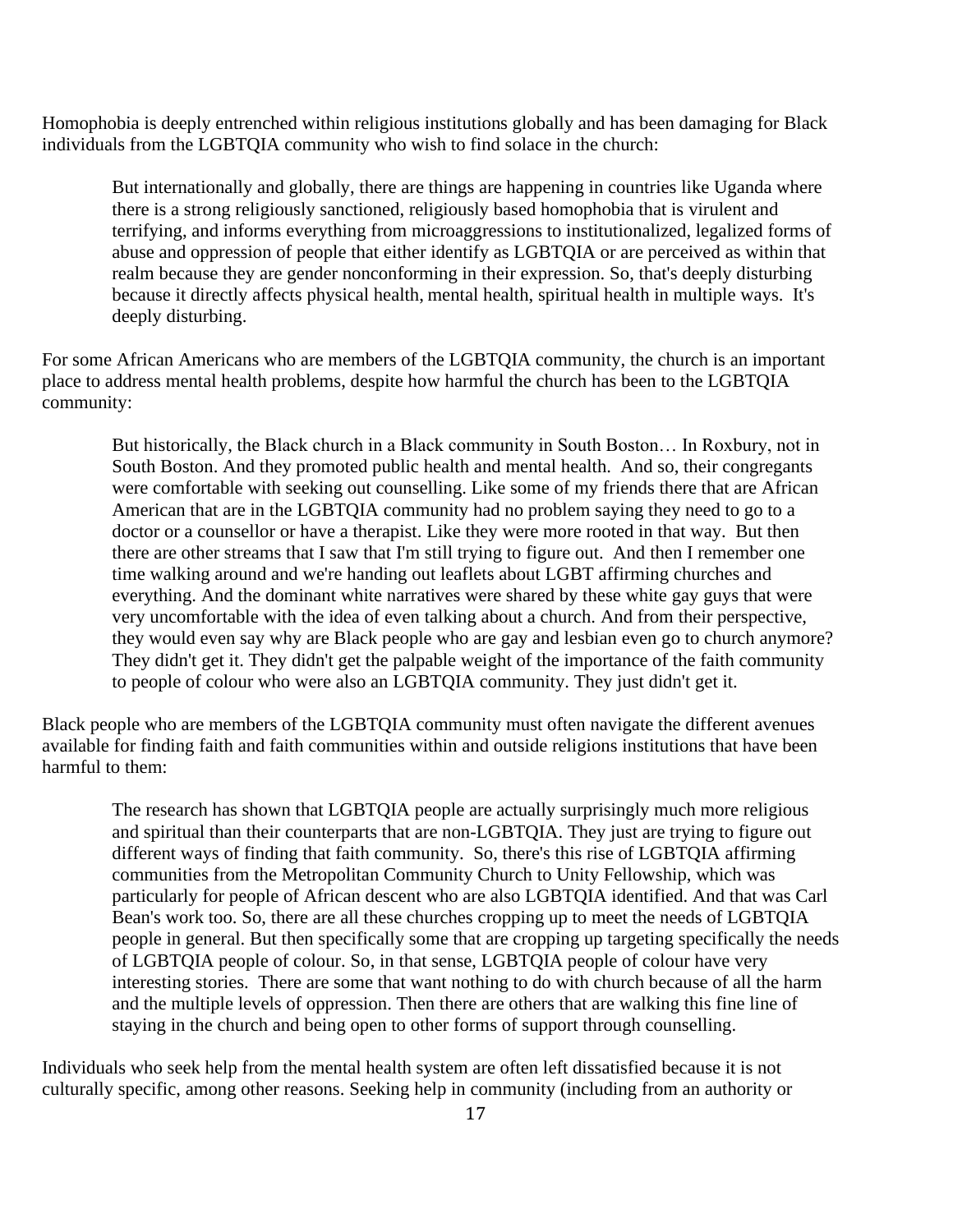political figure, such as a minister) rather than from the mental health system is common among Black people, as one participant observed:

The different ways actually that I see is not necessarily through your formal mental health systems. Very much people seek help from community themselves. Like from older people in the community. You know, just from people they know to be like confidential. That kind of thing. They seek out help in that regard to kind of talk through their issues or whatever have you. The problem with that becomes evident when a person truly needs medication. And how it doesn't really matter what you do, people do need medication. And I am a believer in the fact that… I always say that you can never say never. And I would never say to an individual that you'll need medications for the rest of your life because I don't know that.

Another participant echoed these sentiments, noting that reliance on a cohort of friends with whom you can share your concerns has always been important in Black communities:

So, in our community, cohorts are very important. So, sister girlfriend cohorts, the brothers cohort, the old girls club, the sisters or the ladies auxiliary cohort. Which is very culturally something that we do from the African diaspora perspective. So, one of our seeking behaviours is to go to our cohort of who are the women friends or the men friends we hang with. So, when guys feel angry or and when men feel like stressed out, they'll go to the cohort and they go out on Friday night and down to the Y to play some basketball, run out the anxiety, which is a distraction. And they don't even know that's what they're doing. And then they may just hang out together and just shoot the crap. And usually then they may have a beer or something and go home or do whatever they're doing. Sisters get together. And that's highly protective time. Talk about some of the psychosocial stresses in their lives and kind of generically share. And maybe one or two them who have really intimate relationships know the deep down and dirty. And the old women and the old guys who are in the ladies auxiliary age talk about their grandchildren and how much stress that they think these kids are giving to them. So, the self-seeking behaviours of our community tend to be cohort-driven, connected to community, connected to faith practices.

Despite considerable hesitance in Black communities around seeking help from mental health services, Black people are increasingly seeking out psychiatry and therapy:

I think they're more open in general to therapy. But, also that can be difficult when the therapists that are available are not people who look like them or understand their unique experience as African Nova Scotians. But even with that, I think they're more open to a therapist. I think they would be more open to a therapist who is white or non-Black then taking the medication.

Several participants observed that, in general, people who are more educated, of higher socio-economic status and who reside in urban areas are more likely to seek help from hospitals, while those who are less educated, of lower socio-economic status and who reside in rural areas are more likely to seek out a pastor or traditional healer.

The lack of cultural literacy around mental health historically, as well as not knowing how to name it has been a deterrent to help-seeking in many Black communities. However, with the increasing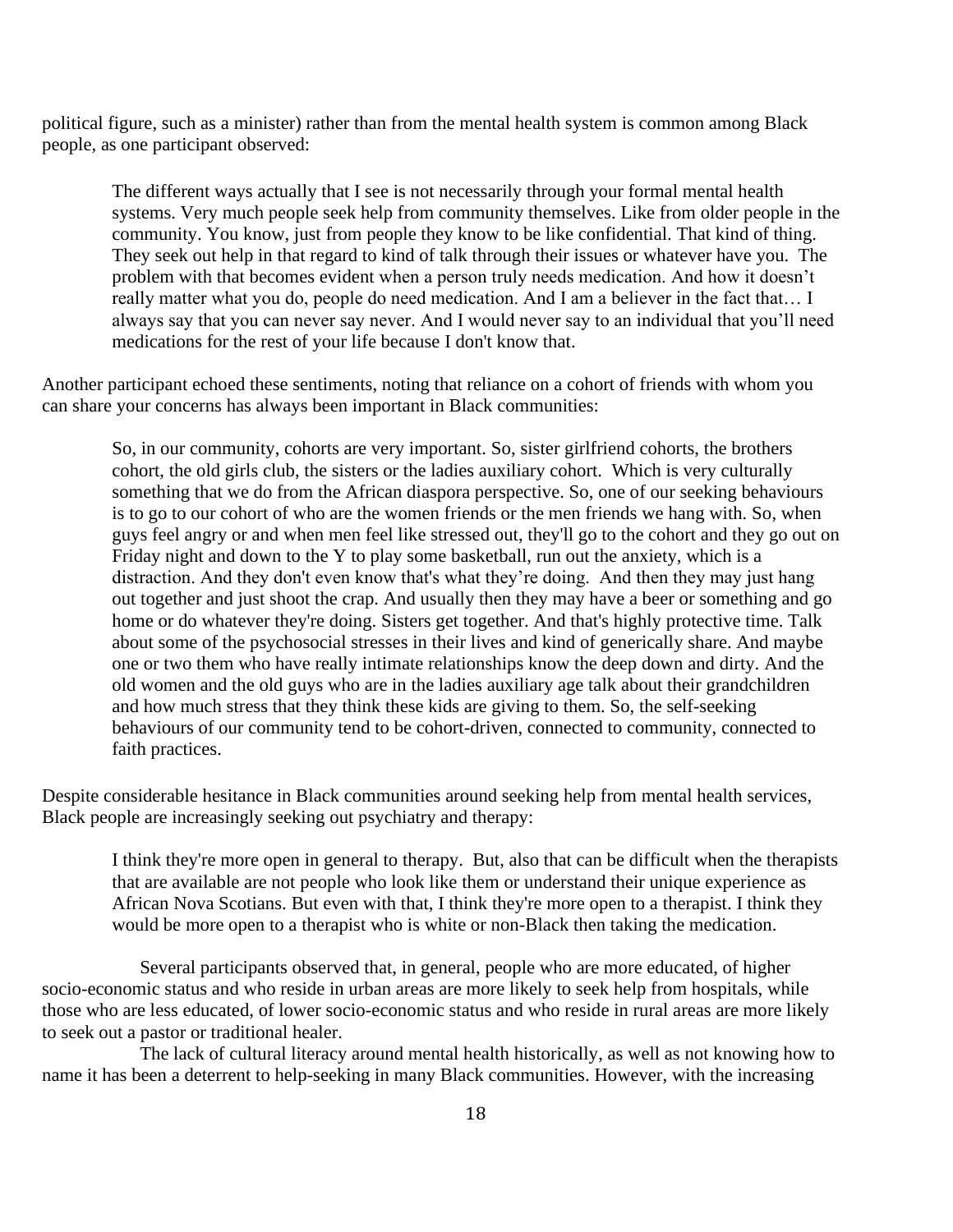representation of trained Black mental health professionals in Nova Scotia, as well as the growing number of mental health programs in schools, the younger generation is becoming more culturally literate around mental health, as this participant demonstrates:

And it wasn't until I came here, right… Because I have family members back in the Bahamas who I knew had mental health issues. But we called it... We basically knew... People would call my cousins retarded or dumb. These are some of the terms they would use. And for me, I really didn't think anything of it, right. I was like, "okay, yeah, they're retarded, they're dumb". I never knew that there were other names. It wasn't until I came here and I started working with the Association of Black Social Workers and started seeing individuals with ADHD and the various different disorders. From there, once I found out that, you know, people are not retarded, not dumb, there's mental health issues, I started to explore the various disorders.

As the participants in this study highlight, there is considerable stigma and taboo around mental illness in Black communities worldwide that are often associated with perceptions that mentally ill people are weak or have been afflicted by evil spirits and demonic possession. However, it is also important to note that genetic/hereditary and biological factors, as well as the social determinants of health and life circumstances and events are also perceived as contributory factors influencing mental illness in Black communities. These beliefs, along with the nature of the education and training that Black clinicians, administrators, policy makers and university professors have been exposed to will greatly influence how they address mental illness among diverse individuals in clinical practice, administrative work, policy development, health promotion and university teaching and research.

### **How Beliefs About Mental Illness Influence Clinical Practice, Administration, Policy, Health Promotion & University Teaching & Research**

Participants discussed how their beliefs about mental illness and help-seeking shape their practice, whether it be clinical care, policy, administrative work, health promotion or university teaching and research. According to a participant, his exposure to different beliefs around mental illness has helped inform how he thinks about mental health policy:

I've had opportunity to live in three different countries. And I've had broad exposure to different cultures and different beliefs. And I think that has always helped me in my discussion about mental health policy, at least in Canada.

Another participant observed that since he was trained within the Western medical model tradition, he has a preference for that approach:

So mostly understood through the scientific medical model because that's how I've been trained. So that would be like the primary explanatory model that we use. But even within that, so within the domain of medicine, psychiatry is a bit of an outlier because we do focus more obviously on the psychological and social aspects of mental illness. So, the biopsychosocial models is the primary model that we work off of. And in addition to that, so that's recognizing that mental illness arises out of the mind, which is a product of the brain, and the brain is nested within the body. So, we have to identify any biological factors that might contribute to that. The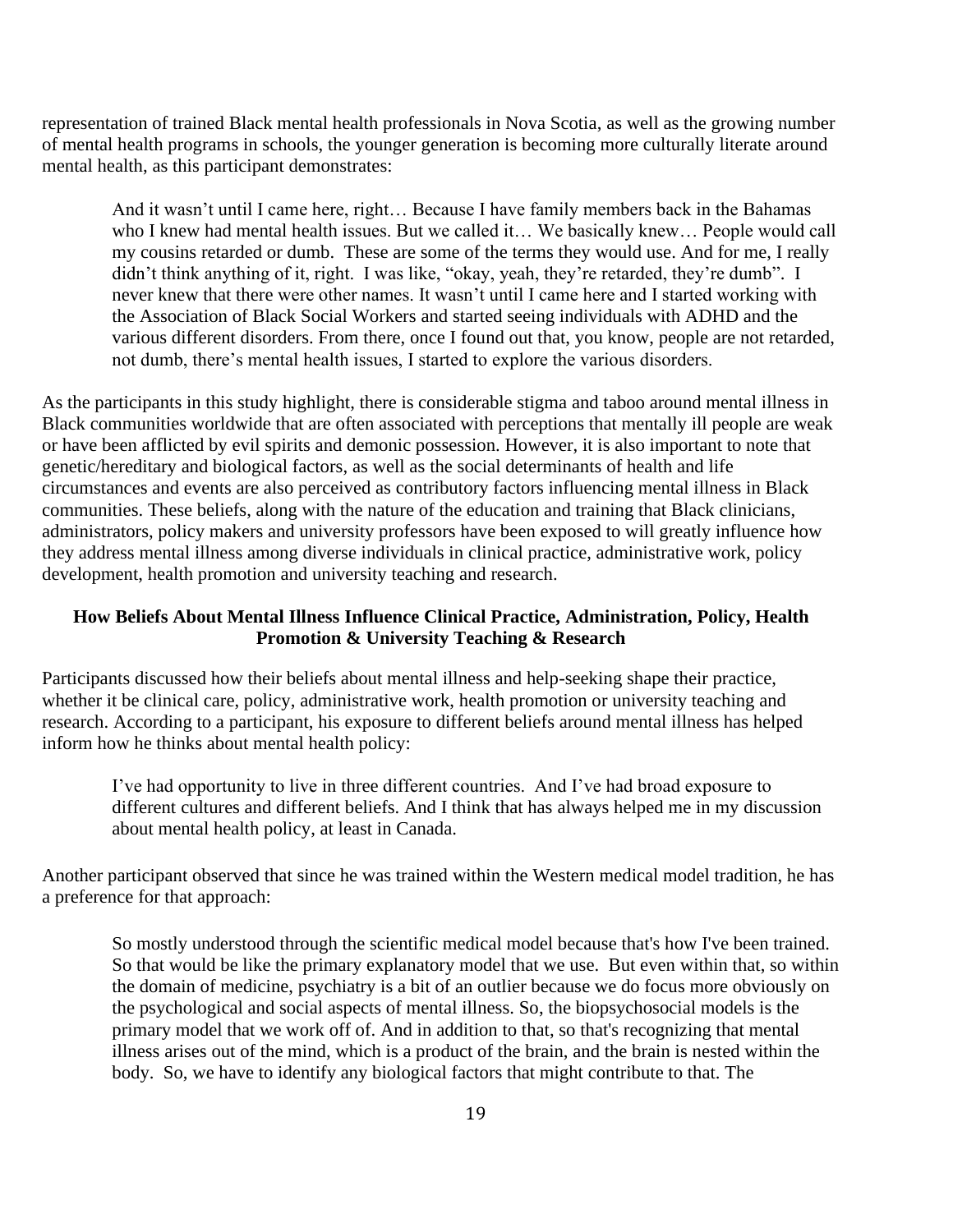psychology being the workings of the cognition that go on in the mind. And then the external environment being the social side. So, any number of social forces could trigger and perpetuate mental illness. And on top of that, probably personally speaking, generally philosophically, I'm also biased towards kind of the western canon. So those, you know, pre-Socratic and Socratic philosophers, Greco-Roman, plus the Judeo-Christian religious background would tilt me towards being able to understand mental illness historically in that lens as well. And then culturally, where the African background in me would reside would be in African cultures. So, growing up with an African father and very much with quite a hierarchical and respectful type society...highlighting or stressing relationships more so than here in the West. Also stressing the priority of the elderly compared to here in the West, and very much a culture of respect in that sense.

The social determinants of health, as well as life circumstances are the factors that another participant gives most credence to in his work:

My leaning is towards the circumstantial stuff. It just is. So, the determinants of health. It's sometimes a little Euro in its... actually, it's very Euro. But often it's... I mean my leanings is more towards circumstantial stuff. So, I'm fascinated with, you know, how society works, how systems work, how that impacts people. I am fascinated with how people think. So, the cognitive end of how we think and how we see things and how we deal with that stuff that we know is coming is really more on my angle. It's not the greatest word but you know what I mean. Like more kind of the direction I go in when I'm… Not only just when I'm working with people and working with clients, but that's generally how I think. Like that's… I will default to that. I'll analyze it. I won't stay in the default. But that will be my default unless otherwise proven, generally speaking.

An intersectional framework that is inclusive of gender identity, sexual orientation, age, and disability has greatly informed the work of this clinician:

They have to come into play. Like we're all socialized, right. Saying that they don't is problematic, you know. So I think that my ability to be present in both worlds, I am usually better able to relate to my clients, or at least I…because I understand there's like difference in that duality and intersectionality. I'm also a person with a disability. Like I'm able to recognize pieces. Like when I was completing my studies at a college in Toronto, there were people from multiple different ethnicities, ages and genders and sexual orientation. And that was an amazing experience to broaden my practice. But it was great also that I had the ability to grow up in a rural community but live in the city, live in bigger cities. I think that intersectional practice for me is important.

Working within the confines of NSHA's understandings of mental illness has been challenging to the following clinician who would be interested in including a spiritual component into his work, but has been prevented from doing so:

I'll just be frank. In working for an organization like the NSHA, it doesn't really liberate you in terms of bringing what you could really bring to a person so that they can regain their wellness or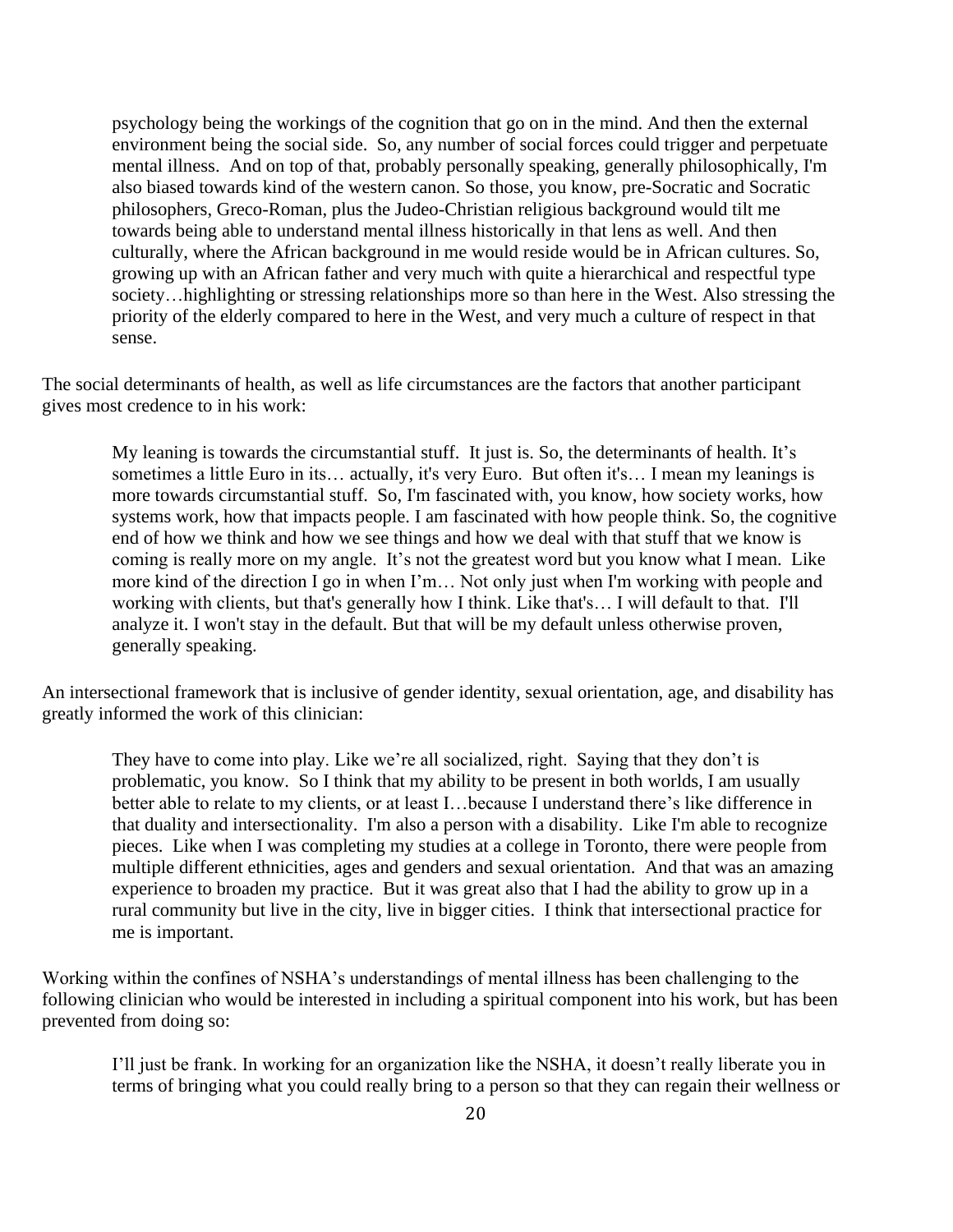whatever. So, in that respect, you're very, very limited. And so, do you know what I mean, I find myself guarded in the way I would practice. If I was doing it like individually or whatever have you, or if I just opened up like a counselling service or whatever, spiritual counselling is probably the closest to what I would try to call it. But that kind of thing, it's really difficult to do when you work within the confines of NSHA. I can only speak to that because I've worked with them for years. To the simple fact like I even tried, you know, when I had like a certain role where I was encouraging people, helping them to move on to places in the community beyond hospitalization, right, and just using inspirational quotes or whatever have you. And they didn't mention anything about God, but I was asked to stop, to refrain from doing it.

Incorporating understandings of faith has been central to the counselling support provided by another participant:

So, if someone comes and they have a strong faith, and they're dealing with a problem or dealing with an issue or whatever, I want to know how they understand it and I want to know a bit about how it's affecting them. But, also about how do they see their faith, how do they see what they say they believe about God or about themselves and the relationship? How does that impact the issue that you're talking about? Do you see it as a help, a support? Are there ways in which you see it can be supportive? Is there a way in which it's a hindrance to you? How is this affecting you physically. How is it affecting your relationships? So, wanting the person to have a holistic perspective on themselves. So, helping to broaden their understanding of what's happening then. And so, a lot is I'm just helping them raise awareness of themselves, just becoming more aware of themselves.

Finding out the cultural beliefs of patients is the approach this participant takes when providing clinical services:

And I try to just approach each patient depending on their cultural background and kind of be really open and honest with them and find out what their cultural ideas are around the cause of mental illness. Because sometimes people put a lot of blame on themselves for what's going on with them. And it can be therapeutic for them just to hear that it's not you, that you're not the cause of it, and there's something wrong with…there's something abnormal with your brain

Understanding how cultural beliefs influence mental illness is important in the work this clinician is involved in:

When we have clients, I need to be mindful to take the time to truly not only do my assessment but to listen to their values and beliefs. Because often sometimes we know when people are talking about spirituality and those sorts of things, it's easy for us to diagnose them as psychotic and schizophrenic, within that context, because of that value belief. And so, for me, it's good to have that sense of awareness from that cultural piece. But, I also need to not make that put blinders on me. Because what is also important is that people's spirituality plays a big role in that. And so having that basic knowledge from that cultural piece, I think it hasn't influenced me but it has really broadened my horizon because I have experienced a different belief, a different culture with regards to how people address and treat mental illness. And so that, as a woman of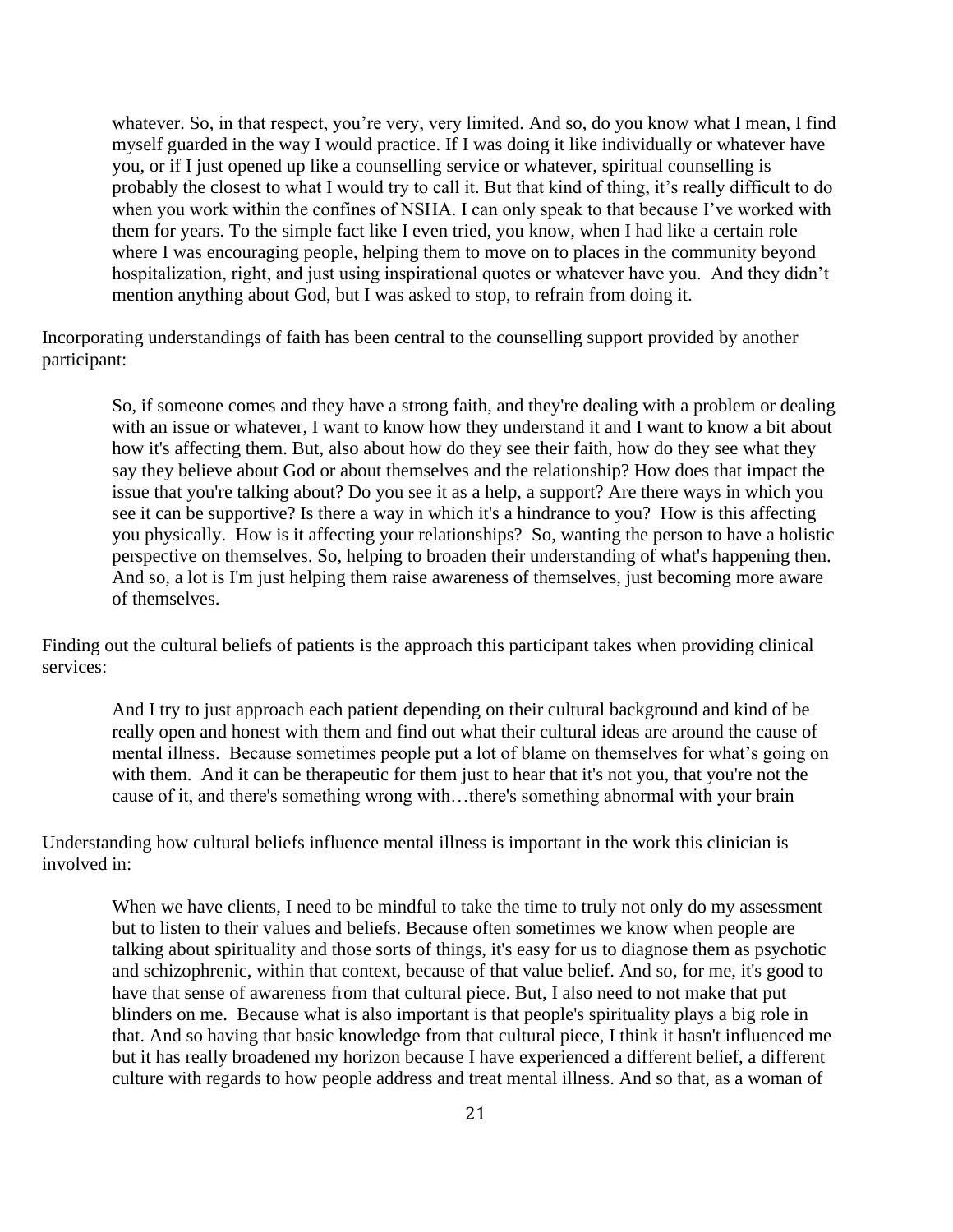African descent, as a Caribbean woman, no matter, you cannot just dismiss that. But you have to put it within context appropriately so that it does not create any bias or does not influence you to be too judgmental. Because when you have someone in front of you, you really need to get the story, figure out what's going on, and have some validation. So having that history, it's good in a way because it means that I'm not narrow focused. I'm not just… I just don't think linear. But I don't make that influence my profession…my assessment, my holistic assessment, my mental status assessment. I really cannot make that take over.

According to a psychiatrist who participated in this study, the Nigerian cultural identity he shares with one of his colleague's patient allowed him to understand this patient's behaviour as normal, even though other clinicians found it to be abnormal:

And I think even in my practice, my belief tends to shape how I practice psychiatry. I'll give you an example. For instance, when I was in Europe, when I was doing residency, there was a patient that we had admitted who was actually a lady, and she was a Christian and she was like… You know, she was like big into going to church. I'm not a Christian but I understand a few things about Christianity. And I know that there are some people who say, you know, they are truly gifted, and maybe they are possessed, or they hear the spirit or they go talking to them. And how this lady who was kind of a new immigrant was going around and preaching to people. You know, she was just preaching her religion. And I think she knocked on an elderly lady's house and started preaching. And the woman called the cops, and she was arrested and she was put on involuntary. That she held onto this woman and she was falling onto her knees. They didn't charge her. They just said to me that she was hearing voices and all that. But to make a long story short, she was admitted to our unit. And I was like "oh my god!" So like fortunately she was kind of… She was under my consultant that I was working with. And when I read her story, I'm like this is normal. This woman doesn't have delusions or hallucinations or anything. She was just preaching. And I said to my consultant, who was an Irish woman, that this is common practice. That Nigerians who go from door to door….the most is you open your door and you tell them you don't want to listen to them. But there's nothing absolutely wrong with this woman. She's not… Because she insisted she's not going to take medication. And they were holding her against her will and injecting her because she was held against her will. So, she was held involuntarily. But because I was Nigerian, I was like, "No, no, no, this is not psychosis. This is… come on!" So you know, I talked to my consultant. Then she told me to speak my language and interview her. And she was like, "thank you." And then we discharged her. But can you imagine?

Speaking on the issue of policy, a participant discussed the importance of developing mental health policy that captures diverse social identities:

In terms of citizenship status or disability or age, mental health has no respect of citizenship. It affects everybody across the lifespan, across all geographical areas. But recognizing that it will happen at a younger age or at an older age. So, you have a policy that captures each age section or each age demographic of people. And that way you have everybody.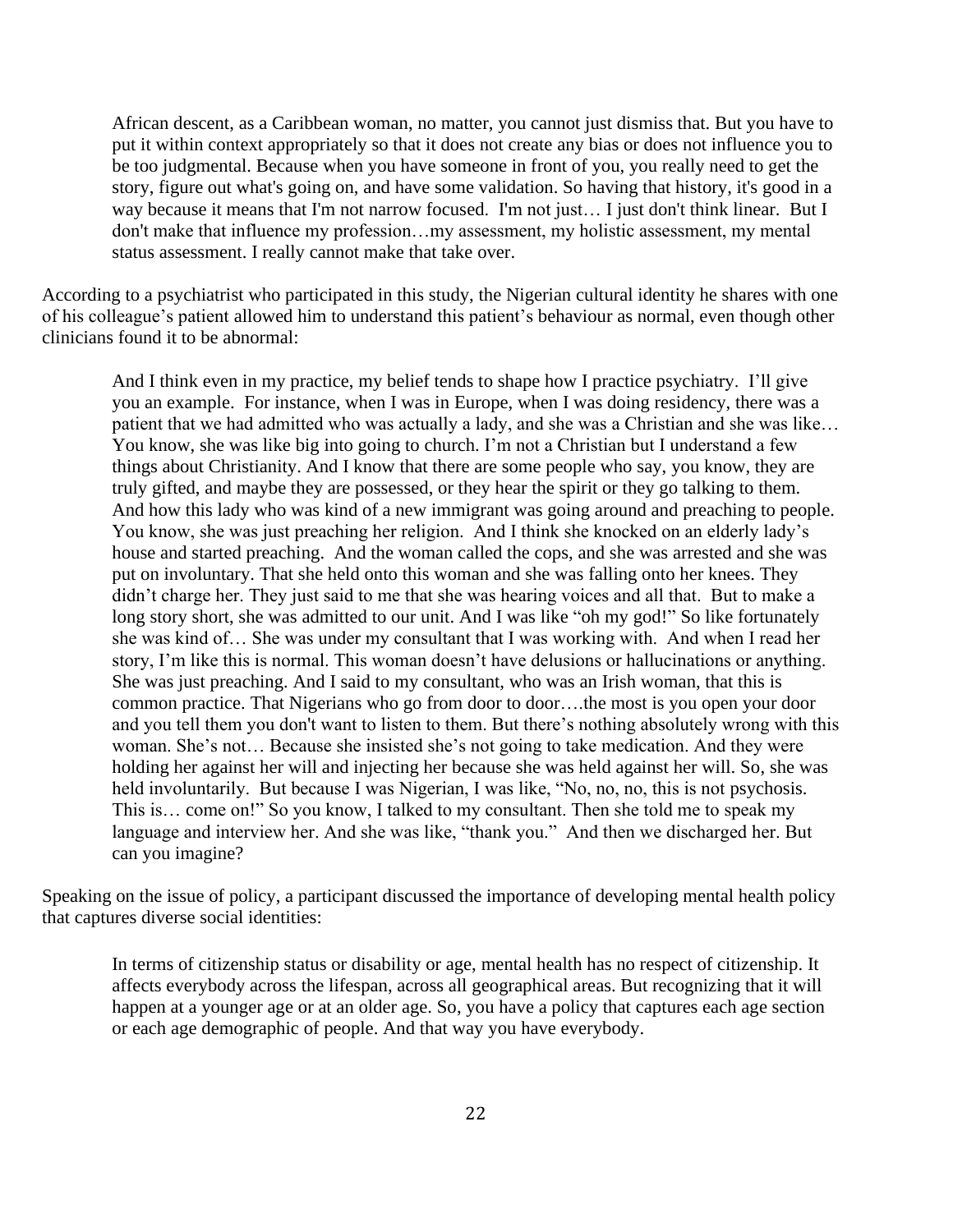Creating policies that acknowledge the cultural aspects of mental illness is central to the work this participant is involved in:

I've been involved in creating policies or program guidelines that take into consideration the cultural aspect in terms of the clients that we see. Looking at them and supporting them from their own cultural norms and beliefs. So, some of the training that are put in place… And I also do offer training on culture and diversity for the Health Authority. I'm part of a working group.

The cultural identity and experience of this participant has helped shaped polices for individuals with intellectual disabilities and mental illness:

Yeah, so for instance, in my department, we've been able to engage in policy decision-making, particularly for people with intellectual disabilities and mental illness. Understanding different deficits or difficulties that the patients might be experiencing has shaped how we develop policies in relation to some of the restraints that are used on these kinds of patients. Like for instance, when they're extremely loud, sometimes they get chemical restraints, like prn medication. Sometimes we use mechanical restraints, like restraint chair or the penal bed. But you know, my experience and culture and everything has actually helped me to…has helped my policy decision-making. I don't know if that makes sense.

The social and structural determinants of health is the framework this university professor uses in her teaching to discuss mental illness experienced by Black communities:

So, a lot of my teaching talks about the social and structural determinants of health, and the fact that mental health needs to be normalized. And that all of us experience some level of mental health challenges. And in some of us, mental illness. And that there's stigma for all populations associated with mental health. And how within the Black community, mental health is often criminalized. So, I often will bring in a number of factors and research that demonstrates how people of African descent are treated when it comes to mental health situations. With hopes to educate those that I'm working with that they may come to understand mental health for Black people with some of the biases that they've developed through society. So, I often find myself combatting and fighting against some of the stereotypes that exist, specifically around racialized communities and people of African descent.

Recognizing that the frameworks used to teach courses on mental health come from a Eurocentric perspective, that there is a dearth of Black professors conducting research on mental health, and that Black people are often not included in research on mental health, this professor is intentional in how she teaches about mental illness in Black communities:

So, working with lay health practitioners who may be indirectly counselling or directly counselling, it's important for them to have a foundation of the understanding of how Black people are seen when it comes to mental health challenges. And particularly our Black men. I find Black men are often feared because again of some of the stereotypes that go with black men and their physicality and their strength. Black women, because of again some of the labelling and stereotypes that go with Black women. You know, the angry Black woman and hotheaded,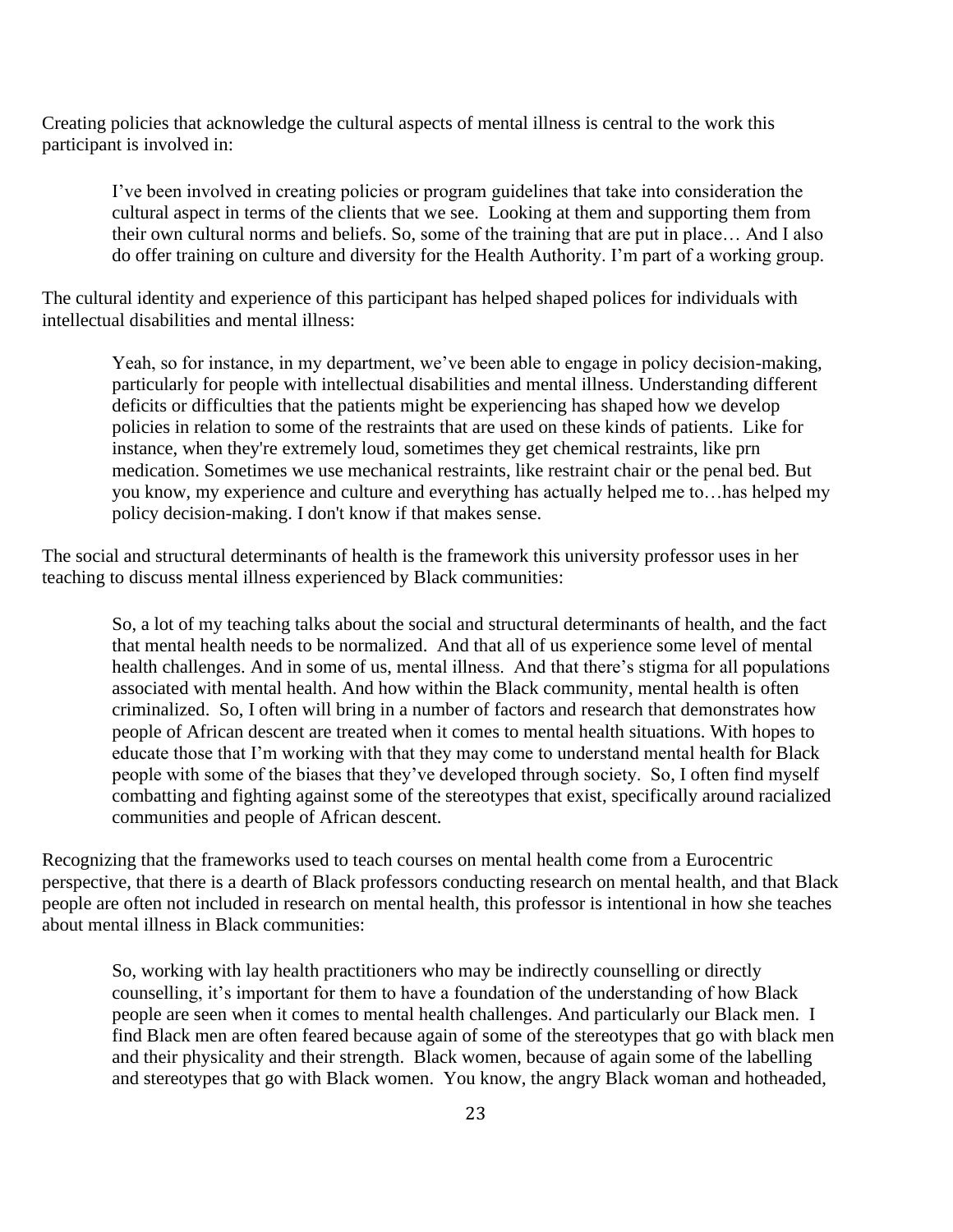and all those other languages that come with our Black women. So, I'm very intentional and very clear when I teach any of my courses that deal with mental health. And I'm also very cognizant of the fact that people of African descent aren't included in the research. And that's because we don't collect race-based data. We don't have enough Black researchers doing research around mental health. So, a lot of the examples that our students are learning from are coming from a very Eurocentric perspective. And I'll often make the point that this lens doesn't apply to all people, and that they need to take into consideration… If we think about our immigrant community and historical trauma, and people are beginning to understand more and more the Indigenous experience but not so much the experience of people of African descent who also have historical trauma. So, I make sure that if people are understanding the Indigenous struggle, then I often will make connection to the historical experience of people of African descent, both through the slave trade and the fact that we were also colonized, and the fact that we were kings and queens before we became enslaved.

Combining Western and alternative perspectives in the classroom is central to work of another professor:

So, thinking about this question, how it plays into how I teach, I… Like we talk about Western. That's the science. But I try to raise the awareness of my students that there are other ways. Because if they have a patient from…let's say a Muslim faith, and their medication is due at 12:00, and they're like, "I have to pray before taking this medication." So how do they navigate that? So, do they force the patient to take the medication first or allow the person to pray? So, I would say that's the only way…that's how I incorporate that knowledge. That I bring myself, the experience of another context into what I do just to help the students have an increased awareness.

Incorporating course readings that feature works by leading scholars who examine the link between critical race theory and psychoanalysis was an approach used by this professor to get her students to think about the specific ways in which racialized people are often perceived as "crazy":

So, when I was at another university, I taught core courses that were 26 weeks. And there was always psychoanalysis, always critical race theory, and I always spoke about… So, they had to read some kind of Fanon. There were predominantly white students. I'd ask "is there a time when a Black person in your life or an Indigenous person in your life has talked about, you know, something happening and you said, oh, that's just in your mind, or don't worry about it – like that kind of thing". I wanted them to reflect on the way that they could perpetuate this racism through these ideas of mental health and being crazy or not crazy.

Another professor stated that his curricula are based on Western belief systems because it is evidencebased and has been tested:

And of course, when I'm working as a professor and developing the curriculum, I do it based on the belief system in this part of the world. And it's very important to understand that, you know, our cultural limits. So, we develop it based on the belief system here. And intervention… There's a lot of focus on evidence based. And the evidence based is what has been tested and tried here in this part of the world. And that is what I do. My belief system doesn't come into this at all.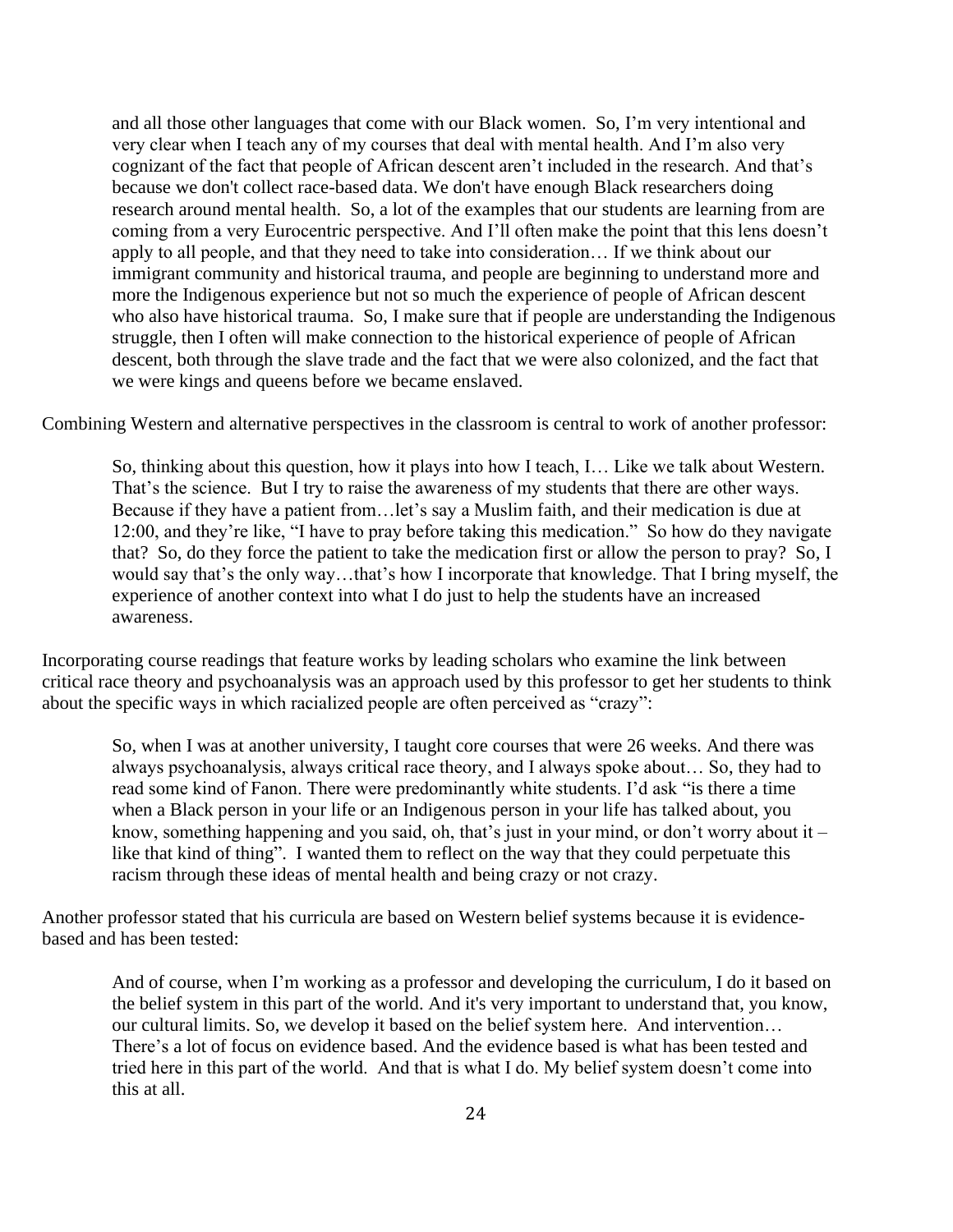Addressing issues related to transgender identity, along with race, has been an important aspect of this clinician's work:

So, let's take working…someone who's a person of African-Nova Scotia descent transitioning from male to female. Because it is very difficult because of the intimacies within our community or the relational kind of aspects of who we are for folks to actually be out. And that's becoming less taboo. But to be out and be transitioning, there's a whole potential…multiple losses in that person's life of community and family. And clinically, we have to be able to assess that in terms of one of the risk factors for that person and their assessment about transitioning that most people will miss on a conventional assessment form. We're only looking at what do you think are some of the things that you wouldn't maybe have a difficult time transitioning into or back to in terms of your circle of support? Because some of these folks have already been marginalized from their family but have not necessarily been marginalized in their community. And conceptualizing community of choice for people, and that the whole Black community is out to get them, and saying, well, where are the pockets of support? Who are the chosen family? And how does that look for someone who's Black transitioning to lose community connections during this period of time, or to have to move out of the region? And what are those emotional, cultural ties and losses? So that kind of piece is kind of, as a clinician, I think are those intimacies that as a Black clinician, I could ask in a way without that person feeling, well, they can just fuck it. That's a defensive perspective. And most folks know that there's something more nuanced and emotionally connected to those intimate losses of family, place and community.

Incorporating teachings from the Bible is an important aspect of this participant's work as a doctor, professor and priest:

In addition to being a doctor and being a professor, I am a pastor. I work in the church as a minister, as a priest. So, when I'm in that setting, of course I have then to understand it forms my academic knowledge of psychiatry. At the same time also from what the Bible says about psychiatric illness.

Diversity was at the core of this participant's clinical pastoral training and influences her work providing counselling support today:

Part of my training in that clinical pastoral education and part of my training as a certified spiritual care provider is to always have in mind that diversity. That people are different. Even people that were born from the same womb are different. So, I always, always have that at the back of my mind – the diversity of people. So, when I go from one person to another, I don't carry what their culture and then kind of impose it my care for the other person. So, I see each person as a unique person with whatever is happening to them. So, for instance, if the person… If two people have mental health issues, they are still different.

Similarly, this participant uses a theological framework to support patients with mental illness who are diverse based on gender identity, sexual orientation, ethnicity, and disability: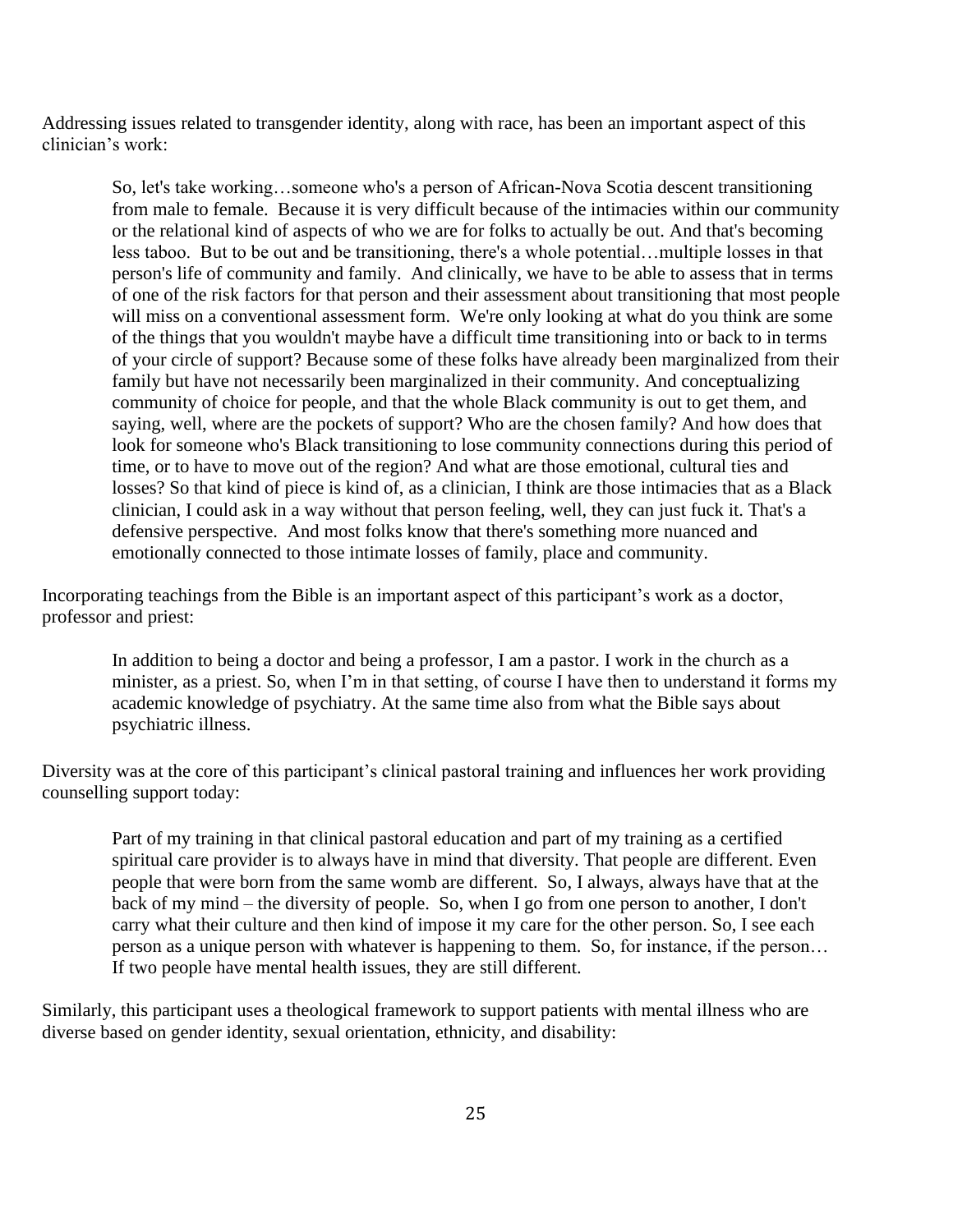At the hospital, when I worked in hospital chaplaincy, that became very important because we worked with a lot of people with dementia, you know. So, when you're losing your cognitive function, and it can get disruptive for the staff, it can get rough because some of them will lash out and punch a staff member. So how do we maintain the humanity of the person, even while they're having these challenges? And that relates to my formation, my spiritual formation that everybody's made in the image of God. So, if you are gay, straight, mentally ill, male, female, wherever ethnic group, you know, core humanity is important and a very high significance. So, I mean in Christian service, you're made in the image of God, right. There's something about you that reflects God. And when I look at you, I am looking at an aspect of God. So that kind of philosophical and theological framework is also really important. And of course, the Bible has stories of Jesus exorcising people who they would say were possessed with evil spirits. Whatever you want to do it. But the point is Jesus sees the humanity of this person and works to heal, help the people heal. Not only as an individual but restored to the community, you know. I mean I won't go into the details of that. But those things are important.

Trauma-informed theology and what it means to be a trauma-informed church are important to this participant:

Yeah, many, many different levels of trauma. And so actually that's one of the things I'm looking into now – what does it mean to be trauma-informed, even as a church? What does it mean to have a trauma-informed church? I'm interested in what is trauma-informed theology? Because I mean trauma is all a part of the Bible too, as well. Yeah, I mean we are damaging to one another because, of course… . And I've also been explaining it to people this way, whatever you have inside when you try to love that's what comes out. If I have anger inside and I try to love someone, that's what's going to come out. I've got hurt inside. That's what comes out. So it's not that people don't want to love their families or love people but what they have inside and stored up is so much pain, so much anger, so much hurt that as soon as they are in relationship and are trying to love others, that's what comes out. And that has helped me to understand and it's helped…it's actually helped people to understand and think about their loved ones who have hurt them and their loved ones who have traumatized them in many ways. So, gaining that understanding and that knowledge and being able to move beyond blaming one another, that's what's going to help us heal. But it has to be happening in community. It has to happen in safe places. And it has to happen amongst ourselves. It's not necessarily something outside can facilitate.

A holistic approach has been useful in helping this clinician address patients' mental health issues:

Mine is much more holistic. So, I bring together emotional, psychological, physical, spiritual, relational. I put together just a wellness wheel for pastors that includes those things, as well as brings in the spiritual aspects of looking at power. Because strength is one of the aspects the Bible talks about, our strength, which is really about power. And also, the whole issue of volition in terms of choices, making choices. And so, ourselves and our health volitionally as well. So, the difference I think that I see is that often Western psychology, it avoids, it separates people into pieces. It's not holistic. And that only can go so far.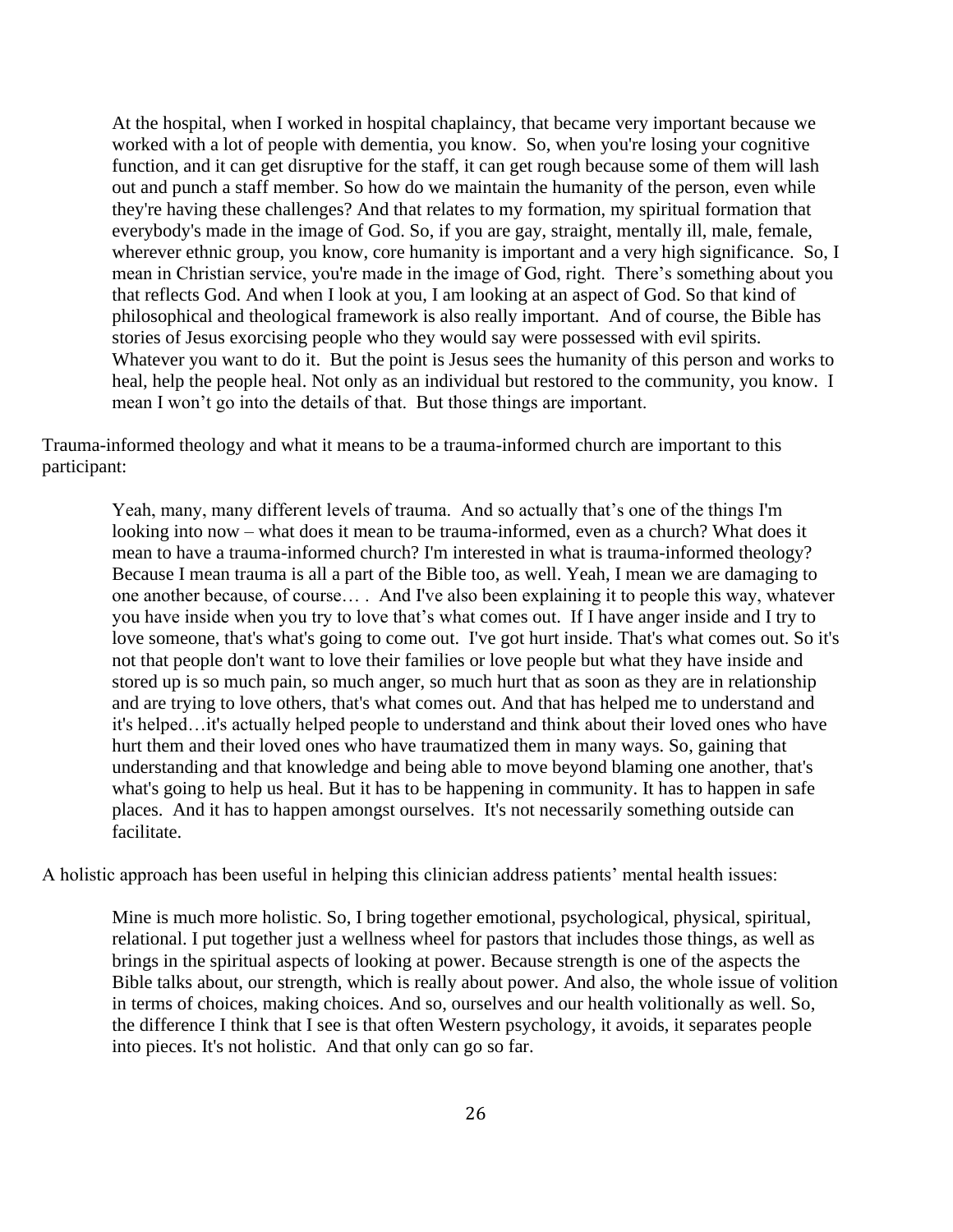Similarly, this clinician observes that in recent times, there has been more stock put on the social determinants of health:

We no longer necessarily look at it as a medical model in that it's only medical issues that are impacting individuals, but there are also the social determinants. So, we have to look at the whole person and treat the whole person, as well as incorporating those support networks that are there for the individual. So, we've come a long way in how we're actually addressing the mental health and addictions issues for individuals. Do I feel that there is more work to be done? Absolutely. But I think that, you know, we've moved in a rather different direction over the last number of years - moving more away from the medical model and more to, you know, incorporating the social aspects. That's my belief.

The Diagnostic Statistical Manual of Mental Disorders (DSM), which is the handbook used by health professionals as the authoritative guide to diagnose mental illness, is often misunderstood and taken too literally, according to another clinician:

I can definitely critique it. I don't know as much about how it should be transformed. But the critiques would include, for example, the DSM. So are our book of diagnoses is often misunderstood or people often will use them as if they're real biological entities, when they're not. It's nothing to do actually with reality. They're just brief descriptions of key characteristics that might point to some disorder, mental disorder. So, they themselves are not. If people actually took the time to read the preamble, it's very much just…it's like a dictionary. Like how did we come to know the word that. We all agreed that that means that. And so, we defined that… This is so variable. That's the big problem with psychiatry and with studying mental illness, is the heterogeneity problem. Everybody always talks about the heterogeneity problem. It's so vastly heterogeneous because of the nature of the beast that we're dealing with – the brain. That's such a complex system that we can't even pretend that we understand it yet. We can only hope to kind of describe it. So, that's one critique, is that the DSM should really be taken just for what it is - at face value and no more. It's nonsense. It's a guideline. Two weeks of sadness means depression? That's just arbitrary. Two weeks means nothing. It means nothing biologically or ultimately in that person's life. It's just a common way that's used to provide us a common language, and that's it. Beyond that, it is meaningless and arbitrary. So, that's one critique of which I'm seeing quite a lot recently, especially as people seem to put too much stock in the DSM.

Participants observed that personal and cultural beliefs, training and education, the Western medical model, the social determinants of health framework, and religion, spirituality, faith and the Bible influence their work on mental illness in Black communities. Many of the participants also shared that the health system and universities are often not prepared to accommodate beliefs, practices, and approaches that don't fit into Western health models.

### **Experiences Working Within Western-Oriented Workplaces**

Navigating Western-oriented workplaces is often fraught with challenges, tensions and complications for those providing clinical services, developing policy and teaching and conducting research focused on mental illness in Black communities. The frameworks, approaches and ideologies that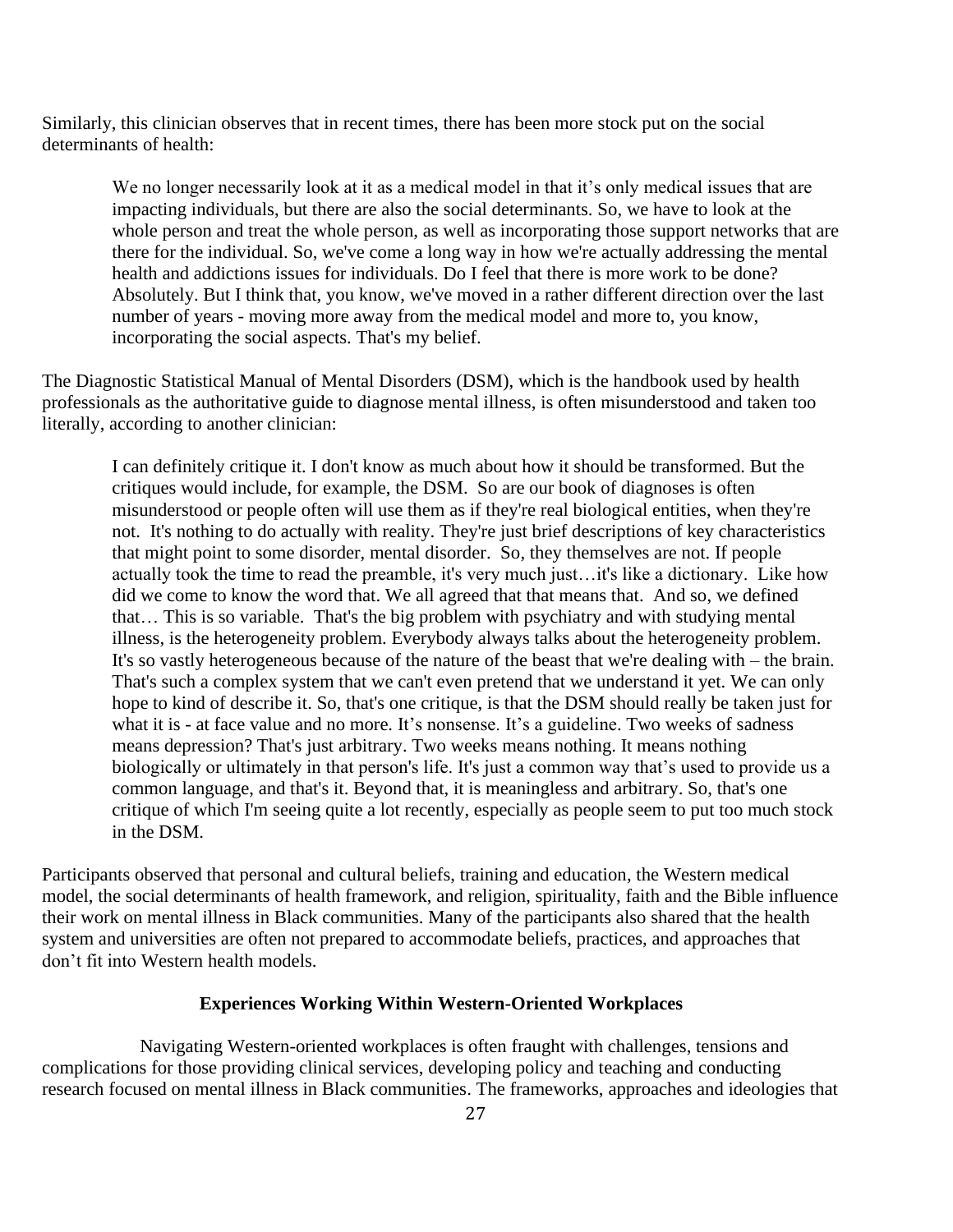are most valued in these spaces are often at odds with the belief systems, perspectives and experiences of Black people. According to one participant, the health care system is not designed for Black people because of its failure to understand the mental health impacts of racism and oppression in Black communities:

And our healthcare system is not designed to support individuals who are Black who live with mental illness. And I don't think that there's enough, as I already said, clinicians who will look at mental illness as also being associated with long term impacts of racism and oppression. And that's not often validated as a factor that contributes to or can even in some cases cause people's mental illness. And that is troubling for me because we're seeing more and more of the impacts of long-term exposure to racism, discrimination, sexism, homophobia on people's mental health.

For Black professors and clinicians working in predominantly white workplaces, they are often not afforded the same level of empathy as their white counterparts if they voice their own struggles with mental health:

And we're afraid to talk about our mental wellness as Black health practitioners and Black professors because of the stereotypes and stigma that's associated with that. And we don't want to ever be seen as being weak. And I think that would be still true for anybody in the Black community who may be struggling with mental illness. Because there's this façade that we're strong, that we're resilient. And when we start to show signs of not being well mentally then there's other labels that come. Whereas my colleagues who are white, they're protected, they're nurtured, they're guarded. You're asked to pick up their workload. They'll talk about being in the hospital, and the support. When they come out, they're still nurtured and protected. And that doesn't happen for Black folk. And the resources aren't there to support us in the same way.

The Western-oriented health care system fails to empower patients in ways that enable them to achieve wellness, according to another participant:

And so, you're not really helping people to be their own…you know, just be responsible for their own wellness actually. You actually hamper them and you make them dependent on you as a system when that need not be. People need to be empowered to be well. And we have information, as do they. And it's about an exchange. How do you share that for the betterment of that person? It's not about you knowing everything and that you do it my way and that's the only way.

The lack of holism within Western psychology, as well as its tendency to pathologize normal problems are some of the main flaws inherent to western psychology, according to another participant:

So, the difference I think that I see is that often Western psychology, it avoids, it separates people into pieces. It's not holistic. And that only can go so far. And the other thing is, it doesn't treat problems and issues in life as normative. Life has problems. And I guess one of the ways in which I work is that things happen, life has problems. So, let's look at what we're going to do about it. How are we going to deal with it? And in normalizing issues, normalizing problems so it doesn't ostracize people. And actually, that used to be more the norm because if you go back -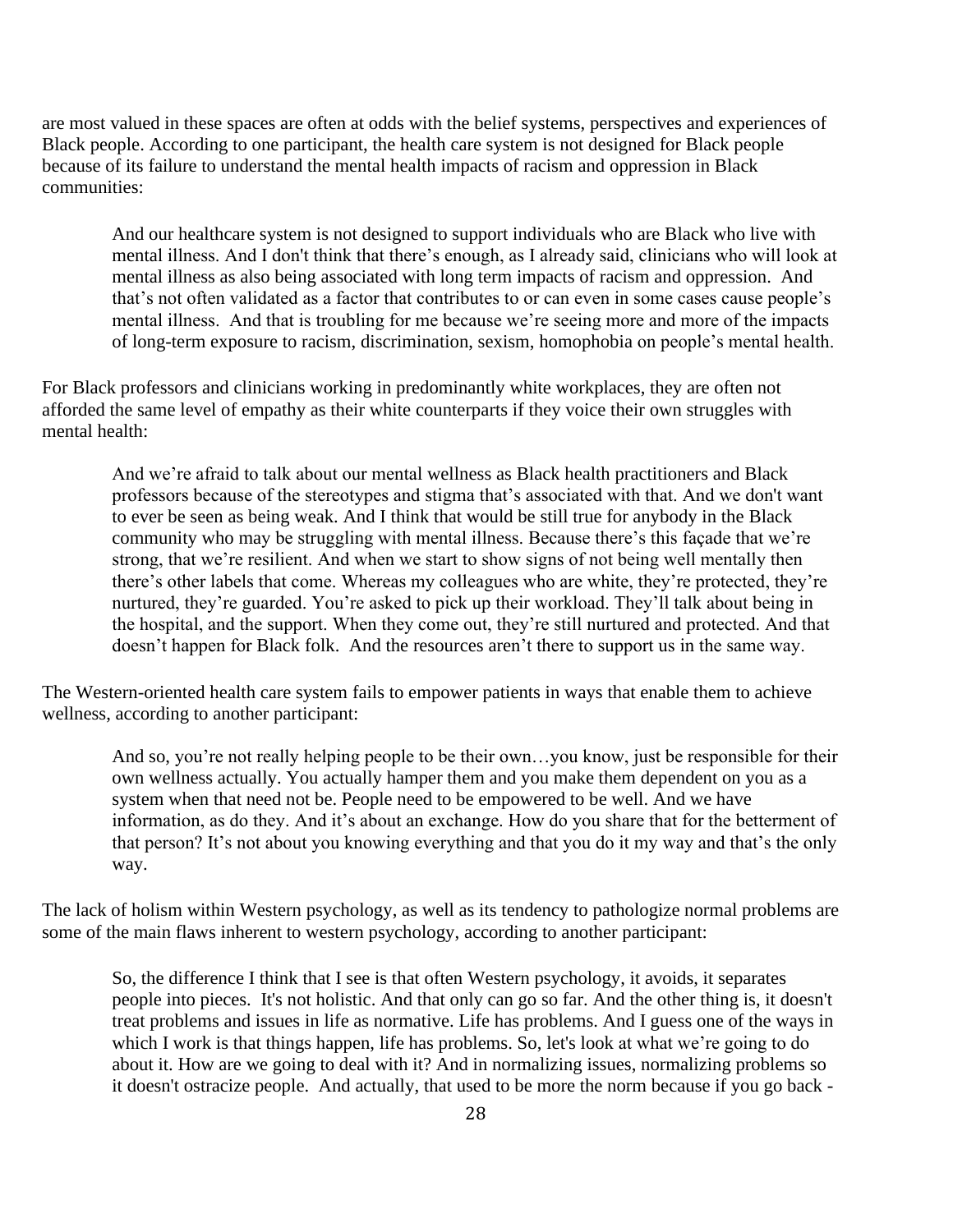life is hard. And it used to be more of the norm in the Black community particularly, life is challenging, life is hard, we find ways to deal with it. We find ways to cope. And so there has really been a decrease in resilience in the ability to cope and the ability to accept difficulties in life. And I'm really seeing it happening within the Black community. And we're losing our resilience and our ability to persevere and to cope, to accept the difficulties of life in a way that strengthens us and empowers us.

Another participant observes that psychiatrists need more exposure to research and literature on racially and culturally diverse populations:

Like for instance, every Wednesday is our academic day, and we're taught by a different psychiatrist each week. And most of what we learn, the articles that we're told to read, it's very focused on a westernized view of psychiatry and medicine. In the research studies that we review, there's very little representation of people of colour, whether it's Black, Asian, Aboriginal, Hispanic. There's very little representation of any other culture. So, it obviously raises the question of how effective are these treatments that we're reading about and critiquing the research on? Like how effective are those treatments for people of African descent? And are these results generalizable to people of African descent? And then if you try to look for research that's on…like specific for people of African descent, it's difficult to find. So, I do think that in that sense, most of my education has been based on the westernized view.

Some of the modalities that are used on patients, such as cognitive behavioural therapy, are not culturally relevant since they were created for Western cultures according to this participant:

Yeah, in understanding mental health delivery…. For example, there are some modalities, for example, cognitive behavioural therapy, that were created for a certain population. At the national level and also within, I've asked the question how culturally relevant is that? I know in Toronto they're actually looking at modifying the cognitive behavioural therapy for the Asian population because the way it is structured is not working. So, those are the kinds of things I feel in terms of forms of therapy that in Western culture, one should pay attention to who are we supporting, how culturally relevant is it?

The failure of some Western-trained clinicians to understand and validate perceptions of mental illness that are culturally driven often leads to misdiagnosis and inappropriate treatment:

In terms of treatment and understanding illness itself, I will start with the illness. I like how you ask the question about cultural beliefs because that is huge. Because if you have an individual whose perception about mental illness, it's culturally driven. And they come to Canada and they're being assessed, you know. So, their willingness, not that they are non-compliant, but their willingness to accept Western treatment may be challenging. And those people might end up in a psychiatric hospital, locked up when they shouldn't be because we haven't spent time to really understand, you know. Because I've seen people that truly believe, be it religion or not, whatever voices in their head is a direct conversation from God. And they truly believe that. In Western culture, it's a delusion.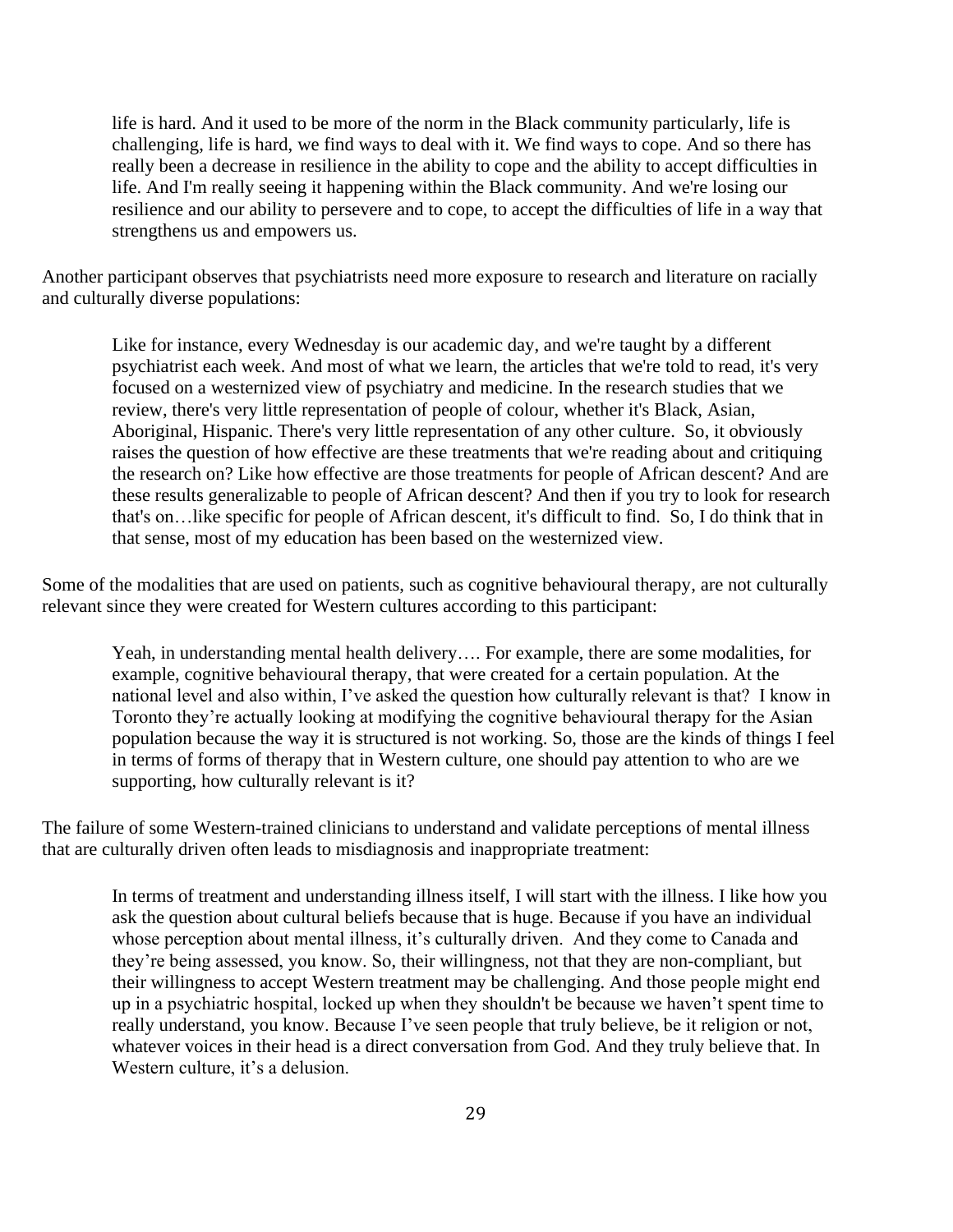Another participant discussed how important it is to interrogate notions of "best practices" in mental health and to view them as fluid, especially with respect to diverse cultures:

So, because the Health Authority is attached to Dalhousie, it tends to have a really strong emphasis on best practices in mental health. And I'm always mindful that even when we look at best practices, that we still are leaning toward Western Eurocentric perspectives of who the research still is done on. And I would say sometimes you have to look at what's leading, what are some of the leading practices? What are some of the best practices from a different perspective or from a different lens? So, yes, this might be the best practice for this patient population, but the research or the emerging research has to be given…or the leading best practices that are coming from communities and cultures has to be given some of the similar weight and opportunity to build the critical mass research to say that this is the best practice. And I always say best practices are fluid. What was best practice around the treatment of anxiety is not the same in 1970 as it is today.

The Nova Scotia Health Authority would benefit from facilitating partnerships between psychiatrists, psychologists, social workers, and other health professions to diversify its lens around notions of "best leading practices" according to another clinician:

But the Health Authority, from my perspective, has historically been very pigeonholed and rigid around what psychiatry and psychology see are the best leading practices, and seldom take into consideration the diversity of lens of other practitioners such as social work and all those other disciplines that work as part of the interdisciplinary team. And that's not to say people are not willing to give some consideration. It's just that that's not their training. And I think we're becoming much more reasonable as colleagues to give some considerations to that. But not necessarily from a systemic perspective or an organizational perspective.

Western notions of confidentiality and privacy are also often at odds with notions of confidentiality and privacy in Black communities, where having family members and community involved in care is valued:

And Black folks will challenge that conventional wisdom that, "well, if I'm coming in here with my baby daughter or my 14-year-old into counselling, you're kicking me out of the room?" We're not having none of that, right? So, how Black folks see confidentiality…. And yes, it's really important. But when it comes to children and our elders, that we are the keepers of the most vulnerable. So, there is a community context of care. And how do you operationalize that from a best practices approach or from a confidentiality standpoint? And part of it is the way in which most people will conventionally say, "well, you know, this is a safe place and what you say here…". And I'm like, I won't say that to families when I see them in my private practice or to young people because I'm like "I have the privilege to be with you for an hour, maybe an hour and a half every two weeks or once a month. These people out there, they love you. They need to know some parts of how you're functioning. They don't need to know the intimacy of what we're speaking. But we're going to bring them in because that's the right cultural thing to do". And I think the system doesn't know how to move that because people are so scripted in their training. And if you're culturally responsive in any clinical practice in health and in justice, you will understand the value of relations, and how do you build on some of that, as well as the value of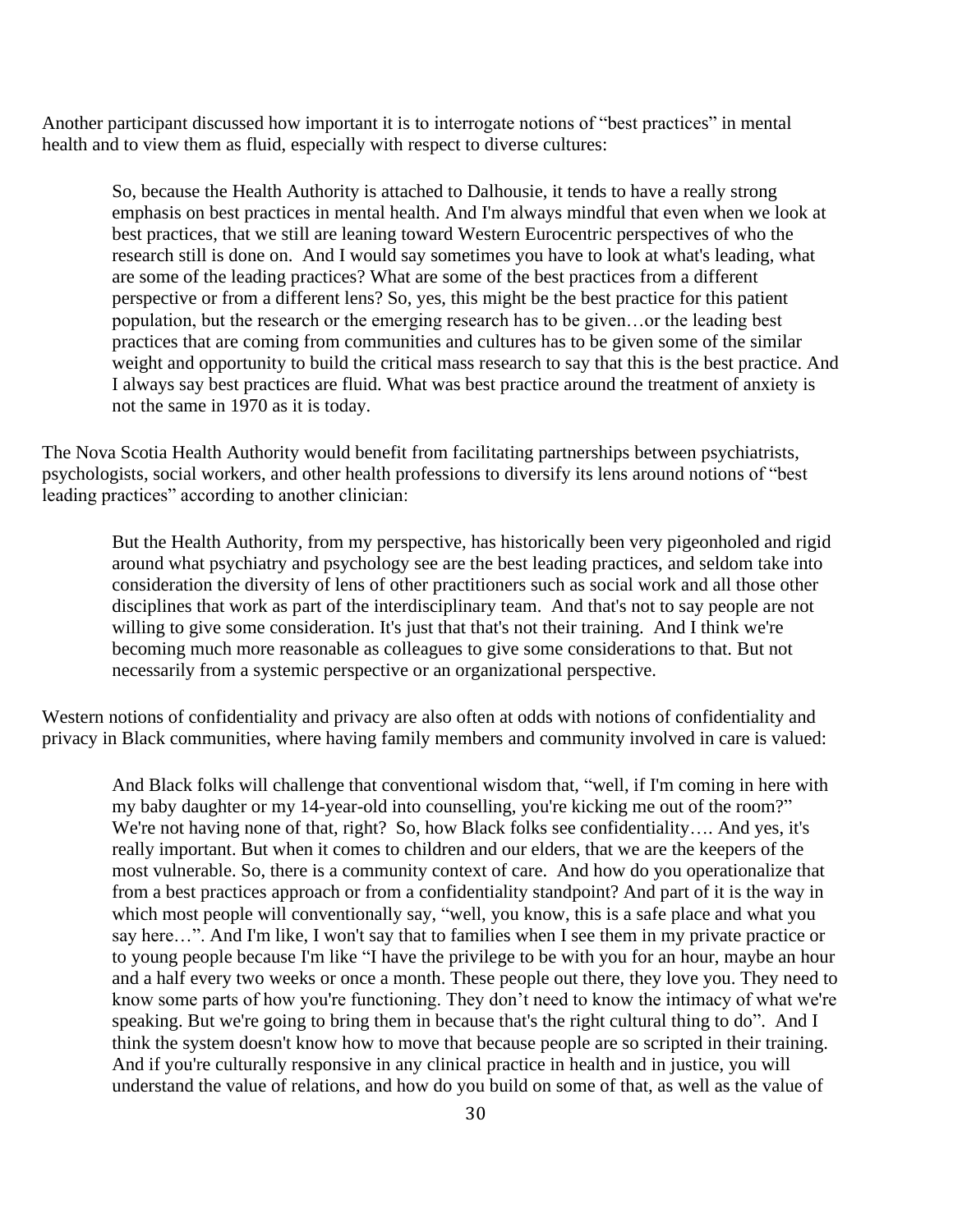community in terms of the fact that Black folk don't see ourselves as islands - which is the conventional wisdom of treatment.

One of the underlying factors for the persistence of Western models in the health care system is the lack of cross-cultural training and information in the college and university curricula, as one participant observed:

And the sense I'm getting is that the colleges and universities do not have cross-cultural stuff embedded in their counselling programs. Now, this is anecdotal because I have not seen a lot. But I don't think it is an essential part of what they're doing. As I said, that's anecdotal evidence. And I think that until the counsellors who are being trained, the psychologists, the ministers, all of these people, social workers who are being trained, have from day one in their college, undergraduate, whatever program mainstreaming of intersectionality, we are going to continue to have problems. And these folks carry a lot of weight. I was talking to somebody working in the education sector to help Black kids. And I mean the principal, the white teachers, haven't been trained to understand what's going on.

Similarly, another participant observed that Western modalities fail to recognize other epistemologies and therapeutic systems, such as religion:

The other issue I have is not recognizing other epistemologies and other therapeutic systems. And not just Canada, but some of the intellectuals on the left have collaborated with colleagues on the left. So, they're just very ambivalent about religion, and don't want to look at it. You know what I mean? If you talk about religion, people get a little…they go to the extreme - the pedophiles and whatever. And don't understand that especially for poor Black women in communities both here and in Jamaica, their only space of relief is the church. It's the only place they can get honour and some kind of recognition…is in the churches. So, to me, we need to work strategically with faith-based organizations because they can do a lot of preventive work, right?

Western therapeutic models have been so centered on individualism and one-on one counselling with a therapist that it fails to accommodate other approaches, such as peer systems, religion, and other forms of social support that western-trained therapists can't provide according to another participant:

Because we tend to be curative in the Western tradition, and we tend to be individualistic. So, it's one person with a therapist. You know, the kind of gazing at the naval for 25 years in the kind of… You know what I mean? The early days of Freudian psychotherapy, and it did whatever. But the group stuff, I want to see more good work. I want to see more peer systems established. It's not only cheaper, it's also more empowering for people to have those systems. And religion does have a role to play and can play a very helpful role in supporting good mental health in terms of what religious ritual can do, which can take the place of healing, in my view, deeper than psychotherapy, and can provide the kind of social support and validation that a therapist or psychiatrist can't.

Since clinicians must often work within a particular scope of practice or protocol, it prevents them from incorporating non-Western or other modalities into their practice, such as mindfulness and prayer: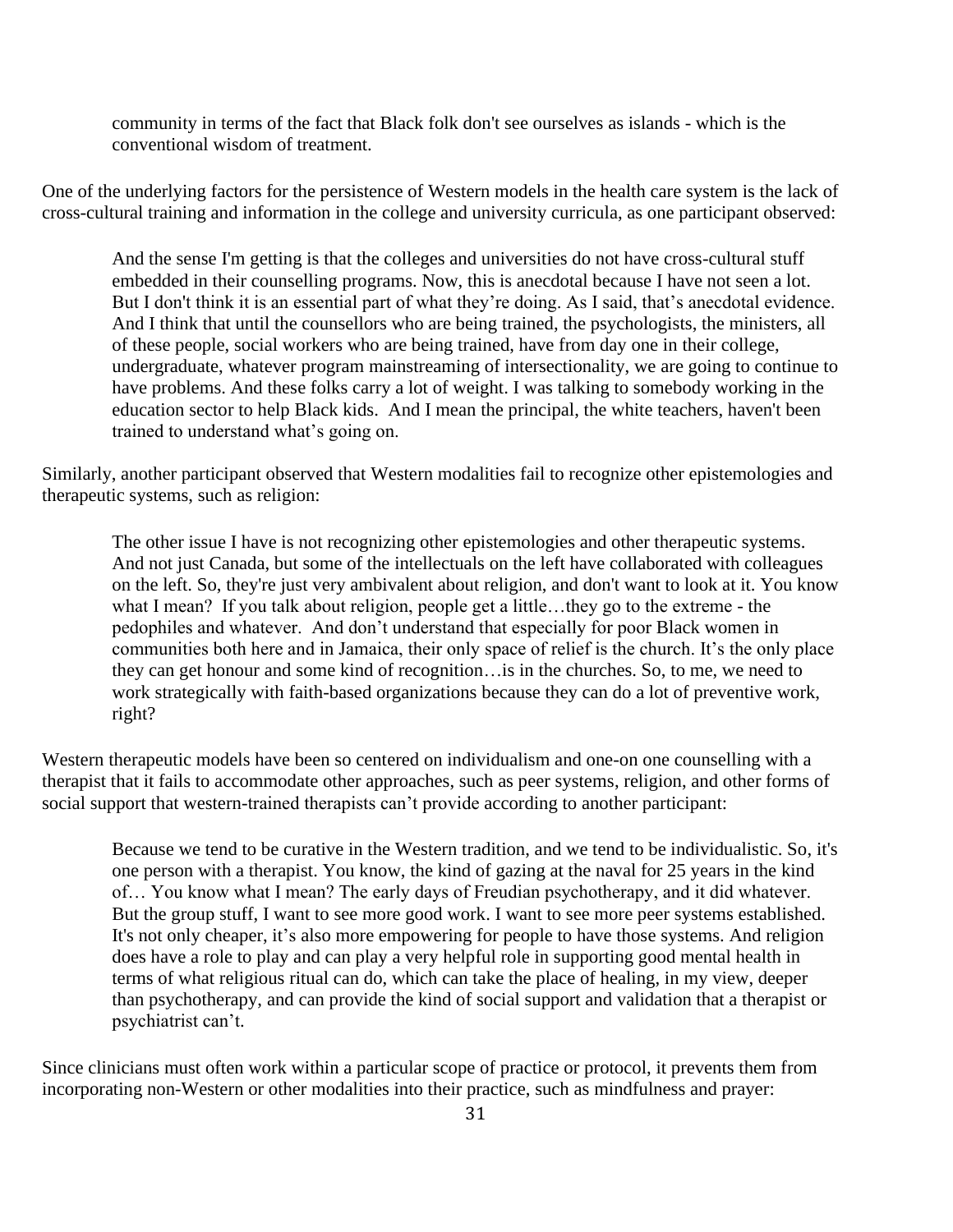As nurses, we can't teach mindfulness, for example. So, it's not something that is promoted. I still have to work within the scope. So, I think part of me, while I understood what is first-class knowledge and that research is great, I do think there's aspects that are not touched on. So, from someone from the Caribbean, even though I am working in this system, this model, I do sometimes struggle with my own beliefs. I do have issues at times. I mean I can't really go say anything to anyone. But I just suffer with it. I want to sit sometimes with some people, based on the condition they have, I can see that they maybe just need a hand and maybe I could say a prayer. But I can't say things like that to people in the hospital. So, sometimes things like that are a little bit of a challenge. Yeah, maybe just even to be able to like play some music for people and just dance and be happy. I mean I know it sounds kind of goofy and silly but again, stuff like that is just not part of the protocol. You know, maybe taking a client out for a walk. Yeah, walking is one thing that we recommend here. So, that's something I could definitely do with my patients. But beyond just mainstream things like that, I wouldn't be able to like say play some…like just bring some music, some Bob Marley and dance with somebody, and make them feel happy.

Western notions about what is empirically verifiable has led to a reluctance to validate other epistemologies related to mental health:

So, I think that that's my problem with the Western thing, is that they don't…they're reluctant, slow to accept other epistemologies about mental health, and dismiss those systems as not empirically verifiable. And to them, what is empirically verifiable? It's empirically verifiable at a particular point in time. So, because you don't have the tools right now to validate it doesn't mean it's not valid.

One of the participants held a different view of the Western model, however, seeing its benefits rather than its drawbacks:

So, from the Western perspective, I think there are lots of good stuff because, you know, we learn skills with regards to assessment, we learn skills about treatment and management. We learn, you know, therapies like whether we do cognitive behaviour therapy.

It also important to be cautious about critiquing everything about Western medicine outright, according to another participant:

I've also come across extremes where it's like the whole system is a bunch of bunk, and you need to just dismiss it. And personality disorders don't exist, ADHD doesn't exist. And I'm like there's too much evidence from what I've seen in practice and what I've read to simply dismiss these phenomena of human experience as simply bunk. So, that troubles me too -- that kind of radical social work means to dismiss all of this. I'm like, no, because not everybody that formed that information and pulled together all that data were coming from a dominant power-oriented space. We need to pay attention to that. We need to pay attention to what the World Health Organization, for example, is finding. We need to pay attention to both the critics of things like the DSM and the people that have done the research to say this is a phenomenon in human living that is deeply distressing on a mental health level, and we need to do something about it.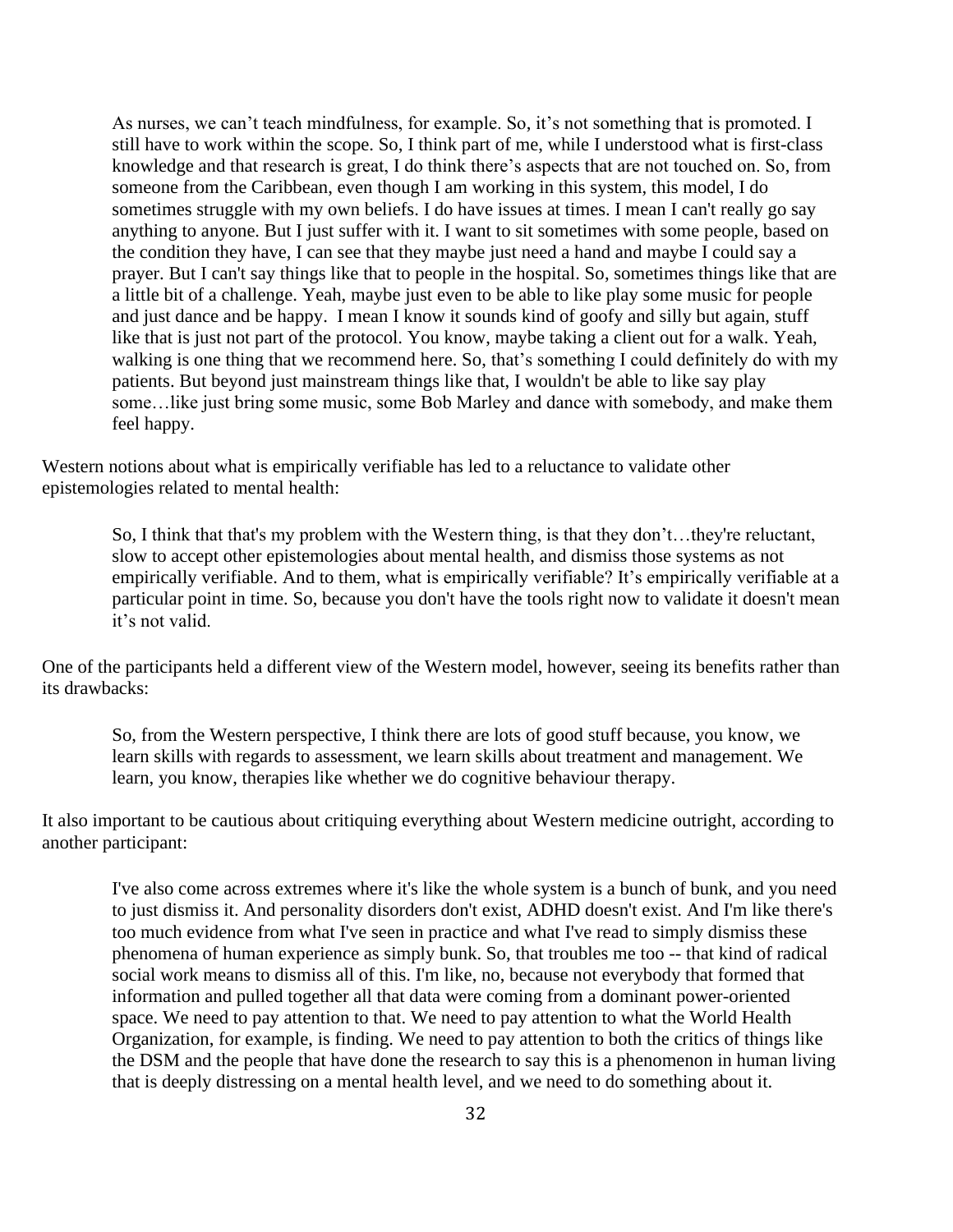Similarly, another participant stated that there are a lot of good things that can be taken from Western medicine, however, it is important that it be combined with other beliefs:

I believe a lot of work has been done. And science has advanced so much. A lot of interventions have been developed to treat different illnesses. A lot of research work has been done across the country and even in different universities here in the country or even in the States or even other parts of the world. We're using the evidence. We're using an evidence-based approach to provide services. So, I really strongly believe evidence-based approaches looking into the various mental health interventions that we provide is really very important in what we do. And I think it's just being able to combine what people's former beliefs are to see how you can integrate sometimes. What you can take from it is really very important because the healing itself involves the individual's beliefs and how they are willing to participate. So, we need to carry them along. We need to recognize what they believe, and acknowledge it, and utilize it as well as what we are doing.

As the participants observed, the beliefs, worldviews and experiences of mentally ill Black people are often dismissed, negated, or ignored in the mental health system and in university teaching and research, often because clinicians and professors are ill-equipped to address the concerns and priorities of Black people in their work and because they don't fit into Western understandings of mental illness. While it is important to be cautious about dismissing outright Western perspectives and practices, exploring opportunities to strengthen best practices approaches by combining Western and alternative modalities may be an important step in addressing mental illness in Black communities.

### **Grappling with Cultural Competence and Structural Competence**

For the last several decades cultural competence has been the framework that medical and health professions education in Canada has used to address the tensions that arise in the relationship between clinicians and patients from culturally diverse communities. Cultural competence focuses on developing "linguistic competencies" that focus on culturally sensitive, non-judgmental ways to build rapport with patients, as well as communication skills that help build relationships when working in "multicultural settings". It also focuses on in-depth self-examination of how one's own beliefs and values influence behavior and therapeutic relationships with patients, learning about the patient's worldview, gaining an appreciation for differences in communication styles and etiquette between and within cultures, including non-verbal communication techniques that consider patients' use of eye contact, facial expressions, body language, touch and space, recognizing different literacy levels of patients, appreciating how patients' life experiences shape their health, and understanding the culturally-specific ways in which health is expressed across cultures, as well as the role that culture plays in responses to health, illness, disease and death (Metzl & Hansen, 2014; Stanhope et al, 2011).

It is important to point out that while cultural competence approaches are important for enhancing clinical dialogue, they don't often emphasize the role that social structures and politics play in impacting health outcomes in marginalized communities, and in interactions between patients and health professionals. Therefore, the term "structural competence" is increasingly being used to highlight how clinical interactions between health professionals and patients can engage more with the many structural factors that impact health and mental health. In other words, addressing poor health outcomes in marginalized communities requires that health professionals, health policymakers, and health educators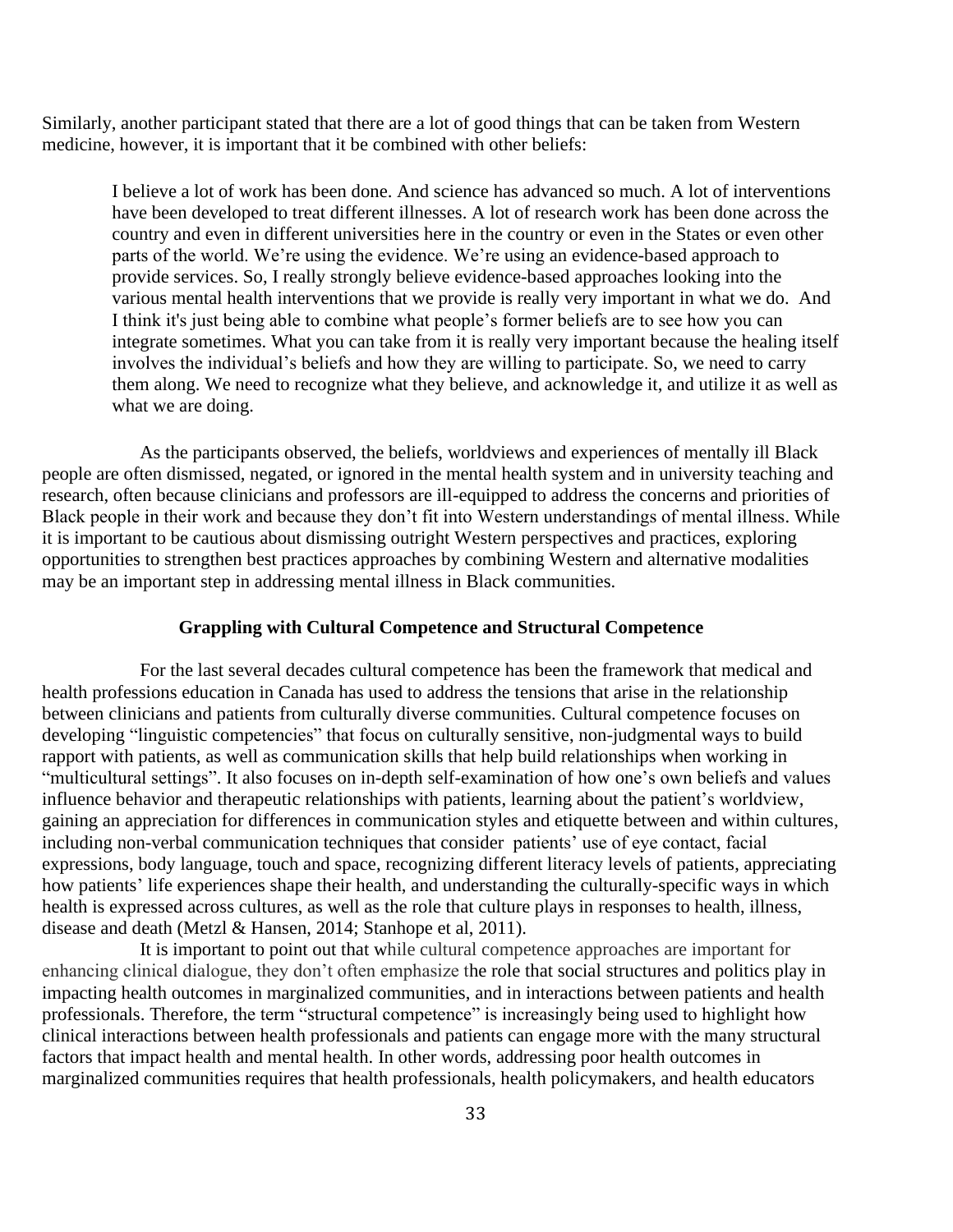not only demonstrate clinical cultural competence, but also consider how the social, economic, political, and environmental factors that influence health disparities operate both within and above individual interactions (Metzl & Hansen, 2014). In this section, the participants discussed their understandings of cultural competence and structural competence and how they apply these concepts to their work.

### *Cultural Competence*

Cultural competence was succinctly defined by one of the clinician participants:

So, for me, cultural competency is that when I have a client, and my client could be a person, could be a community, could be my organization. I think it's important for me to truly understand not only my own values and beliefs but also their values and beliefs. And organizations, also the organizational culture. And so that is the first step. It starts with me really doing some reflection about my values, my belief, my biases, all those things that can cloud my vision, my perception, and can make me judgmental. So, I need to clearly…to have a clear understanding of self. And then I also need to have a clear understanding of my client, whoever that may be, of what is meaningful, what is meaningful to them, and what are the kinds of things within this relationship that we're trying to develop that will make them feel okay. And, so for me, if I can understand that and we have that common understanding…. And then I need to be able to figure out with whatever steps that need to be taken, how am I going to interact with that person to support him or her on this journey of recovery? So, for me to be culturally competent, it's not just about my knowledge, skills, expertise and competency from that piece, it's about from that person piece. And we have to look at it not just only from the physical or mental piece, but we have to look at it from the spiritual, emotional. We don't often do this…we have to look at it from the environmental aspect of that piece. Because all those things factor into, you know, whether we want to talk about positive factors or negative factors. I mean, all those things factor into that person's journey of recovery or wellness. Does that make sense?

Integrating students' diverse belief systems into research and teaching is how one of the professors in this study demonstrates cultural competence:

For me as a professor, cultural competency for me means being sensitive to different cultures and diversity that might be present in my research group and in my lab, in my classes. Like, I have probably eight different countries represented in my students. Part of being culturally competent is… Some of them… I have Muslim, Buddhist, Christian. And just anything, people that believe in nothing. And we're so much together. Like we work so much in harmony and laugh and do anything. I find a way to understand what people believe and be able to integrate it into what we do. Creating a common ground for people to live in harmony without stepping on each other's toes or shaming anybody because of what he or she believes. So, everybody there to the best of my knowledge feels happy and included in what we're doing.

Understanding the cultural context and beliefs within which patients are situated can go a long way in identifying effective ways to address their concerns, observed another participant: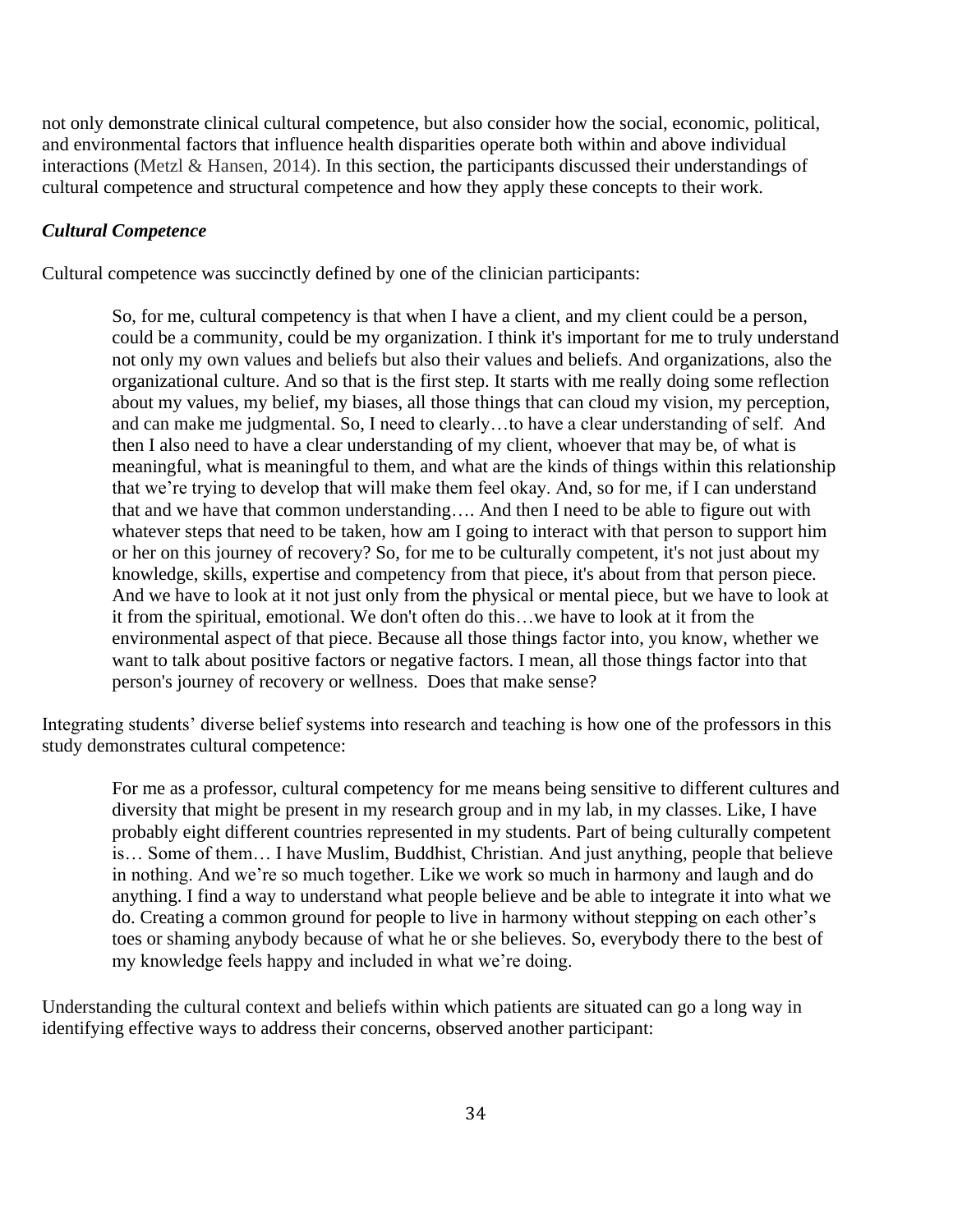I think it's dangerous when… For any area of medicine that doesn't understand the roots of a person, where they're coming from. And so, even in the case of this woman that I had dealt with, I was able to sit in with her and her nurse practitioner. I think it was a nurse practitioner. But just to be able to help explain even… She was Indigenous. And I didn't know a lot of her cultural practices and beliefs myself. So, I had to ask her because she's wasn't from this area, she was from out west. And so, once I had a little bit of an understanding then I could relay even in some of the ways that she was approaching things. And so that was helpful. So, I think it's really important. I believe that help can be given. But I also believe that you really need to understand who you're working with and where they're coming from. And be that her cultural traditions and beliefs, be that the experiences that a person is going through, if it is some type of trauma or abuse, I think you really have to have an understanding of that. Some practitioners might not when it comes to the cultural component. And I think that that can be a detriment to the individual that they're working with.

Applying cultural competence in the clinical setting must involve identifying patients' specific needs and priorities:

How we apply it is to ask people…I mean recognize, you know, their background, recognize their culture, recognize their preferences, how would they like us to work with them. If there are special considerations that we need to have, you know, making our environment more accessible to all. For individuals that use wheelchairs, we have wheelchair accessible entrances. For individuals that require a wider area, we build things to make sure that we're able to accommodate everybody. Doors are wider. The bathrooms have been labelled to show that we recognize and we're sensitive to what people's genders are. We're not imposing, to say you have to be this or that. We recognize people and welcome and embrace them for who they are.

Another participant discussed the importance of focusing on the most marginalized Black patients:

I think I demonstrate cultural competency in my work because I always start with Black, queer and trans folks. I always start from that position. And so whatever anecdote I tell or information I provide comes from the most marginal or the margins…on the margins of margins. And I'm like, you know, if we start here then how can that shift even how we think we know about best practices? And so that's what I do there. And because we start there, it means I find that I'm often contradicting or correcting what other people, mostly white people, state as fact about something. I'm like, well, actually that's not how it is for everybody. And you just stop taking the general population because it excludes Black people. So, let's start with Black people and work outwards.

Another participant noted that helping LGBTQIA clients understand their identities and the experiences they encounter related to those identities is key to helping them address their mental health concerns:

Like with my LGBTQ+ clients, we talk about gender and gender construction. And you know what if that didn't even exist, we'd just be what we are, right. So, the same with African Nova Scotians or Black people, race and how, you know, validating their experiences of racism. Because I think when you have a clinician who is not aware or is aware but doesn't understand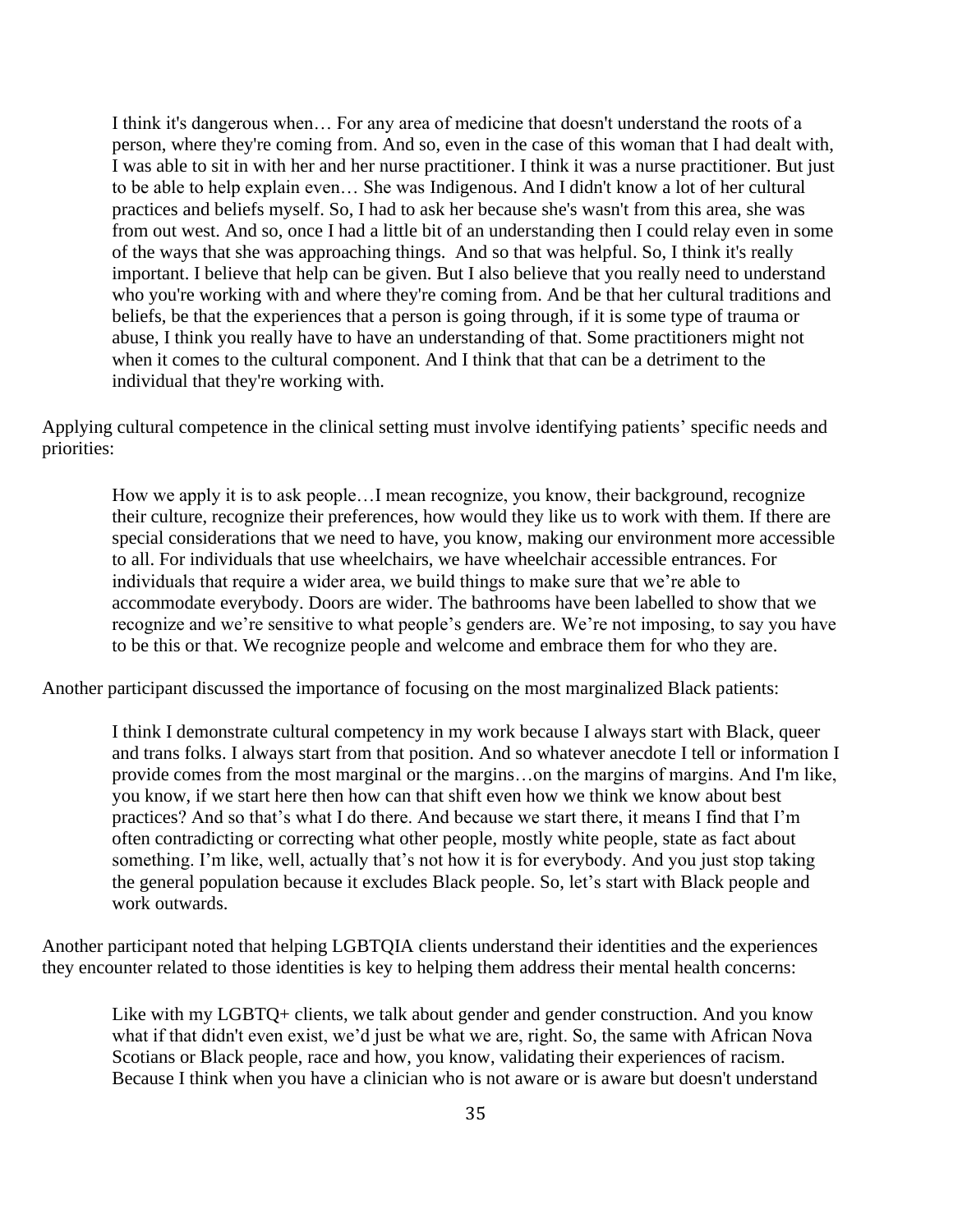racism because they've never lived it but doesn't take the opportunity to listen to their client either….they just disregard racism, right? And I think that is where the collide comes with a lot of people were not wanting to access services because they don't believe what I'm telling them.

It is important that clinicians practice caution in declaring themselves culturally competent since it is an ongoing process:

I'm always very careful in using the word cultural competence and cultural safety because people begin to believe that they have one course in cultural competence and cultural awareness, and now they're culturally competent. And it's on a continuum. And no one in my opinion, including those of us who are racialized, are never 100% culturally competent. It's on a scale. And it moves, it grows. And I think you can always be learning how to be more culturally competent or culturally aware or create a cultural safety.

Another clinician echoed these sentiments, noting that cultural competence is an ongoing process:

Like just providing care without judgement. And I would say that it's a process. So, it's not a destination, it's a process. And it's ongoing. And it starts with awareness of one's beliefs – whatever that is – and values, and how it can impact the other person. And I would also say that another element is intentionality of just wanting to understand from the other person's perspective as a clinician. Like for mental health, what I want to say, there has to be a balance. For example, if someone is suicidal, and they're telling me because they're from another culture, "I'm not suicidal. I just cannot take it anymore." There has to be a balance between is this person suicidal or is it just their belief? So that's why I said like intentionality of wanting to understand, to have a bigger picture of what exactly is going on, and providing care, and meeting them where they're at.

Clinicians must understand what cultural competence means for them before they consider what it means for the client:

I think that there's a big gap. I think from my perception and my experience, there is a misperception that people believe that they understand cultural competency. I'll just use myself as an example. It is the new buzz within the context of racism, within the context of truth and reconciliation, those things. Like everybody is about talking about culturally competent and culturally safe and cultural ability and culturally whatever. And I don't really think people have taken the time to pause, to really say, well, what does that look like for me? Never mind for the client. When I talk about that, what does that mean to me? What does that look like to me? And if I don't understand that, how am I going to be able to engage with someone to talk about that? And I think in the hospitals, in healthcare agencies, in organizations, I think there is a false…it's really a false sense that people truly feel they understand.

NSHA has invested considerably in moving cultural competence forward, according to a participant:

So, I believe most of our workforce understands cultural competence right now. There's been so many avenues whereby education has been provided. In class, education has been provided.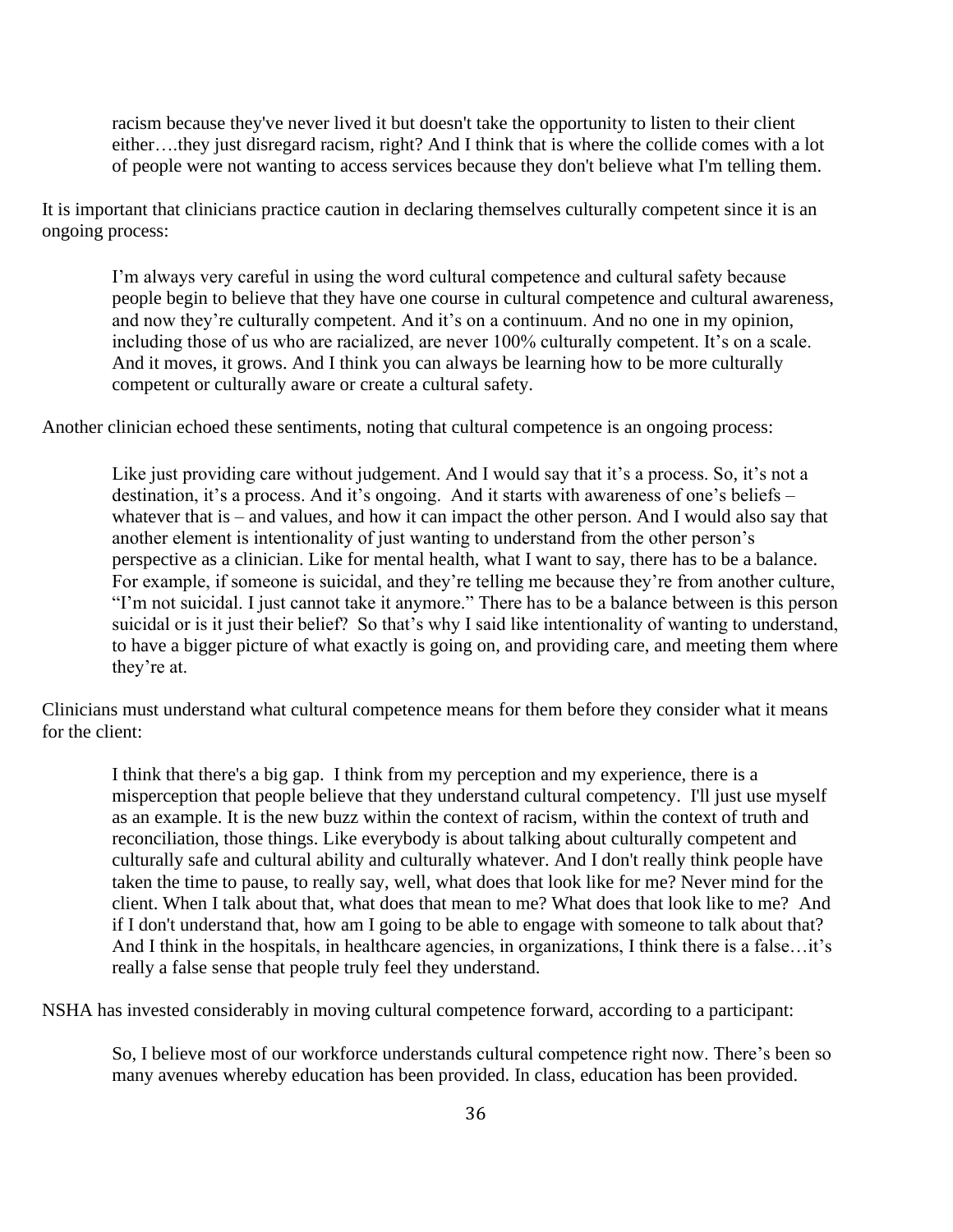LMS education opportunities have been provided to staff. Even among us managers, we have sessions. I remember we had a team from East Preston came to one our managers meetings, and they actually gave us, you know, a session on what they're doing out there, what's available out there, additional information on how we can refer people to their program. I know NSHA really invests a lot in improving cultural competency. I've taken those classes even right from the time I was a new staff member working here. And, I've been exposed to it several times. So, it's been reinforced.

NSHA is also recognizing issues impacting the LGBTQIA community, according to another participant:

I know NSHA participates in the LGBT Pride parade. It's a recognition of the fact that we recognize and support every culture. On our unit, we participated in a community of practice out of Ontario which they have a session when they have a presentation on diversity for the LGBT community. And our staff did participate in it. They were so excited to see that because, you know, it shows how to view…even recognizing without asking…recognizing how do people want to be addressed. Is it going to be he, she? The proper pronoun to use for individuals because you want to make sure you respect and treat them how they would like you to address them. So, there's a lot of investment in teaching and supporting staff to recognize diversity and to treat every individual with respect based on their preferences with culture and all of that.

Holding NSHA accountable for ensuring that equity remains a commitment is also essential in addressing cultural competency, as this participant explains:

So, holding people…holding NSHA accountable to their own equity commitments is one thing. And looking at changing them because they're very archaic, even the language. Recognizing that racism is also structural too, and that it's not just personally mediated and cultural competency but actually it's a colonial system that we live in, and how does that impact? What does that mean for the organization? It's been built on that. So, we're just changing the conversation. Which is something I always do. I always bring it... I'm relentless, put it that way, in bringing that to the table. And I've been… It's been welcomed because people I think have been a little bit thirsty for it. Recognizing that something has to change.

Other participants discussed the lack of cultural competence demonstrated by the health system in addressing the belief systems and needs of people of diverse sexual identities, as well as African Nova Scotian and Indigenous communities. For example, many people are not equipped to address issues around sexual identity, according to a participant:

It's a missing tool in our arsenal. We are not fully equipped to address the pressures of this day. We're not equipped to address sexual identity.

The specific concerns and experiences of African Nova Scotians continue to be ignored in the delivery of mental health services:

It's bad. It's so bad. So, what do I think? I think we're not there. I don't think we're there. And I know that we're not at the forefront until they're held accountable to their own process, until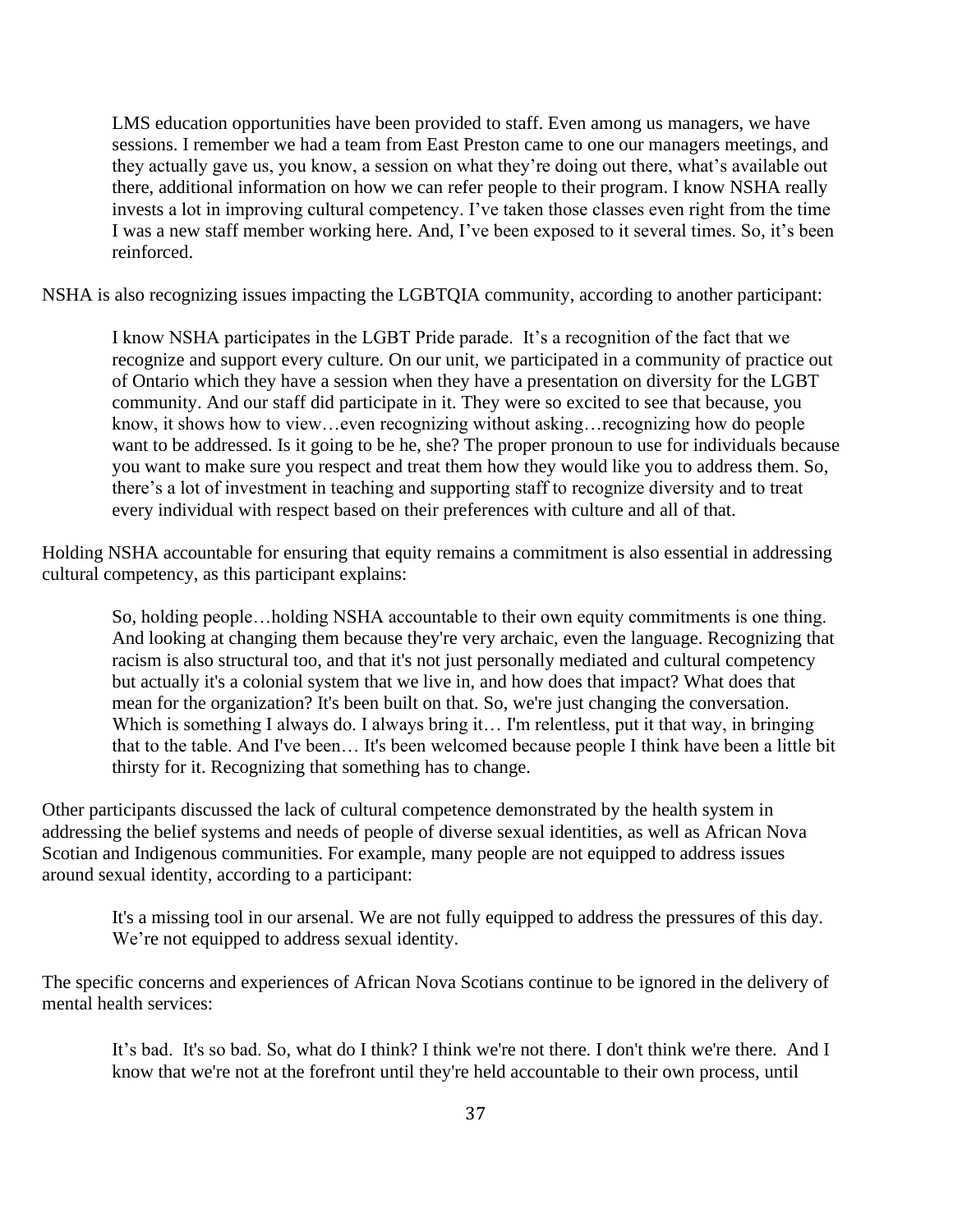they're held accountable to the African Nova Scotian community that they're not really representing, that they're not really supporting. They're basically giving us the same services that they gave everybody else. It's not equitable. And then we don't even get those services because how do we get them? Especially in communities that are isolated like the Prestons, where it's already difficult to even have the conversation. Where are those services? And another thing is we live in communities where everybody knows everybody. Not everybody wants everybody to know about this, right? It's like if I have a mental illness and I go to a centre where I know they have mental health treatment and somebody sees me from the community walking in there, that is a hindrance in and of itself. It's just a fact.

Discussions on cultural competence tend to focus on Indigenous people at the exclusion of Black people and people of other races and cultures, according to another participant:

They're trying. I think they're trying. And a lot of it, especially in Canada, what I find when they talk about that, it's usually geared towards Indigenous or First Nations people. But I've never really heard anything said about Black people or… It's more like around the Indigenous population, which is a good model because if one understands that and practices that then we can take it to the broader level. But I do think there's a lot of emphasis on that and not a lot on any other cultures and so on.

Another participant observed that hospitals often neglect the specific spiritual needs of Indigenous people:

Now, even in Nova Scotia, we have Aboriginal people. We have the Indigenous people in different communities. That also has its challenges. But does our policy allow them to come to us? Because they believe in practicing their faith, you know, in offering sacrifices. But you go to any hospital, we have a temple or a chapel or you have a place… So, there is a chapel where a Christian can pray. But you have a mosque. But we don't have a place for them to offer their sacrifice. Traditional beliefs. For them to come to us, okay, you are in the hospital, we want to offer… Now, we have a no scent policy, right. But for them to offer a sacrifice, there will be scent. Already we have a no scent policy. So why would they come when part of their belief is something to smell?

According to one of the professors, cultural competency goes beyond one or more courses or a research paper:

That people think that if we teach a couple of courses around differences around race, around Black people then we're helping our students become culturally competent. And it's beyond a course. It's beyond a lesson. It's beyond reading a research paper. It takes a lot of practice, it takes a lot of exposure, it takes a lot of learning to even begin to understand the experience of people of African descent. And it is very complex. I think we need to have more dedicated courses and time to understand the experience of racialized individuals, particularly people of African descent. We're doing an okay job with our Indigenous population. We're doing better. We need to have full courses dedicated to people of African descent and looking at the complexity of what that means and what that is. And even then, you know, we'll be helping them become more culturally aware.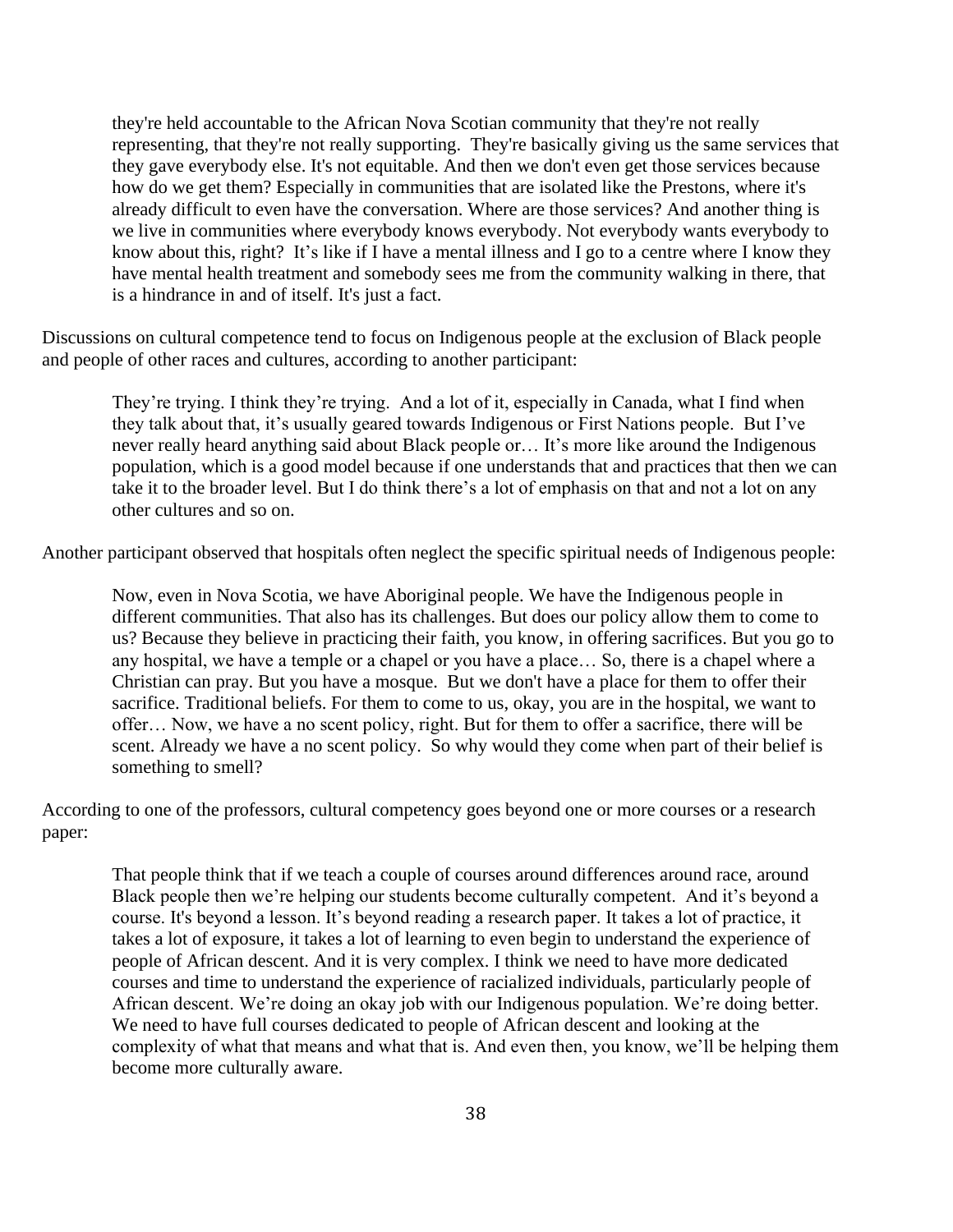Another professor observed that it is not enough to talk about cultural competency, it must be put into practice by first identifying patient needs and knowing how to interact with the patient:

So cultural competence, I think action again is very, very important. It's the doing. I've taught in university to different people, different levels, doctors and so forth. And what I told them was that it's important for you…you don't have to understand all of Sigmund Freud or Carl Jung or these people, you have to know how to transmit your feelings that the patient needs. What is it that that patient needs? The patient doesn't need that information about Sigmund Freud. The patient needs to know how to interact with another person. You need to know how to interact with that patient...with that person. Not as a patient but as a person.

Many nurses have an awareness of cultural competence, but don't necessarily apply it to their practice on a daily basis:

Because I'm going to sort of focus in on where I'm at now because I am in a role where I'm mentoring like newer nurses, novice nurses coming to the field. And so you know, from what I've been told is that, you know, cultural competency or to understand that has been kind of weaved in, woven in through the curriculum. So, at any point that you have somebody in, it's something you consider. I get all that. But do you really do that? So, you know, kind of what I see is, you know, we kind of all have a general awareness of it. Whether we make it applicable to our practice on a daily basis, I don't believe we do. For example, I look at how… Like when I think about a forensic environment, and it's very, very custodial – very custodial, very disturbing actually to be in – where you see, you know, a person's rights…they just don't have any rights. Like they just don't have a lot of say. It's very punitive, it's very custodial. If a person even airs what they think and it's not looked at in a favourable way, that can have repercussions. Like in terms of, you know, their freedom or their liberties or, you know, you have to do this, that and that. You can't even think for yourself. I think people would be really shocked. Because I really feel like there's people that work in that environment on a day-to-day basis that don't see it that way. And so, when I think about a person who is—you know what I mean—gender identification, and how that is not sort of woven into their plan of care on a day-to-day basis… How that's not even sort of talked about. How that's even looked at as perhaps a mental illness when it's really not. But how do you then figure out what's illness versus what's not? It's the same with when I think about, you know, African Canadian, Nova Scotian, the importance of family, how important family is in terms of that structure. And how you use family as a pawn to get them to do what you want them to do, right. So, the person has to choose between family and treatment. How do you make that choice for a person where family is the more important thing? Those are things I look at that that we really don't do. We don't even talk to individuals about what their own beliefs are when it comes to mental illness.

Conceptualizing an African-centered cultural competency approach is important, according to this participant:

So, the competency, we focused on competency, cultural competency, more in terms of African culture in terms of, you know, dress and some language, some ways of doing things. But we haven't thought about what's the African cultural competency for what we've developed since we've been here. That part is missing. So, for us as Black communities here, what's our cultural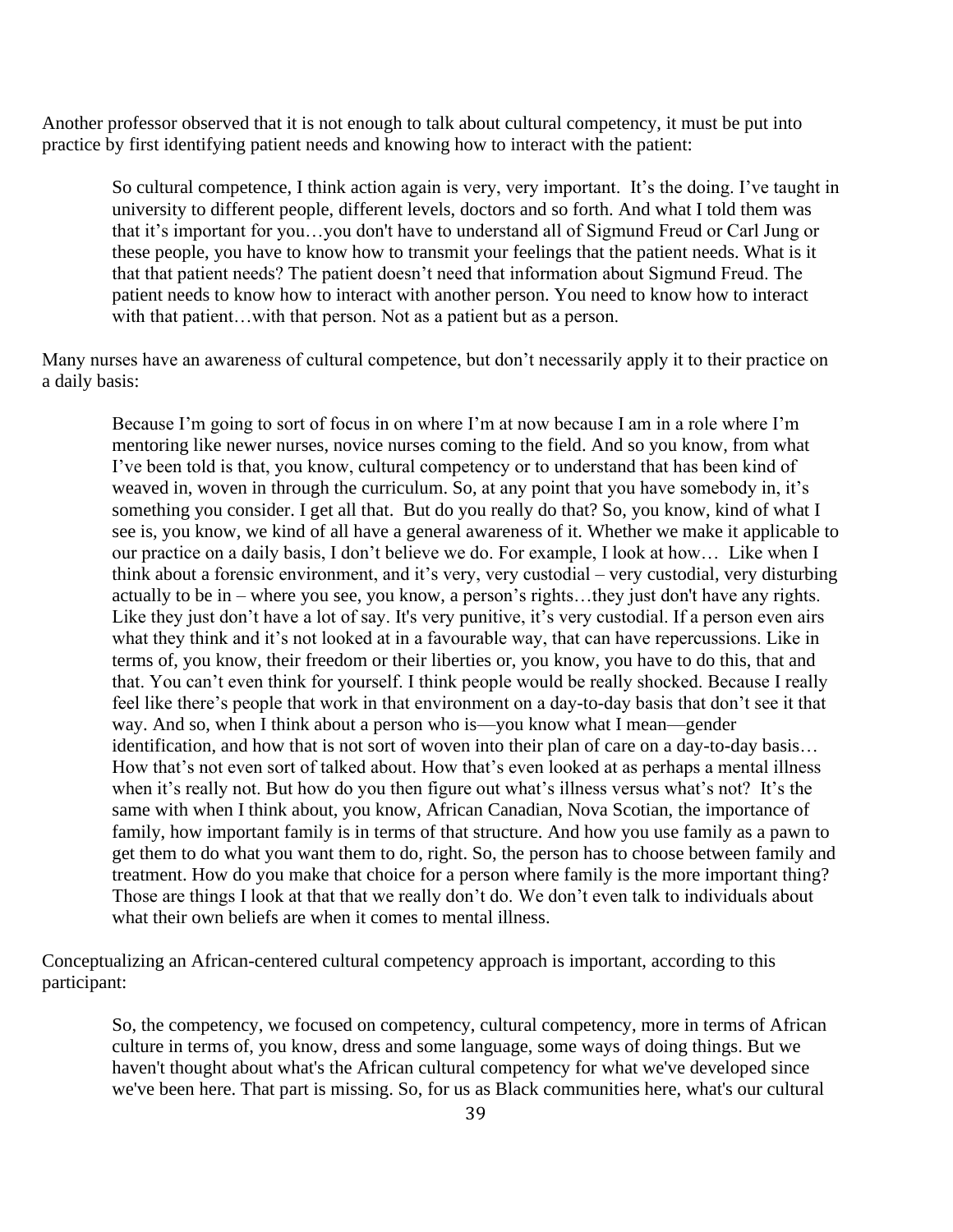competency that we've developed from living in Nova Scotia and being ca ommunity? Because identity is always evolving.

There are obstacles in applying cultural competence in clinical work, according to this participant:

Formally we present in the formulation. It's called a formulation where we present all of the different factors that lead to someone developing their mental illness. So even in that training, we don't always have time to think about that in our minds and write out a formulation each time or say it verbally to our supervisor. So, just that, the fact that we aren't able to do that every time you see a patient kind of is a hindrance to us being able to think about cultural aspects.

Offering cultural competency training is meaningless if it is not offered with the proper foundation and acknowledgment of how the health system and decision making can facilitate its application to clinical practice.

But it's offered without, at least from my perspective, without a proper foundation or basis. So, what we've learned is how does it help us improve the services we offer, and how does it help you as an individual in what you do on a day-to-day basis and how it could be more effective with the clients you have, for example? So, it's a case of we'll just train you on these and things will be better. But there's no structure around it, there's no framework. So, how does this help move things forward? And what are the other supportive tools within the system that ensure whatever you have learned you're able to practice? Are you able to become more effective if the system is supporting or enabling you to be able to apply the lessons you've learned? So, I don't see that… I don't see much of that.

#### *Structural Competence*

While structural competence was a concept that most of the participants were unfamiliar and had struggle defining, one participant did provide a succinct definition of the concept:

And what I mean by that is thinking about the environments and the environments that we have no control over, the structures that we did not design, and that we're forced to live, work and be in that don't support us as people of African descent. And so above and beyond, you know, your typical 11 social determinants of health, we need to look at the social system, the justice system, the education system. All those systems impact the experience of people of African descent. The political structure. And these are things that we don't have a lot of control of but definitely affect us mentally, physically, emotionally, psychologically. And we're aware of that. But we're very limited in what we can do. We're often very powerless in how that impacts our existence.

In defining structural competence, another participant pointed to factors in our social system that privilege some people over others:

Structural competence. Yeah, I would say it's just the way the system works, the way it oppresses people, the way it privileges some people, and the way it further alienates some people. We talk a lot about social determinants of health. But the structure is in a way… Like the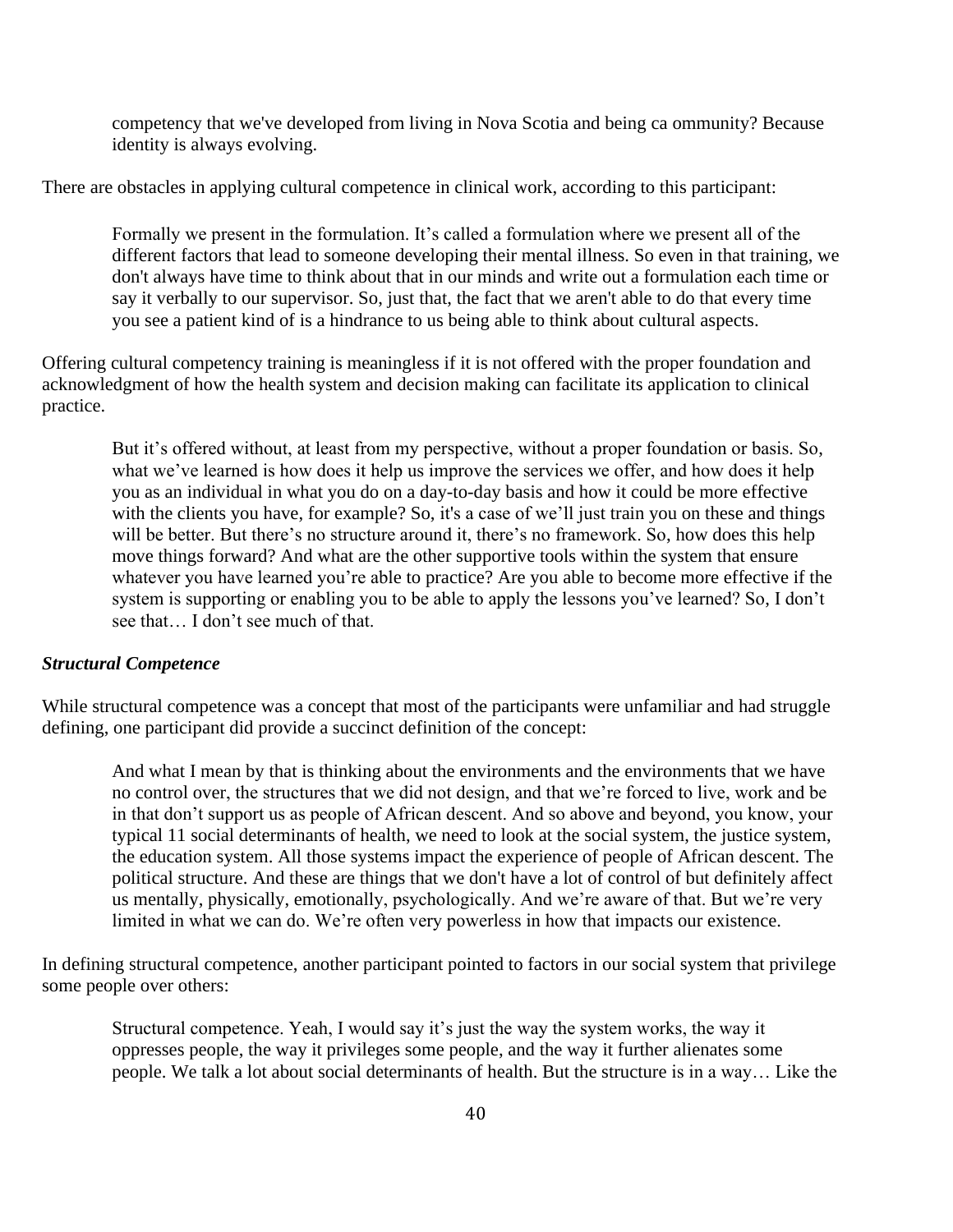system was developed in a way that continues to privilege some people over others. Like we talk about even rural and urban. So, say in Truro or other rural areas, they don't have access to mental health care services.

Understanding mental illness as an outcome of broader issues and processes was how another participant conceptualized structural competence:

The thing about what I would say for the structural piece, it enables you to really look deeper. It really does. It takes in all those aspects, all the social determinants of health. It takes in the political aspect as well. It takes in everything. So, if I say cultural, the first thing that comes to people's mind often, from my experience, they think of it from culture - the skin colour, you know, whether you are Caribbean, whether you are African. You know, that sort of piece. When you think about it from a structural level, it really enables one to pause for a moment and say, well, what is this? And I think it's broader. You're not just into the fishbowl. It forces you to look at all the other structures. And not only structures but the processes as well. Structures and processes that sort of dovetail, that really impact the health and well-being of this person. You know, physically, emotionally, mentally, and spiritually. So that's how I would describe that.

An understanding of structural competence with respect to addressing patients' broader social and economic needs by partnering with agencies outside the health system exists in the forensic setting, according to this participant:

It is happening. However, I think what's happening is in the forensic setting I think what they're seeing as their way, even though they are connecting with those services – food bank, addiction services, it doesn't matter – they'll all outside agencies. They've kind of been identified that…what the person needs. It's almost like they want to dictate in terms of how people deliver services. If you know what I mean. Not so much like maybe the food bank. That's pretty kind of straightforward. But when I think about kind of addiction services and that… And the forensic services is abstinence-based.

Many clinicians don't consider the broader social context and systems that impact their patients' lives and well-being:

I think for most clinicians, they don't have a large…they don't have time. So, their perspective is pretty narrow. It's a pretty narrow. Actually they're not even thinking of the person in terms of the whole sense of their social system, they're just thinking of this person sitting in front of me right now, and that's it.

Demonstrating structural competence and advocating for one's patient is central to what many psychiatrists do, according to one of the participants who is a psychiatrist:

Well, I think that psychiatry, unlike many other specialties, it kind of comes as a part of the package that you would have to intervene, you would have to advocate from time to time on behalf of your patient. And the people I'm working with, I see that a lot. I see that they're trying to see… And there's an understanding that, you know, somebody's mental health doesn't just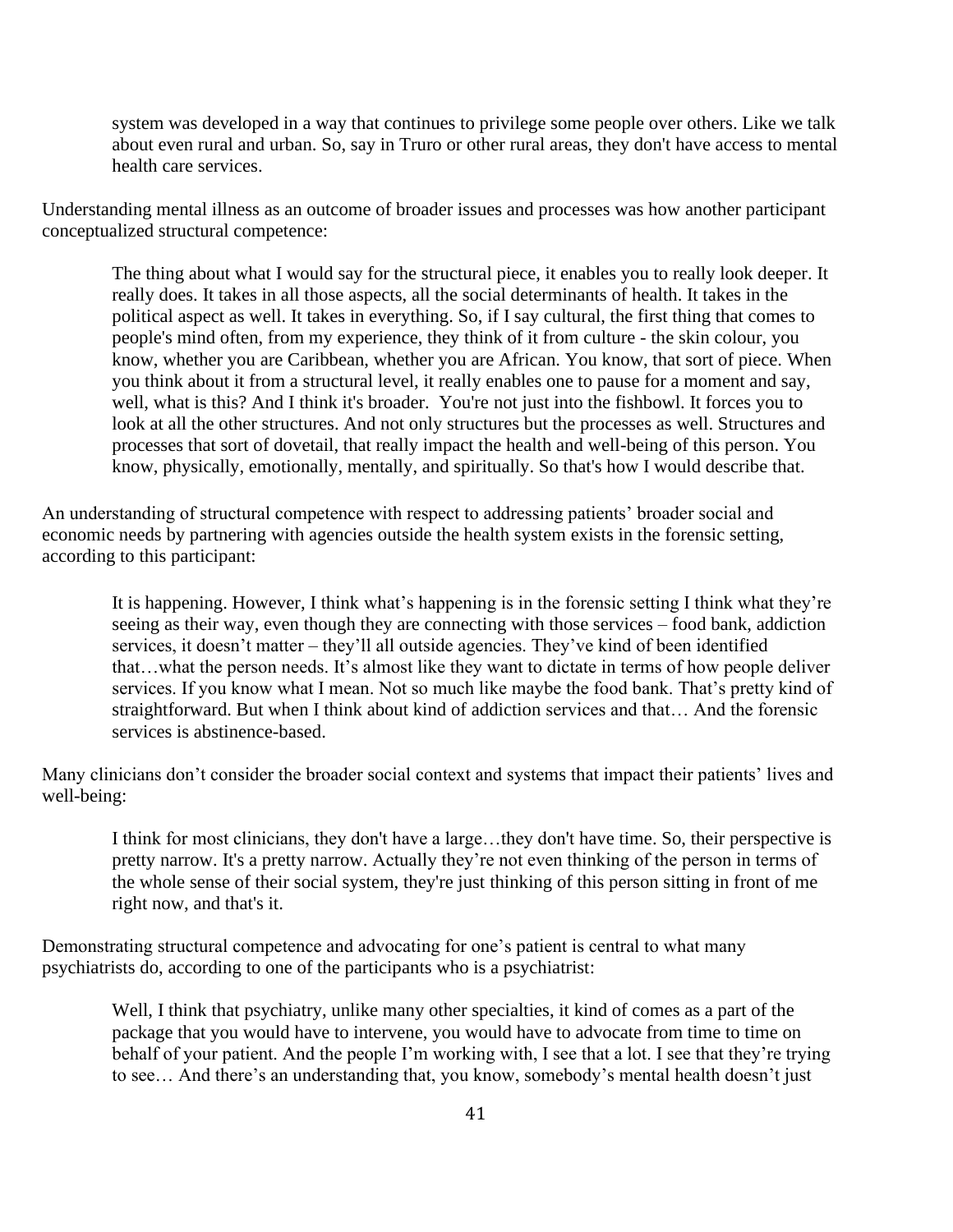depend on the pills they give them or even psychotherapy. That there's so many other things that are impacting on people's mental health. So, I see that a lot of psychiatrists get that. I get that sense from the people I'm working with, you know.

Similarly, another psychiatrist indicated that, like most psychiatrists, he makes considerable efforts to intervene and advocate for patients who are dealing with challenges related to housing, unemployment, the school system, immigration and other structural determinants of health:

And I think like most psychiatrists, especially for people who are poor or are unemployed, you know, you get involved in people who need housing, proper houses, people who have unemployment problems. Some people who have had to drop out of school for one reason or the other. You know, you're kind of getting involved in encouraging them to find something to do to get engaged, to be occupied with something. And especially the issue of poverty, that's something that comes up a lot of the time. I think that people with mental illness can easily fall through the cracks in terms of social amenities in terms of housing, in terms of educational opportunities, and things like that. And immigrants are… The sense that you get from immigrants is that, you know, like when people are, for instance, applying to come into Canada, a lot of the time it is based on their occupation and other things that they can do. But when they come into the country, you find that a lot of people kind of struggle. Because to get into your own occupation, even though that was the basis on which you were granted immigration papers.

Medication is often prescribed to patients whose mental illness is due to social factors that can be addressed without medication, according to another participant:

Again, it's about holistic health. If somebody has… For instance, you have a patient who cannot…who doesn't have a job. And because he doesn't have a job, for some reason he became sick. And then they worry, and they are concerned about the fact that they don't have a job, they cannot provide for their family. So, if you continue to give the person medication, the spiritual or the emotional part of that person's health is not being taken care of. So, I always say that if a doctor or a nurse has a patient like that, I would think that not only giving the person the medicine… Because the medicine can only work so far. You will not take away the issue for the person. So, I would think that medical health professionals should in some…either in a direct or indirect way, find a solution to that. Not in the sense that they will have to become the only focus. But if there's somebody that's a secondary person to get that solution to that, I think would be helpful for the person.

Clinicians' failure to address some of the root causes of mental health problems that may be due to social and economic factors, often means that the patient's treatment will be unsuccessful, according to this participant:

Well, that's what I'm asking the clinicians in the sense that it's one thing to say, okay, well, yes, you're going to be asking them to address maybe an issue around depression or anxiety. But again, if you're not looking at the whole picture of the individual. So to say, okay, well, well, yes, I'm going to give you some skills around improving your anxiety, but if you're not looking at the core root or the core cause of what's making the individual anxious. Is it they're becoming anxious because they don't have food security or they don't have a steady income, or it's because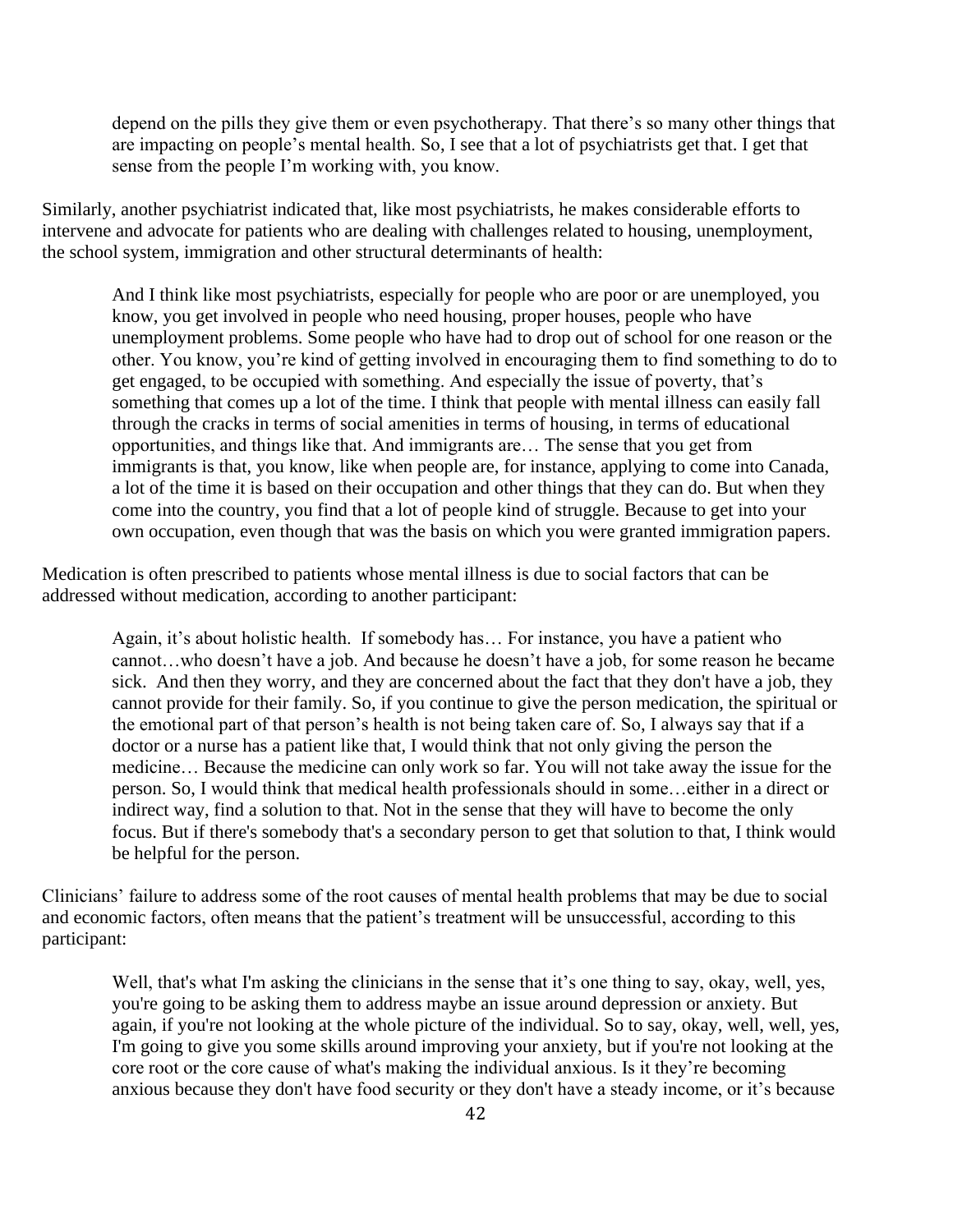there's some support network issues? So, if they're not addressing all of the other issues, like you said, the structural issues, then that person is not going to be successful in their treatment. So, they need to start to ask these questions and address these underlying issues and help them to resolve where these barriers are.

The failure to address patients' social and economic needs, such as housing needs, is often due to the fact that these issues are seen to fall outside the mandate of mental health programs, as one participant explained:

We tend to use just the cultural competency. And the mental health program, the way it's structured, is very, very narrowly defined. You're working specifically with individuals with mental health issues. We do advocate and work with other people like the example I've given you around housing. But housing is not in our mandate, you know.

The failure to acknowledge how the specific experiences of newly arrived immigrants have implications for their mental health is a significant gap in the health system, according to another participant:

When migrants come into the country, it is assumed that we are healthy. But when they come into the country, there is a system that says that you are not eligible for healthcare access until three months after you land. Meaning that I came into this country in August of 2012. But I was only eligible to go get my health card three months after. So, I begin to ask myself, what if this person gets sick within that period prior to you being qualified to go get a health card? And then I looked at the literature review I was doing recently…what if a migrant comes into the country, or what if a refugee came into this country during the pandemic, like prior to the pandemic, and he or she is unable to go get the health card at that time? Because for you to go get tested, and you learn that you have it. So, for me, I see that as a gap in the system, in the healthcare structure. So as a health promoter, I would love to have that policy revisited for everybody to have universal access to a healthcare system. When they come in, now they aren't able to get the same access, equal access to healthcare. And I think, speaking to the immigrants this week, it affects their mental health negatively. Yeah, it affects them. Like keeping aside the language barrier, the cultural barrier, but for you to be able to access the system because of the structure in place, it's something for me that has to be revisited. Because you can't get your health card until three months after you come into the country. And then if you do… One of the articles I read, when these immigrants now stay in the country, due to overcrowding, poor housing conditions, their health now deteriorates. And then in order to cope with all this mental stress, they get into substance use.

According to a participant, social workers demonstrate structural competence through advocacy efforts that ultimately help patients access services:

My experience with the social workers in the hospitals, I tell them jokingly, I say "you're next to God". The social workers in the hospitals are gold, in my experience. They know the system, they know how to work the system. So, I very often would refer people - people with poverty, housing, so on and so on. Sometimes they don't know that they can ask to see a social worker. Those social workers, I've seen them work magic. So, I would say at that level of helping people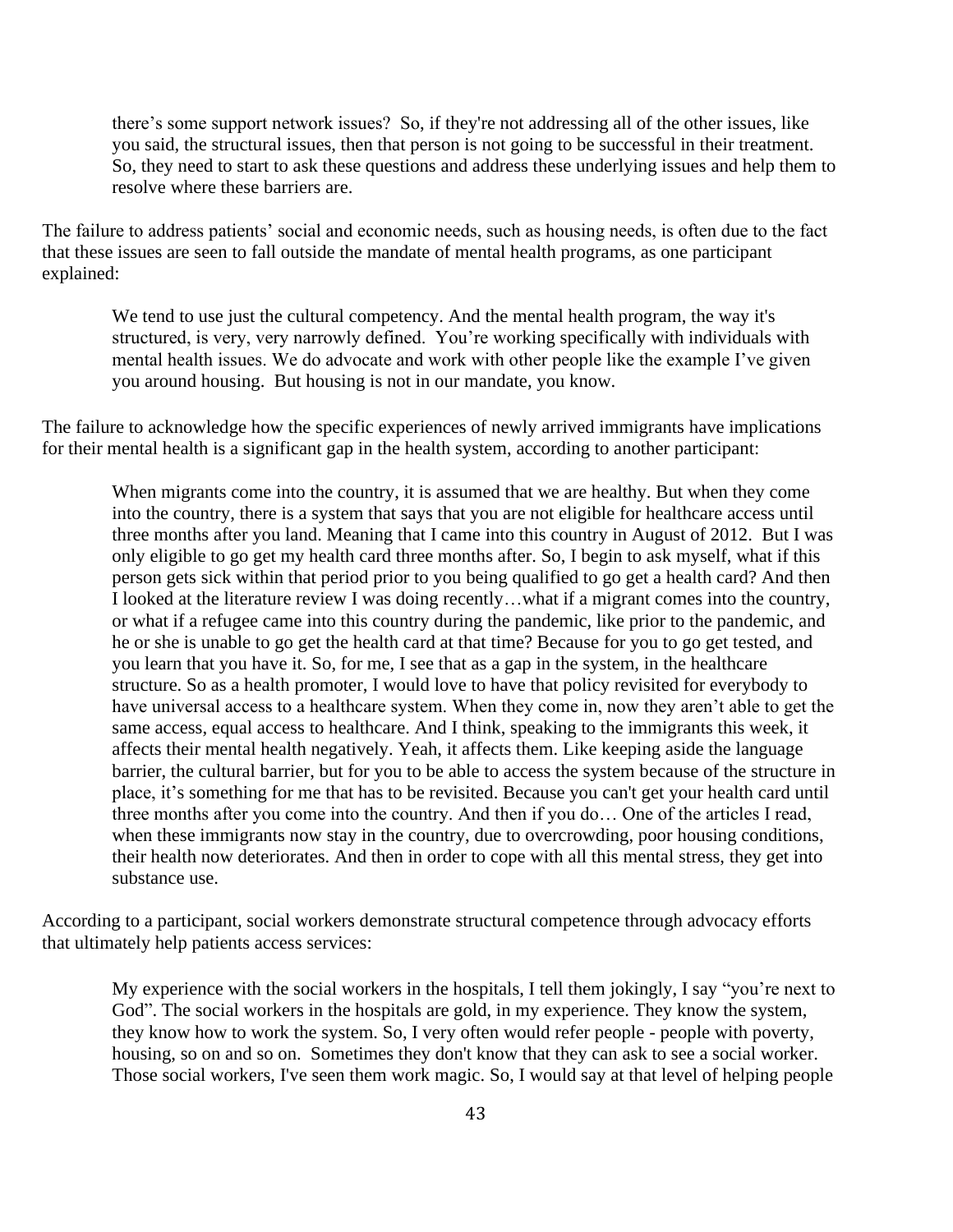to access services, that the social workers, in my experience… Let's say you have an interdisciplinary team at a hospital. And somebody's really suffering from food insecurity. Their health is about food insecurity. And a social worker would say, "Let me connect you to a food bank," or whatnot. That's being structurally competent.

According to another professor, developing her students' competencies around advocacy through a social justice lens is how she gets students to think about being structurally competent:

Yeah, personally in my course, I talk about that. So, it goes beyond the pathophysiology of a disease. It's what can you do as a nurse to advocate for your patient through a social justice lens?

Helping students to identify the many structural factors that create barriers to accessing services and that have implications for their mental health is one way this participant applies structural competence in her university teaching:

So, through assignments, so I remember in one of the courses, students were asked to look at part of their solution for the particular… Any topic that they chose, part of the solution is to look at resources in the neighbourhood, and how those resources are accessed by the population, or not accessed, and what are the facilitators and barriers to access? So that's one of the ways that we put that to them. For the fact that maybe there are 10 physicians, 10 family doctors in a rural area does not mean that everybody has equal access to it. Then, we also get them to think about like transportation. Some things are as simple as giving patients brochures and pamphlets. Not everybody can read. But people assume that… I have a patient, "When you get home, read this." But they cannot read. And if all the information is in what we're giving to them, that's going to impact whether they would maybe further seek help in the future or comply with whatever recommendations we're giving them.

Although many of the participants struggled to define structural competence, the experiences they shared about how they advocated for patients' needs around housing, food, jobs and education, as well as their understanding of how decision-making processes within our various social structures impact people's mental well-being indicated that they were endeavouring to be structurally competent in their work. Consequently, it is time that structural competence be taken up by the health system and universities more broadly to better address the social, economic, environmental and political inequalities that impact mental health, especially for racialized and other marginalized communities that are more likely to be struggling with these inequalities.

## **Conclusion**

The culturally diverse Black mental health professionals, professors, mental health administrators, policymakers and health promoters that were recruited for this study shared their beliefs about mental illness and help-seeking, how their beliefs and Western understandings of mental illness and help-seeking influence clinical practice, policy, health promotion and university research and teaching, and how they understand and apply cultural competence and structural competence in their work. They discussed several beliefs about mental illness and help-seeking that are common in their culture, including the following: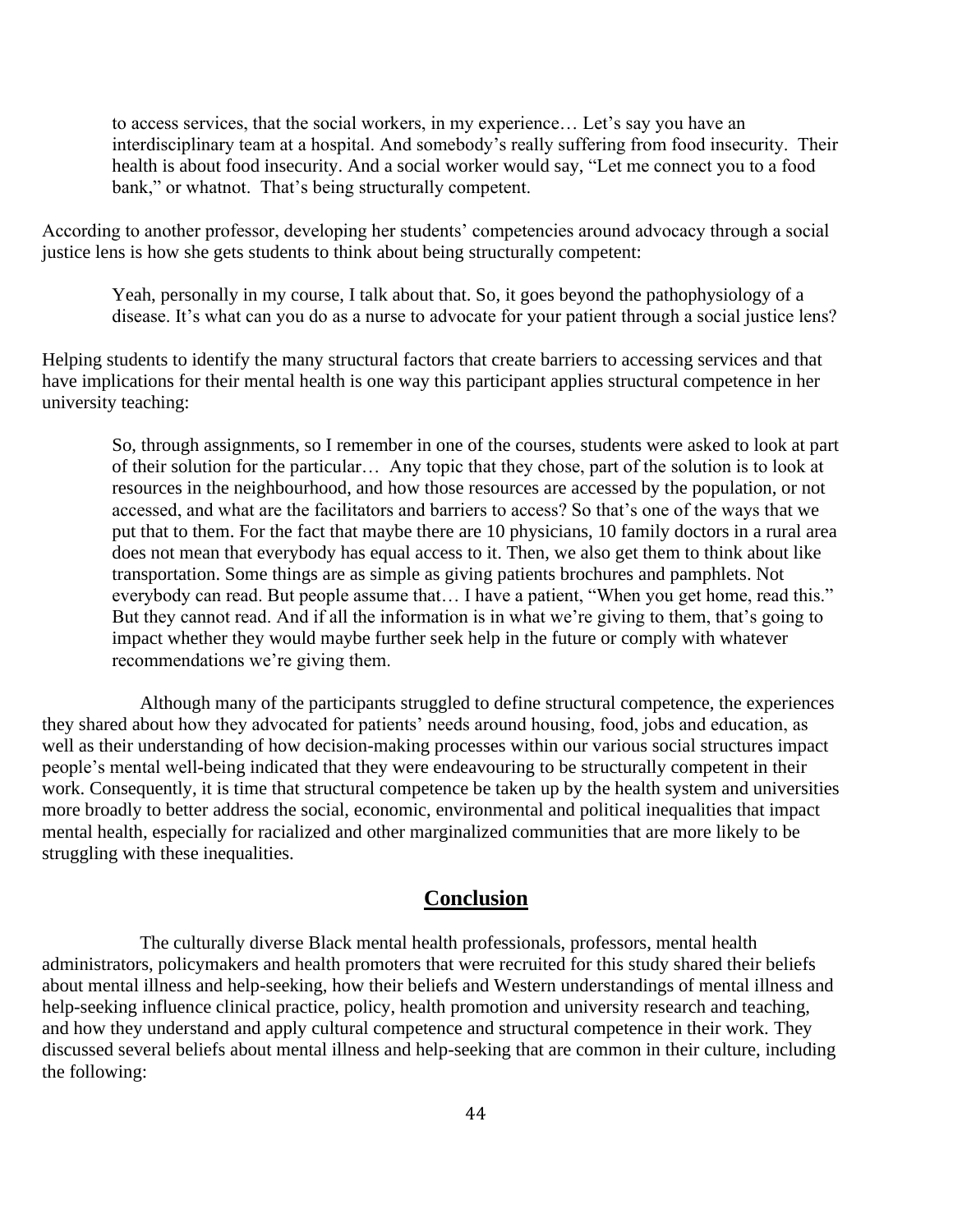- People who have mental illness are cursed and have been victims of demonic possession, a spiritual attack by a witch or wizard, or "voodoo" or "obeah".
- Mental illness is caused by intergenerational trauma stemming from abuse and other forms of trauma in families, the trauma of being a Black or racialized person in Nova Scotia and Canada, and the trauma experienced through lateral violence perpetrated by other Black people.
- Genetic/hereditary factors are at the root of mental illness.
- Mentally ill people are to blame for their own mental illness.
- Mentally ill people can infect other people with their mental illness.
- Mentally ill people are weak.
- Mentally ill people are violent.

There was a consensus among the participants that there is considerable taboo, stigma, and silence around mental illness in Black communities, and that these perceptions influence how people choose to seek help or not seek help for mental illness. Many Black people who seek help from the mental health system are often left dissatisfied with the lack of culturally specific mental health services. Consequently, they are more likely to seek help in community (including from an authority such as a political figure or spiritual leader) rather than from the mental health system. Homophobia is deeply entrenched within religious institutions globally and has been harmful to members of Black LGBTQIA communities who seek solace in the church. They must often navigate the different avenues that exist for finding faith and faith communities within and outside religious institutions due to these enduring harms.

Participants also discussed how their own beliefs about mental illness and help-seeking have influenced their work, whether it be clinical practice, administration, policy, health promotion or university teaching and research. It is important to note that colonialism has had enduring impacts on all sectors of African society, including the education system, which remains heavily influenced by a British model. This model has greatly shaped perceptions and beliefs about mental illness and how it should be addressed among some of the clinician participants from Africa, many of whom stated that they preferred that model since it was embedded in the training and education they received. While other participants observed that they give more credence to a social determinants of health framework, they noted that the medical model was the most valued approach in their workplace. Several participants discussed how challenging it was to work within the confines of the medical model at NSHA. According to some of the participants, Western notions about what is empirically verifiable has led to a reluctance to validate other mental health epistemologies within the health system in Nova Scotia. The lack of holism in Western psychology, as well as its tendency to pathologize normal problems are some of the main flaws inherent to Western psychology, according to one participant. Another participant observed that some of the modalities that are used on patients, such as cognitive behavioural therapy, are not culturally relevant since they were created for Western cultures. The lack of cross-cultural training and information in college and university curricula are some of the reasons for the persistence of Western models in the health care system, according to another participant.

Since clinicians must often work within a particular scope of practice, it often prevents them from incorporating non-Western modalities into their practice, such as mindfulness and prayer. Some participants shared that they would like to incorporate a spiritual component into counselling support and clinical practice, in general, but have been prevented from doing so. For many of the spiritual leaders who participated in this study, diversity has been a central aspect of their clinical pastoral training and influences the counselling support they provide to patients. For example, one spiritual leader indicated that she uses a theological framework to support patients with mental illness who are diverse based on gender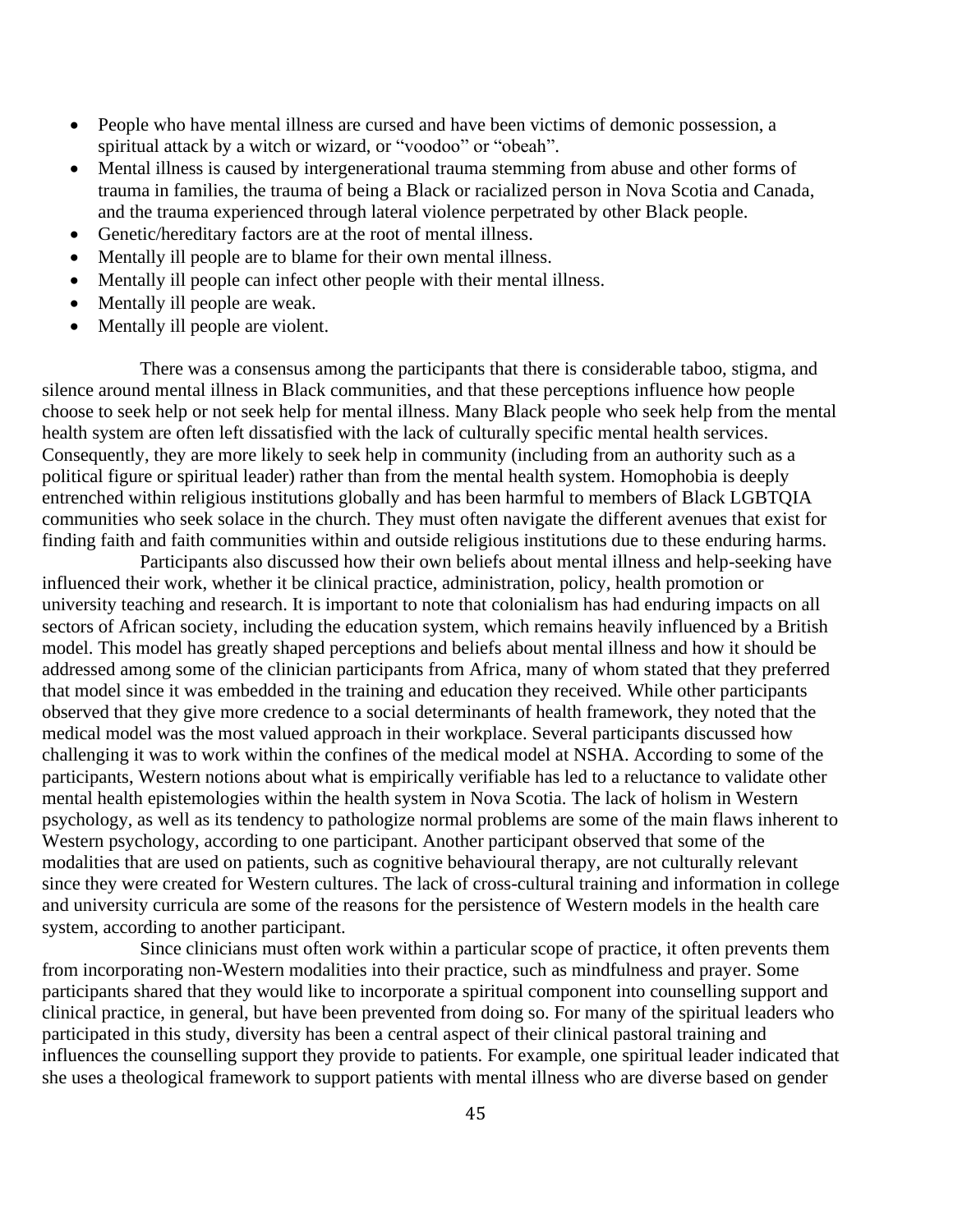identity, sexual orientation, ethnicity, and disability. Also discussed was the importance of developing mental health policy that fully acknowledges the diverse social identities of patients, including race, culture, gender identity, sexual orientation, and other factors.

While one of the professors in the study stated that his curricula is grounded in a Western belief system since it is evidence-based and has been tested, another professor observed that she is intentional in how she teaches about the mental health experiences of Black communities since the frameworks used to teach courses on mental health at her university are heavily influenced by a Eurocentric perspective. She also observed that there is a dearth of Black professors conducting research on mental health, and that Black people are often not included in research on mental health. Several professors indicated that they demonstrate cultural competence and structural competence in several ways, including integrating students' diverse belief systems into research and teaching and developing students' competencies around advocacy through a social justice lens.

Finally, understandings of cultural competence and structural competence were discussed by participants, as well as how these concepts were applied by in their work. When asked to comment on how cultural competency is taken up by the health system, many of the participants observed that the health system fails to demonstrate cultural competence in addressing the belief systems and needs of people of diverse gender and sexual identities, immigrants, African Nova Scotians and Indigenous communities. While cultural competence is considerably well-understood in the health system and among health professionals (although it may not be practiced effectively by health professionals), structural competence is not yet a well-known concept, as evidenced by the number of participants who had never heard of the concept before. This speaks to the importance of providing training on structural competence in the health care system in Nova Scotia. Metzl and Hansen (2014) identify the following five core intersecting competencies that must be included in structural competency training:

- Recognizing the structures that shape clinical interactions.
- Developing an extra-clinical language of structure.
- Rearticulating "cultural" formulations in structural terms.
- Observing and imagining structural interventions and
- Developing structural humility.

Recognizing the structures that shape clinical interactions requires an understanding of how medical and health care decisions are impacted by economic, physical, and socio-political forces, as well as appreciating the ways in which health professionals and patients are affected by upstream decisions and the political economy of healthcare. Developing an extra-clinical language of structure involves health professionals shifting their focus beyond hospitals or clinics by grappling with theories and concepts from disciplines such as sociology, anthropology, and history, understanding how chronic diseases are created by the elicitation of physiological and cellular adaptive responses to resource-poor environments, using the extra-clinical language of structure to move medical and health professions education forward in ways that focus on addressing the social realms through which health and illness are produced and maintained, and articulating how disease can be understood as the product of social structures interacting with biologies. Rearticulating cultural presentations in structural terms requires that health education begin to develop concepts and theories that not only embrace a diagnostic focus on culture, but also the cultures or systems of privilege and oppression that shape illness. Observing and imagining structural interventions recognizes that health and illness are outcomes of structural forces that reflect specific financial, legislative, or cultural decisions made at particular moments and that, consequently, can be subject to various forms of intervention. Finally, developing structural humility refers to the trained ability of health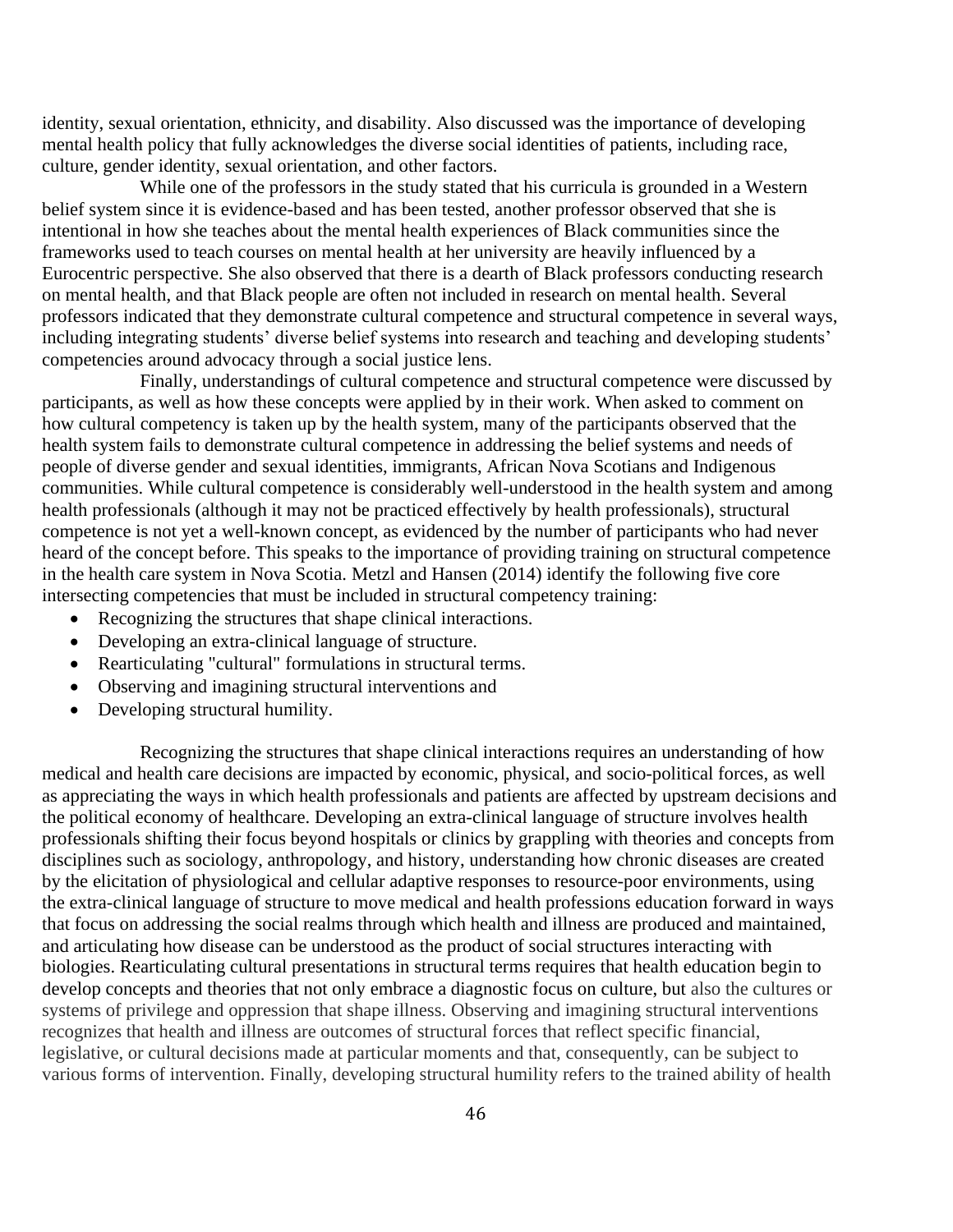professionals to recognize that structural competency is limited and merely provides an entry point for understanding and addressing health in marginalized communities (Metzl and Hanson, 2014).

# **Recommendations**

The recommendations outlined below highlight suggestions provided by participants for how the mental health needs of diverse patients can be addressed through: 1) workforce diversity; 2) training and education at NSHA and other organizations that provide mental health services; 3) clinical practice; 4) mental health policy; and 5) university research and teaching.

## **Workforce Diversity**

- Create pathways for Black people who are interested in becoming health professionals by helping them develop relationships with healthcare professionals for mentorship and guidance.
- Increase the representation of people of diverse backgrounds at all levels of the health care workforce (clinical, policy, decision-making) by reaching out to and engaging people who are diverse based on race, ethnicity, gender identity, sexual orientation, disability, socio-economic status, and education level.
- Develop retention policies and incentives to retain diverse people in the health care workforce.

## **Training & Education at NSHA & Other Organizations that Provide Mental Health Services**

- Expose psychiatrists and other mental health professionals to more literature and evidence based research on diverse populations through academic days, seminars, and other educational events.
- Provide training on the mental health of diverse populations to staff at emergency units.
- Implement cross-cultural training and education on mental health at colleges and universities.
- Develop educational tools for mental health and addictions services.

## **Clinical Practice**

- Hold NSHA accountable for ensuring that equity remains a commitment.
- Facilitate partnerships between psychiatrists, psychologists, social workers, and other health professionals at NSHA to help NSHA diversify its lens around notions of "best leading practices".
- Address the stigma around mental illness in the Black community.
- Move beyond the biomedical model to acknowledge and validate the structural determinants that shape experiences, impact mental health, and that influence help-seeking.
- Acknowledge the importance of faith, spirituality, and religion in how some communities understand and seek help for mental illness.
- Acknowledge and validate the unique experiences of LGBTQIA populations who seek out spiritual care and counselling from the church.
- Support LGBTQIA patients in understanding their identities and the experiences they encounter related to those identities.
- Address homophobia in the church.
- Support Black communities in developing cultural literacy around mental illness.
- Employ an intersectional framework to understand how mental illness and help-seeking are shaped by the intersections of race, culture, gender identity, sexual orientation, citizenship status, age, disability, and other identities.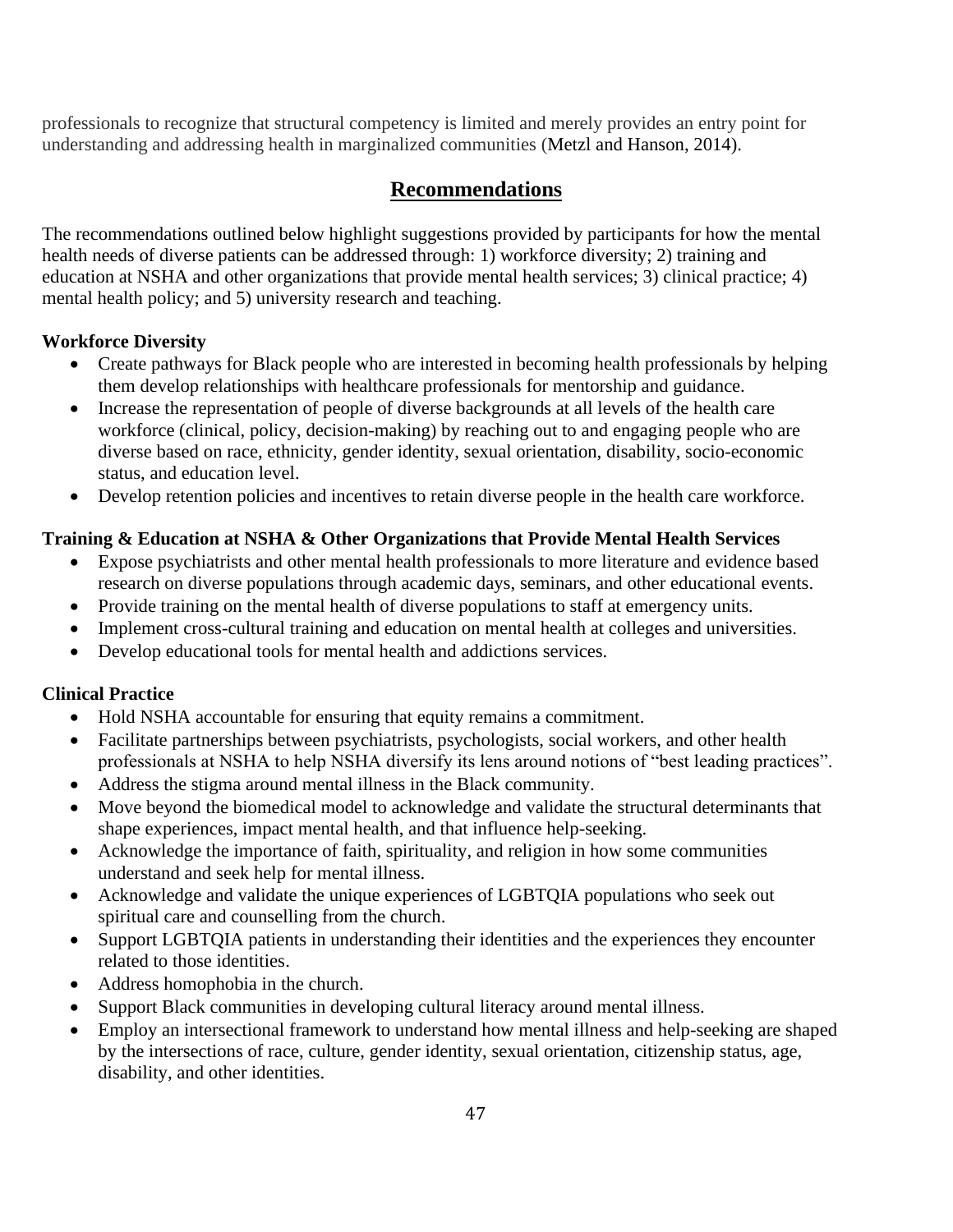- Critique the relevance of cognitive behavioural therapy and other Western therapeutic modalities to diverse people.
- Interrogate notions of "best leading practices" as they relate to treatments used for diverse patients.
- Recognize cultural competence and structural competence as ongoing processes of learning.

## **Mental Health Policy**

- Incorporate patients' diverse belief systems around mental illness into mental health policy.
- Incorporate the concerns and priorities of diverse communities into mental health policy.
- Ensure that mental health policy captures people's diverse identities, such as race, gender identity, sexual orientation, culture, age, and disability, etc.
- Ensure that mental health policy reflects the unique backgrounds, education, and training of diverse health professionals and how these factors shape their clinical practice.
- Develop mental health policy that includes evaluation methods that identify and include key measurable indicators for ensuring that cultural competence and structural competence are being practiced.

## **University Research & Teaching**

- Hold universities accountable for providing dedicated funds and spaces for research on mental health and other issues in Black communities.
- Create a dedicated research pot at Dalhousie University and/or through national funding agencies for Black researchers who are conducting studies on health and mental health in Black communities.
- Provide dedicated research funding to develop a Black health research institute that supports Black researchers in conducting research on health and mental health and in getting published and that provides Black graduate students with mentorship and training to conduct research on health and mental health in Black communities.
- Provide funding for a Canada Council Research Chair dedicated to Black research.
- Incorporate diverse perspectives on mental illness in university research, curricula development and teaching.
- Provide more dedicated courses that focus on the experiences of racialized people, especially Black people in Nova Scotia.
- Offer full courses dedicated to people of African descent.
- Develop curricula and assignments and select course readings that reflect students' everyday lived experiences, and the experiences of others in the community and around the world, that prepare students for the health care workforce, and that provide students with the necessary skills for developing strategies that are focused on solving real world problems.
- Develop students' competencies around advocacy through a social justice lens.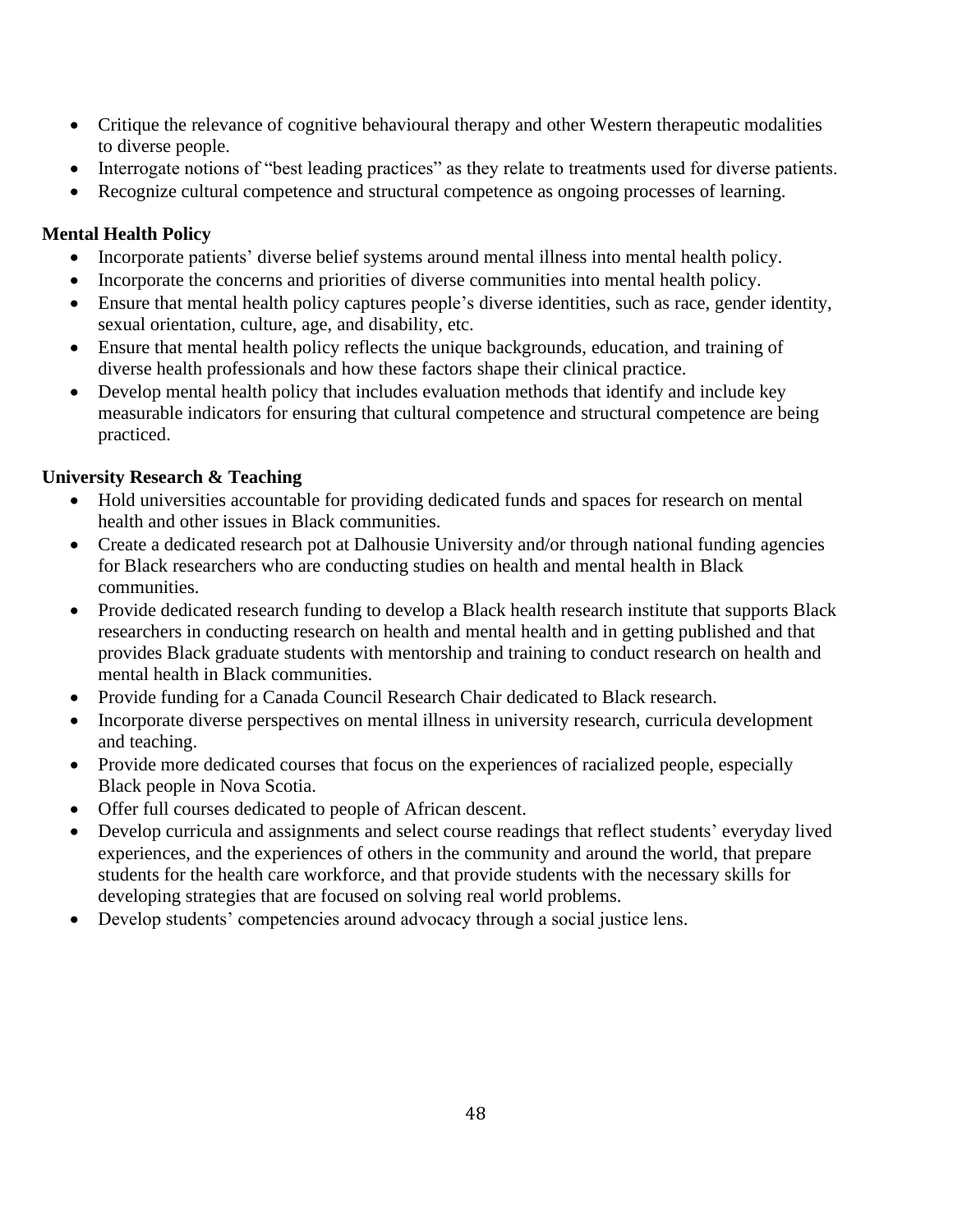## **References**

Baker, F. M. (1995). Misdiagnosis among older psychiatric patients. *Journal of the National Medical Association*, 87, 872-876.

Bombay, A., & Matheson, K., Anisman, H. (2017). Psychological perspectives on intergenerational transmission of trauma. In T. Cooper & M. Skewes (Eds), *Social Issues in living color: Challenges and solutions from the perspective of ethnic minority psychology,* New York: Praeger Books.

Breggin, P. & Breggin, G. (1993). The federal violence initiative: Threats to Black children (and others). *Psychiatric Discourse*, 24 (4), 8-11.

Caldwell, C. H. (1996). Predisposing, enabling and need factors related to patterns of help-seeking among African American women. In H. W. Neighbors & J. S. Jackson (Eds.), *Mental health in Black America* (pp. 146-160). London: Sage.

Coleman, D. & Baker, F. M. (1994). Misdiagnosis of schizophrenia among older Black veterans. *Journal of Nervous and Mental Disease,* 182, 527-528.

Dura-Vila, G., Hagger, M., Dein, S., & Leavey, G. (2011). Ethnicity, religion and clinical practice: A qualitative study of beliefs and attitudes of psychiatrists in the United Kingdom. *Mental Health, Religion & Culture,* 14 (1), 53-64.

Fanon, F. (1963). *The wretched of the earth.* New York: Grove Press.

Fernando, S. (1988). *Race and culture in psychiatry.* London: Croom Helm Ltd.

Fernando, S. (1991). *Mental health, race and culture.* London: Macmillan Education Ltd.

Kales, H. C., Neighbors, H. W., Valenstein, M., Blow, F. C., McCarthy, J. F., Ignacio, R. V., & Mellow, A. M. (2005). Effect of race and sex on primary care physicians' diagnosis and treatment of late-life depression. *Journal of the American Geriatrics Society,* 53 (5), 777-784.

Lawrence, R. E., Rasinski, K. A., Yoon, J. D., & Curlin, F. A. (2015). Physician race and treatment preferences for depression, anxiety, and medically unexplained symptoms. *Ethnicity & Health*, 20 (4), 354- 364.

Littlewood, R. (1993). Ideology, camouflage or contingency? Racism in British psychiatry. *Transcultural Psychiatric Research Review,* 30 (3), 243-290.

McInnis, O., McQuiad, R.J., Bombay, A., Matheson, K., & Anisman, H. (2015). Finding benefit in uncertain circumstances: Relations to social support and stigma among women with unexplained illnesses. *Stress,* 18, 169-177.

Metzl, J. (2010). *The protest psychosis: How schizophrenia became a black disease*. Boston: Beacon Press.